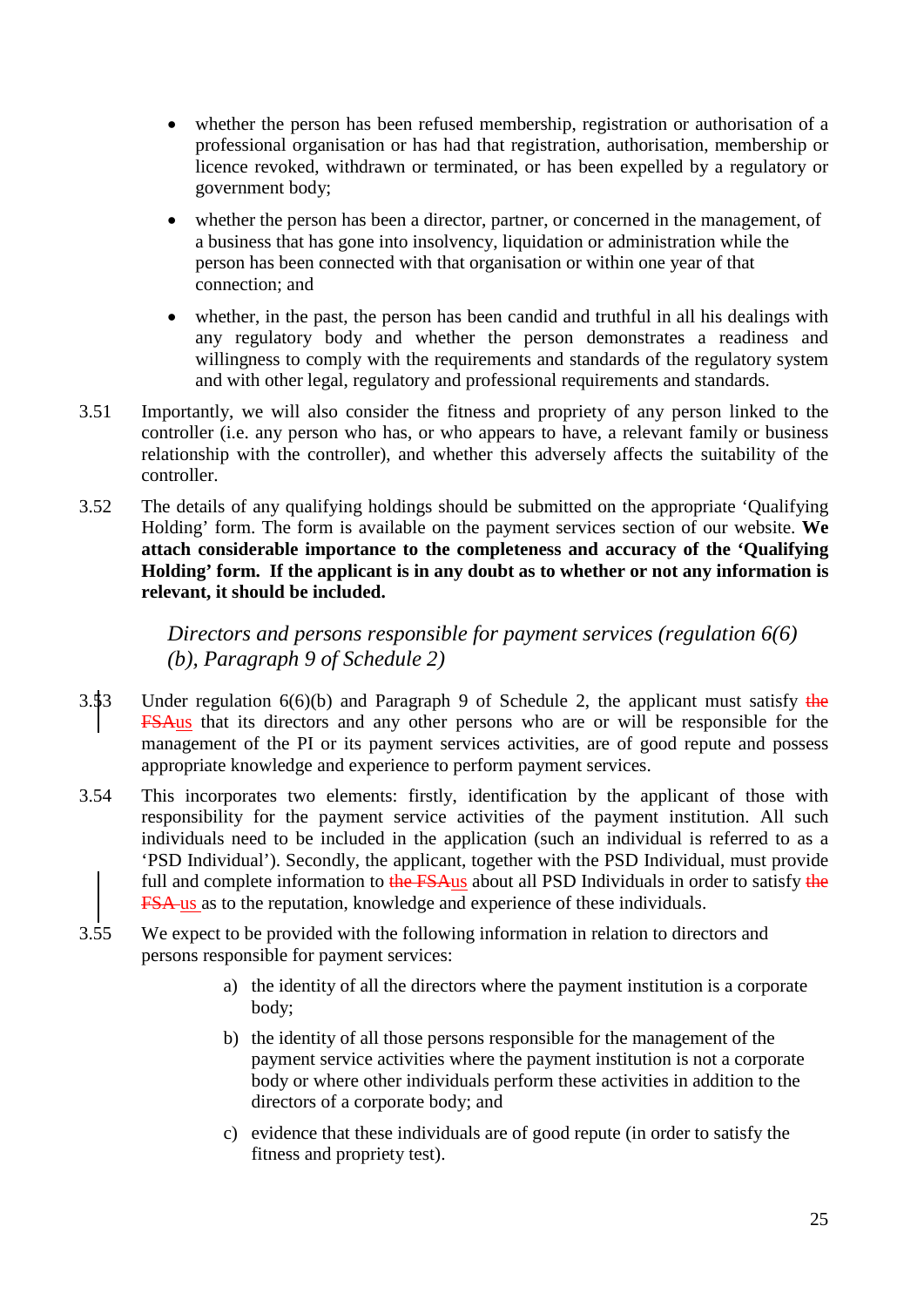3.56 In the case of a payment institution that only provides payment services, this will mean the applicant is likely to be required to complete the relevant PSD Individual forms for each and every manager of the PI to the extent their role is directly relevant to payment services. For example, we would not expect a procurement manager whose responsibility is limited to sourcing and purchasing goods and services for the applicant to seek approval. In the case of PIs that carry on activities other than just payment services, the applicant is likely to be required to complete the relevant PSD Individual forms only for those managers with responsibility for running the firm's payment services activities.

#### *Assessing reputation – fitness and propriety*

- 3.57 The first stage in the assessment process is the completion of the PSD Individual form. We will assess the fitness and propriety of an individual on the information provided in the application form and other information available to us from our own and external sources. We may ask for more information if required. **We attach considerable importance to the completeness and accuracy of the PSD Individual form. If the applicant is in any doubt as to whether or not any information is relevant, it should be included.**
- 3.58 We consider t<sub>The term</sub> 'of good repute' is considered by the FSA to include the essential factors relating to fitness and propriety set out above in relation to controllers. This means that the FSAwe will consider the same essential factors, set out in paragraph 3.65 below in respect of all directors and all persons who are or who will be responsible for the management of the PI or its payment services activities.
- 3.59 We assess the fitness and propriety of an individual on the information provided in the application form and other information available to us from our own and external sources. We may ask for more information if required. We require the disclosure of convictions and cautions. Additionally, where there is power to do so we also require the disclosure of all spent and unspent criminal convictions and cautions (other than those criminal convictions and cautions that are protected). convictions and cautions that are spent<sup>[5](#page-25-0)</sup>
- 3.60 In accordance with our overall approach to implementing the PSRs, we will take a riskbased and proportionate approach when making our assessment. We will take into consideration the nature and size of the business and the payment services the firm is seeking to perform.
- 3.61 If a matter comes to our attention which suggests that the person might not be fit and proper, we will take into account the above factors when determining how relevant that information is.
- 3.62 During the application process, we may discuss the assessment of the candidate's fitness and propriety informally with the firm and may retain any notes of those discussions.
- 3.63 The factors that we will have regard to when making the fit and proper assessment are:
	- honesty, integrity and reputation;

-

<span id="page-25-0"></span><sup>&</sup>lt;sup>5</sup> The relevant legislation: the Rehabilitation of Offenders Act 1974 (Exceptions) Order 1975, the Rehabilitation of Offenders (Exceptions) Order (Northern Ireland) 1979 and the Rehabilitation of Offenders Act 1974 (Exclusions and Exceptions)(Scotland) Order 2013.Where disclosure is subject to the law of England and Wales we exercise the power conferred under the Rehabilitation of Offenders Act 1974 (Exceptions) Order 1975, to require the disclosure of all convictions and cautions that are spent. Where disclosure is subject to the law of Northern Ireland we exercise the power conferred under the Rehabilitation of Offenders (Exceptions) Order (Northern Ireland) 1979, to require the disclosure of all convictions that are spent. If an equivalent power is provided to us where the law of Scotland applies, our approach to the disclosure of spent convictions and spent alternatives to prosecution will be on equivalent terms.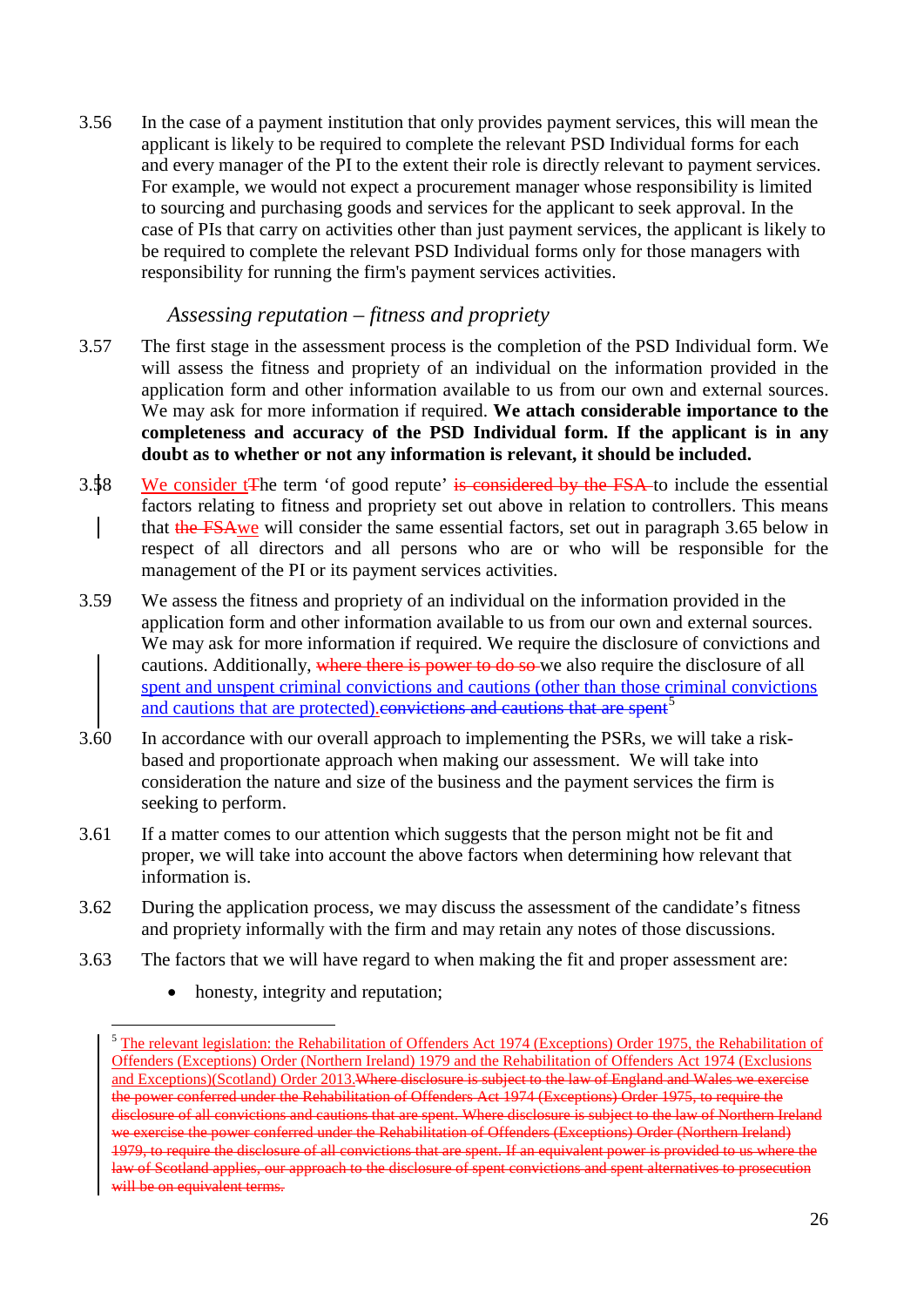- competence and capability; and
- financial soundness.
- 3.64 Examples of the matters we will consider for each factor are set out below. However, it is not possible to list all the matters that would be relevant to a particular application or individual.

#### *Honesty, integrity and reputation*

- 3.65 In determining the honesty, integrity and reputation of an individual, the matters that we will have regard to include, but are not limited to:
	- relevant convictions or involvement in relevant criminal proceedings or investigations;
	- relevant civil or administrative cases:
	- relevant disciplinary action (including disqualification as company director or bankruptcy);
	- whether the individual has been a director or senior manager in an entity that has been put into liquidation, wound up or is or has been the subject of an investigation by an inspector under company or any other legislation; and
	- information (including relevant shareholdings) relevant for assessing potential conflicts of interest with another entity.
- 3.66 We will consider matters that may have arisen in the UK or elsewhere.
- 3.67 The 'relevant' matters we refer to above will include offences under legislation relating to companies, banking or other financial services, serious tax offences or other dishonesty, insolvency, insurance, money laundering, market abuse, misconduct or fraud.
- 3.68 The applicant firm should tell us of all relevant matters, but we will consider the circumstances in relation to the requirements and standards of the PSRs. For example, a conviction for a criminal offence will not automatically mean an application is rejected. We treat each individual's application on a case-by-case basis, taking into account the seriousness of, and the circumstances surrounding, the offence, the explanation offered by the convicted individual, the relevance of the offence to the proposed role, the passage of time since the offence was committed and evidence of the individual's rehabilitation.
- 3.69 If a firm is not sure whether something may have an impact on an individual's fitness and propriety, the information should be disclosed. The non-disclosure of material facts is taken very seriously by us as it is seen as evidence of current dishonesty. If in doubt, disclose.

#### *Competence, capability and experience*

- 3.70 In determining an individual's competence, capability and experience, we will have regard to whether the individual has the:
	- knowledge;
	- experience; and
	- training,

to be able to perform the activity of providing payment services.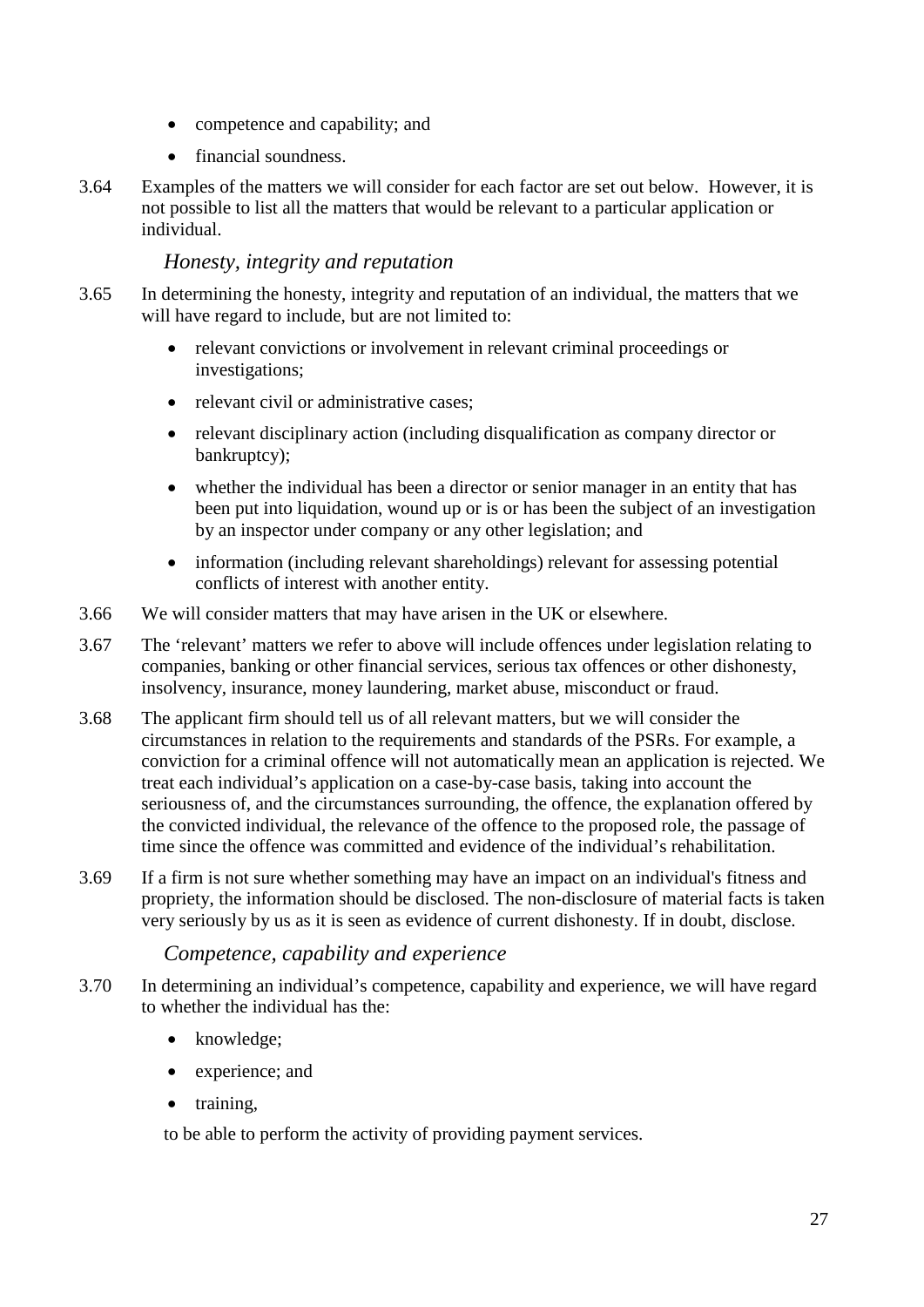3.71 The level of experience, knowledge and training should be proportionate to the nature, complexity and scale of risk inherent in the business activity of the firm.

#### *Financial soundness*

- 3.72 In determining good repute, we will take into account an individual's financial soundness and we will consider any factors including, but not limited to:
	- whether the individual has been the subject of any judgement debt or award in the UK or elsewhere, that remains outstanding or was not satisfied within a reasonable period; or
	- whether the individual has made any arrangements with their creditors, filed for bankruptcy, had a bankruptcy petition served on them, been an adjudged bankrupt, been the subject of a bankruptcy restrictions order (including an interim bankruptcy restriction order), offered a bankruptcy restrictions undertaking, had assets sequestrated, or been involved in proceedings relating to any of these.
- 3.73 We will not normally require the individual to supply a statement of assets and liabilities. The fact that an individual may be of limited financial means will not, in itself, affect their suitability to perform payment services activities.

*Auditors and audit arrangements (Paragraph 13 of Schedule 2)*

- 3.74 Where an authorised PI is required under any UK legislation (in particular company legislation) to appoint an auditor, the name and contact details must be included in the application form.
- 3.75 The applicant must provide a description of the audit and organisational arrangements that have been set up in relation to the safeguarding measures, governance arrangements, risk management procedures, internal control mechanisms and organisational structure described in the application. These should show that the applicant is taking all reasonable steps to protect the interests of its customers and to ensure the continuity and reliability of performance of payment services.
- 3.76 Depending on the nature, scale and complexity of its business, to comply with the requirement of the PSRs for sound accounting procedures and adequate internal control mechanisms, it may be appropriate for a [firm](http://fsahandbook.info/FSA/glossary-html/handbook/Glossary/F?definition=G430) to maintain an internal audit function which is separate and independent from the other functions and activities of the firm. We would expect the internal audit function to have the following responsibilities:
	- Establish, implement and maintain an audit plan to examine and evaluate the adequacy and effectiveness of the firm's systems, internal control mechanisms and arrangements.
	- Issue recommendations based on the result of work carried out.
	- Verify compliance with those recommendations.
	- Report in relation to internal audit matters to senior personnel and/or separate supervisory function (for example, a supervisory board in a two-tier board structure or non-executive committee in a one-tier structure).

*Location of offices (regulation 6(4), paragraph 12 of Schedule 2)*

3.77 The applicant must be a body corporate (for example, a limited company or limited liability partnership) constituted under the law of the UK and must have its head office and, where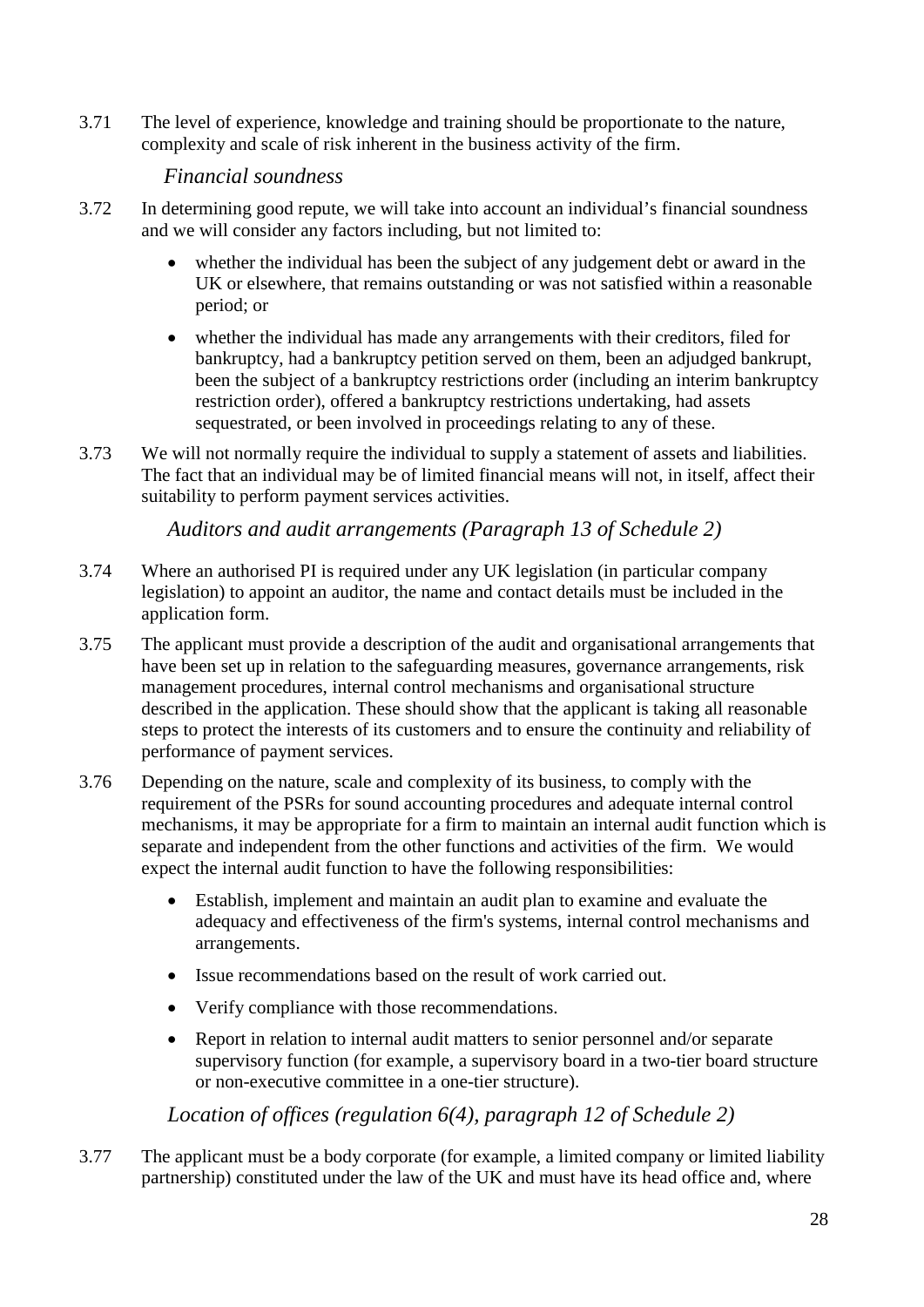appropriate, its registered office in the UK. The PSD does not define what is meant by a firm's 'head office'. This is not necessarily the firm's place of incorporation or the place where its business is wholly or mainly carried on. Although the FSAwe will judge each application on a case-by-case basis, the key issue in identifying the head office of a firm is the location of its central management and control, that is, the location of:

(1) the directors and other senior management, who make decisions relating to the firm's central direction, and the material management decisions of the firm on a day-to-day basis; and

(2) the central administrative functions of the firm (for example, central compliance, internal audit).

For the purpose of regulation 6(4) a 'virtual office' in the UK does not satisfy this condition.

*Close links (regulation 6(8) and (9))*

- 3.78 Applicants must satisfy us that any 'close links' it has are not likely to prevent the effective supervision of the firm or, where a close link is located outside of the EEA, the laws of the foreign territory would not prevent effective supervision.
- 3.79 A close link is defined as:
	- a parent undertaking of the applicant;
	- a subsidiary undertaking of the applicant;
	- a parent undertaking of a subsidiary undertaking of the applicant;
	- a subsidiary undertaking of a parent undertaking of the applicant;
	- an owner or controller of 20% or more of the capital or voting rights in the applicant; or
	- an entity of which the applicant owns or controls 20% or more of the capital or voting rights.
- 3.80 The application should include details of any persons meeting the above criteria, as set out in the form. We will then assess the nature of the relationship against the conditions for authorisation. If an Individual form is to be submitted for a person that has a qualifying holding, a Controller form will not be required in relation to that person.
- 3.81 The following diagram sets out the types of relationships between firms and individuals that we consider to be close links. Shaded boxes are all close links of the relevant applicant firm.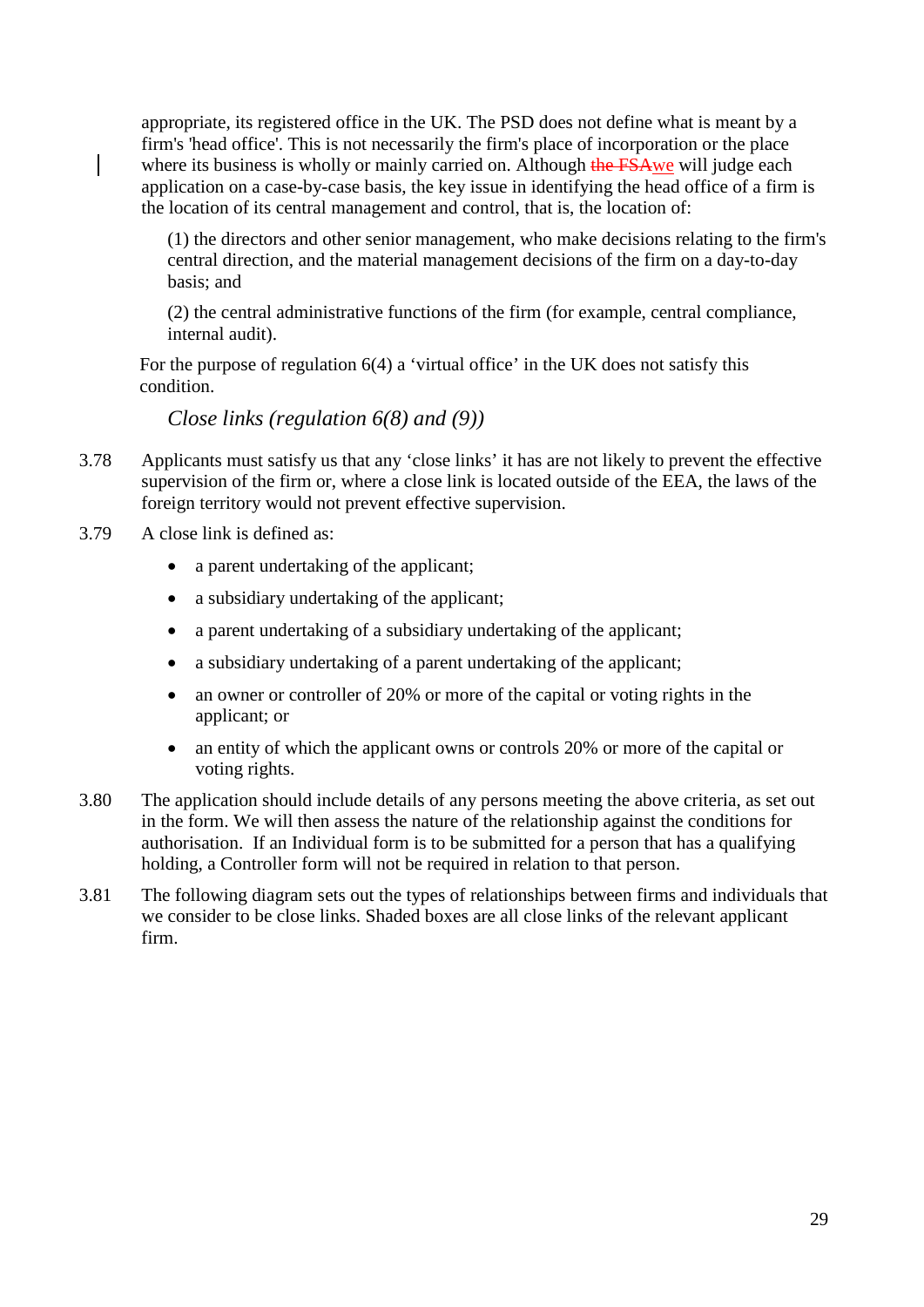

*Money laundering registration (regulation 6(7))*

- 3.82 Some PIs, such as money remitters, are already required to register with HM Revenue and Customs (HMRC) under the Money Laundering Regulations 2007 (MLR). The PSRs require some additional payment service providers within its scope to register with HMRC under the MLR.
- 3.83 Payment service providers falling within the following categories will need to be registered with HMRC under the MLR before we can authorise them:
	- money service businesses (MSBs);
	- bill payment service providers; and
	- telecommunications, digital and IT payment service providers.
- 3.84 Firms that are already MLR-registered with HMRC should supply their registration number when applying to us. If an application to HMRC is being made at the same time as an application for authorisation, then we will still process the application, but cannot grant authorisation until the MLR registration number has been received.
- 3.85 We will verify with HMRC that the registration number provided to us matches a valid MLR registration for that firm.
- 3.86 We are responsible for money laundering supervision of PIs that are credit card issuers or merchant acquirers (other than firms licensed to carry on a consumer credit business for which the OFT will remain the supervisory authority for this purpose). These firms only need complete the 'Authorised Payment Institution' form, as it combines both MLR registration and PSD authorisation, although a firm may still wish to refer to the MLR registration form when providing the information on money laundering controls.

## **Decision making**

3.87 Having assessed all the information provided, we will make a decision to either approve or reject the application. This decision will be notified to the applicant, along with instructions for the appeal process, if relevant.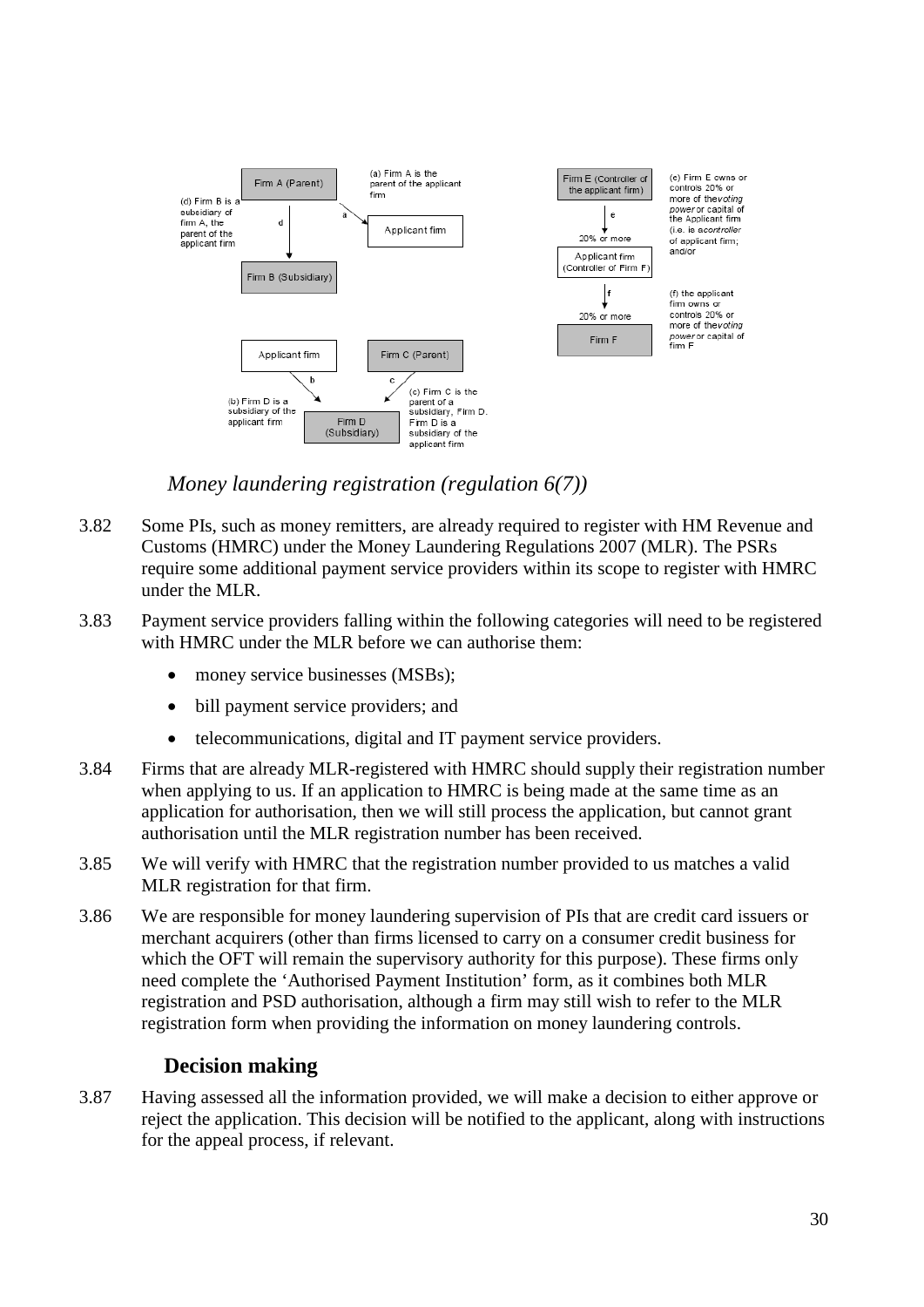## **Part II: Becoming a small payment institution**

- 3.88 Firms that do not intend to provide payment services on a cross-border basis and which have an average monthly payment value of not more than  $\bigoplus$  million can apply for registration as a small PI and be exempt from the authorisation and prudential requirements. This section explains the information that you must supply with the application and the conditions that must be satisfied. The information requirements include, but are not restricted to, those set out in Schedule 2 to the PSRs to the extent relevant to the small PI.
- 3.89 Paragraphs 3.95 3.97 describe the information that small PIs registered before 1 October 2012 and that those with applications pending on that date have to provide as a result of the amendments made to the PSRs by the Payment Services Regulations 2012.

## **Making an application**

- 3.90 Application forms are available on the payment services section of our website http://www.fsa.gov.uk/Pages/Doing/Regulated/banking/psd/applying/index.shtmlwww.fca. org.uk/paymentservices.
- 3.91 The application fee for registration of a small PI is £500. No work will be done on processing the application, until the full fee is received. The fee is non-refundable and must be paid by cheque.
- 3.92 Once an application has been submitted, but before the application has been determined, the applicant must notify us without undue delay of any material change in the information provided or if the applicant establishes the information provided is incomplete or inaccurate. It must notify us of likely material changes as soon as it is aware of them.
- 3.93 The application must be signed by the person(s) responsible for making the application on behalf of the applicant firm. The appropriate persons(s) depends on the applicant firm's type, as follows:

| <b>Type of applicant</b>                                  | <b>Appropriate signatory</b>                                                                                                                                                        |
|-----------------------------------------------------------|-------------------------------------------------------------------------------------------------------------------------------------------------------------------------------------|
| Sole trader                                               | The sole trader                                                                                                                                                                     |
| Partnership                                               | Two partners                                                                                                                                                                        |
| Unincorporated association<br>(not a limited partnership) | All members of the unincorporated association or one person<br>authorised to sign on behalf of them all (supported by a<br>resolution of the committee of management or equivalent) |
| Company with one director                                 | The director                                                                                                                                                                        |
| Company with more than one<br>director                    | Two directors                                                                                                                                                                       |
| Limited liability partnership                             | Two members                                                                                                                                                                         |
| Limited partnership                                       | The general partner or partners                                                                                                                                                     |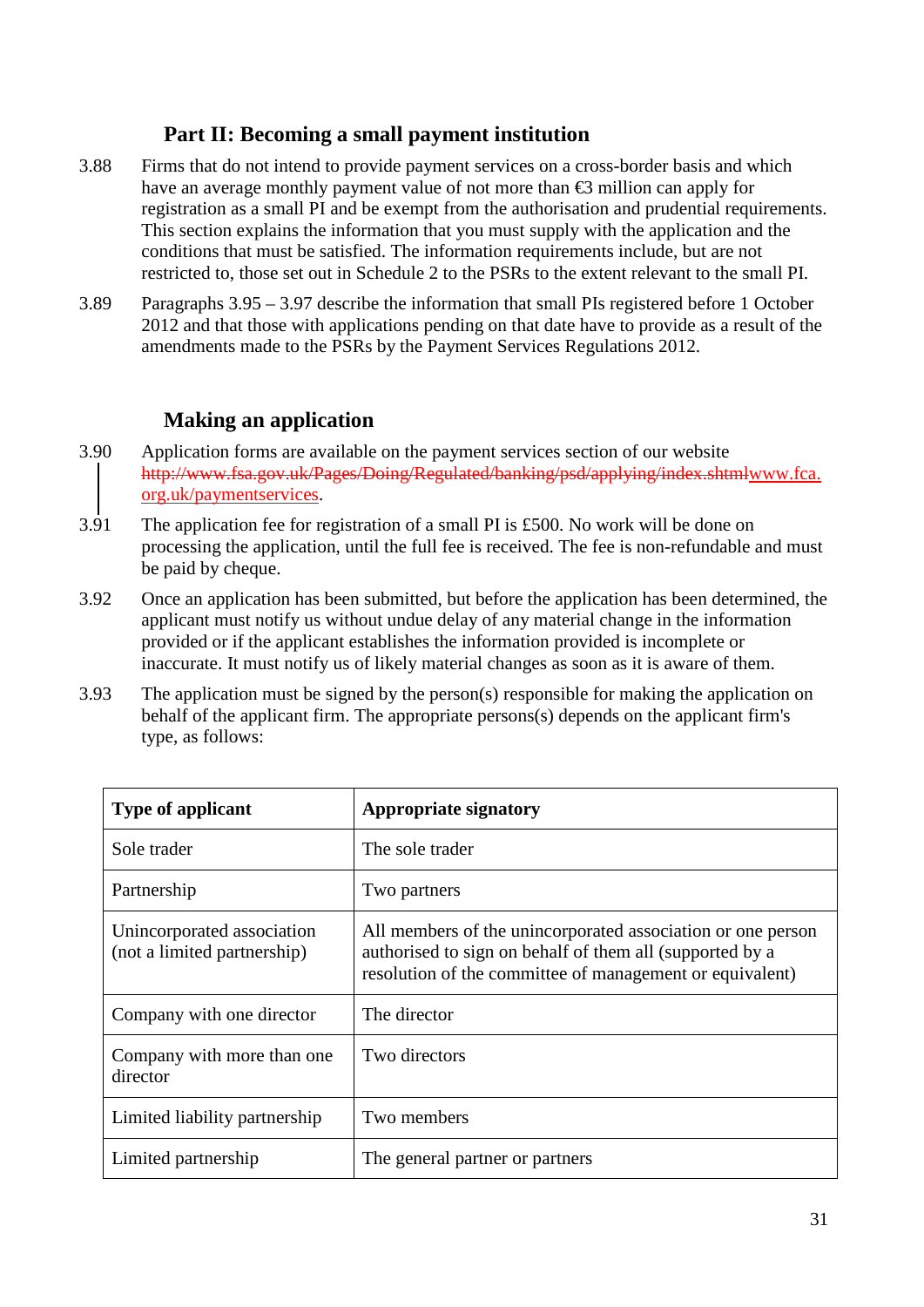# **Conditions for registration as a small PI**

- 3.94 We may refuse to register an applicant as a small payment institution where any of the following conditions is not met.
	- The projected average monthly payment transactions to be carried out by the applicant (including by agents on its behalf) must not exceed  $\bigoplus$  million.
	- None of the individuals responsible for the management or operation of the business has been convicted of offences relating to money laundering or terrorist financing or other financial crimes.
	- Where the applicant is a partnership, an unincorporated association or a body corporate, the applicant must satisfy us that any persons having a qualifying holding in it are fit and proper persons, having regard to the need to ensure the sound and prudent conduct of the affairs of a small PI.
	- The applicant must satisfy us that its directors and/or any persons responsible for the management of the small PI, and where relevant the persons responsible for the management of its payment services, are of good repute and possess appropriate knowledge and experience to provide payment services.
	- Where the applicant is a body corporate that has close links with another person ('CL') the applicant must satisfy us that those links are not likely to prevent our effective supervision of the applicant. If it appears to us that the CL is subject to the laws, regulations or administrative provisions of a territory outside of the EEA, the applicant must satisfy us that neither those foreign laws/provisions, would prevent our effective supervision of the applicant.
	- The applicant's head office, registered office or place of residence, as the case may be, must be in the UK. This means that the applicant's head office and, if it has one, registered office must be in the UK. If the applicant is a natural person their place of residence must be in the UK.
	- The applicant must comply with the registration requirements of the MLR, where those requirements apply to it.

## *Transitional provisions: small PIs registered before 1 October 2012 and applications pending on that date (regulation 125A)*

- 3.95 Firms that have been registered as small PIs before 1 October 2012 have until 30 September 2013 to provide the additional information set out below.
- 3.96 Applicants that applied for registration before 1 October 2012 that have not had their application determined by that date must also provide the additional information set out below. Applications will not be considered complete until this information is provided.
	- A programme of operations detailing the main activity/activities of the small PI/applicant (which may or may not be payment services). We require the programme of operations to detail the particular payment services that either the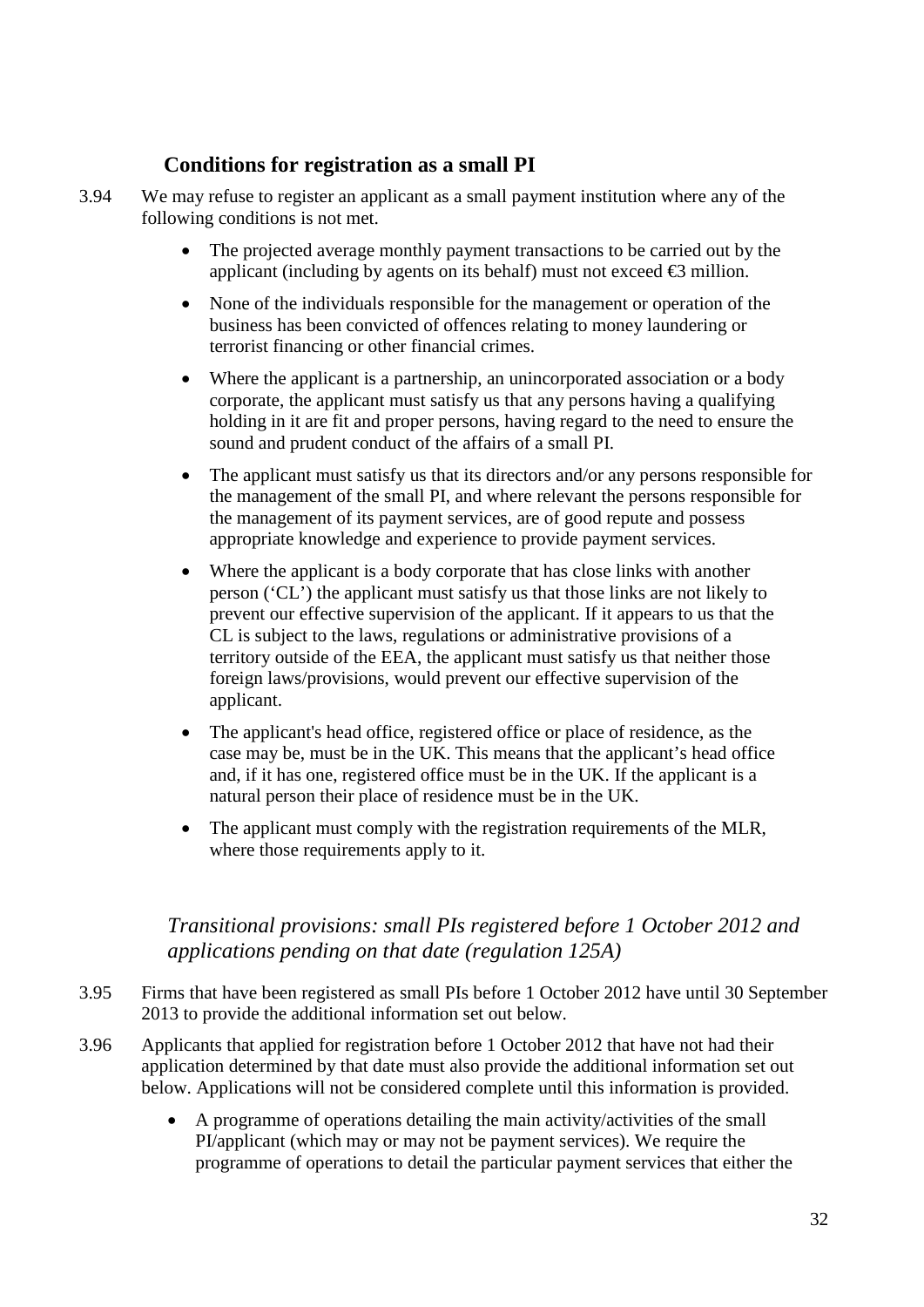small PI is carrying out or the applicant envisages carrying out (paragraph 1 of Schedule 2).

- A description of the small PI/applicant's structural organisation, which is the plan for how its business activities will be organised. We require this to be in the form of an organisation chart. Where applicable, the description must include the small PI's use (or the applicant's intended use, as the case may be), of agents and branches, a description of outsourcing arrangements, and its participation in a national or international payment system (paragraph 7 of Schedule 2). This should include any close links a small PI may have. For further information on close links please refer to paragraphs 3.134 – 3.137.
- Information on each person with any direct or indirect qualifying holding in the small PI or applicant, including the size and nature of the qualifying holding, and evidence of the suitability of each person, i.e. that they are fit and proper (paragraph 8 of Schedule 2).
- The identity of the directors and persons who are or will be responsible for the management of the small PI or applicant, including those who are or will be responsible for the management of the payment services. We require evidence of the suitability of each person, i.e. that they are fit and proper (paragraph 9 of Schedule 2).
- 3.97 These information requirements are set out in Schedule 2 to the PSRs, to the extent relevant to the small PI*.*

*Monthly value of payment transactions (regulation 13(3))*

- 3.98 Applicants will be required to self-certify that the business will meet the monthly value of payment transactions condition. However, if we suspect that this might not be the case, we may ask for projected financial statements.
- 3.99 Firms will need to take account of changes in exchange rates where they carry out transactions in different currencies. In our view it would be reasonable for firms to use the Commission's monthly accounting rate of the euro when calculating turnover in euro for a particular calendar month. Current and historical rates can be found on the [InforEuro](http://ec.europa.eu/budget/inforeuro/) website at http://ec.europa.eu/budget/inforeuro/index.cfm?Language=en.

*Convictions by management (regulation 13(4))*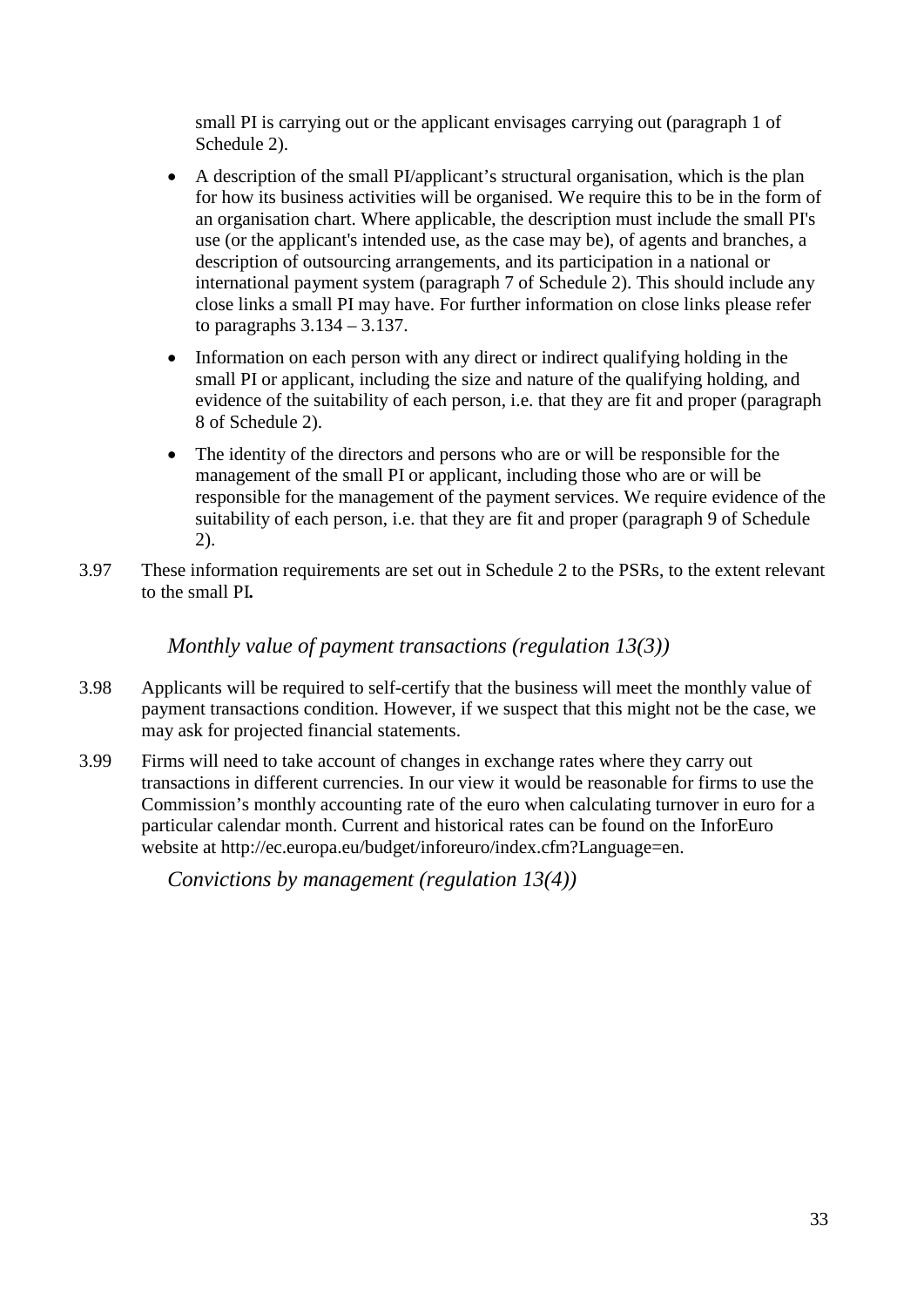- 3.100 We will ask the applicant to confirm on the application form that none of the persons responsible for the management of the small PI has been convicted of offences relating to money laundering, terrorist financing or other financial crimes. This includes fraud or dishonesty, offences under FSMA or under the PSRs, and includes acts or omissions that would be an offence if they took place in the UK. Deliberately or recklessly giving misleading information in the application is a criminal offence under regulation 114. We require the disclosure of spent and unspent criminal convictions and cautions unless the relevant conviction or caution is protected. Additionally, where there is power to do so we also require the disclosure of all convictions and cautions that are spent. [6](#page-33-0)
- 3.101 We will ask the firm to supply the name(s) of persons responsible for the management of the PI. This is so we can confirm their identity later for regulatory purposes. However, we will also need a contact name and the application will need to be signed by the relevant persons described in the 'Making an application' section above.

*Head office (regulation 13(5))*

3.102 The location of the head office, registered office or principal place of business is to be supplied as part of the contact details. The PSD does not define what is meant by a firm's 'head office'. This is not necessarily the firm's place of incorporation or the place where its business is wholly or mainly carried on. Although the FSAwe will judge each application on a case-by-case basis, the key issue in identifying the head office of a firm is the location of its central management and control, that is, the location of:

> (1) the directors and other senior management, who make decisions relating to the firm's central direction, and the material management decisions of the firm on a day-to-day basis; and

(2) the central administrative functions of the firm (for example, central compliance, internal audit).

For the purpose of regulation 13(5) a 'virtual office' in the UK does not satisfy this condition.

*Money laundering registration (regulation 13(6))*

3.103 The MLR registration requirements for application as a small PI are the same as those for an authorised PI (see Part I).

# *Qualifying holdings (regulation 13(4A))*

-

<span id="page-33-0"></span><sup>&</sup>lt;sup>6</sup> The relevant legislation: the Rehabilitation of Offenders Act 1974 (Exceptions) Order 1975, the Rehabilitation of Offenders (Exceptions) Order (Northern Ireland) 1979 and the Rehabilitation of Offenders Act 1974 (Exclusions and Exceptions)(Scotland) Order 2013.Where disclosure is subject to the law of England and Wales we exercise the power conferred under the Rehabilitation of Offenders Act 1974 (Exceptions) Order 1975 to require the disclosure of all convictions and cautions that are spent. Where disclosure is subject to the law of Northern Ireland we exercise the power conferred under the Rehabilitation of Offenders (Exceptions) Order (Northern Ireland) 1979 to require the disclosure of all convictions that are spent. If an equivalent power is provided to us where the law of Scotland applies, our approach to the disclosure of spent convictions and spent alternatives to prosecution will be on equivalent terms.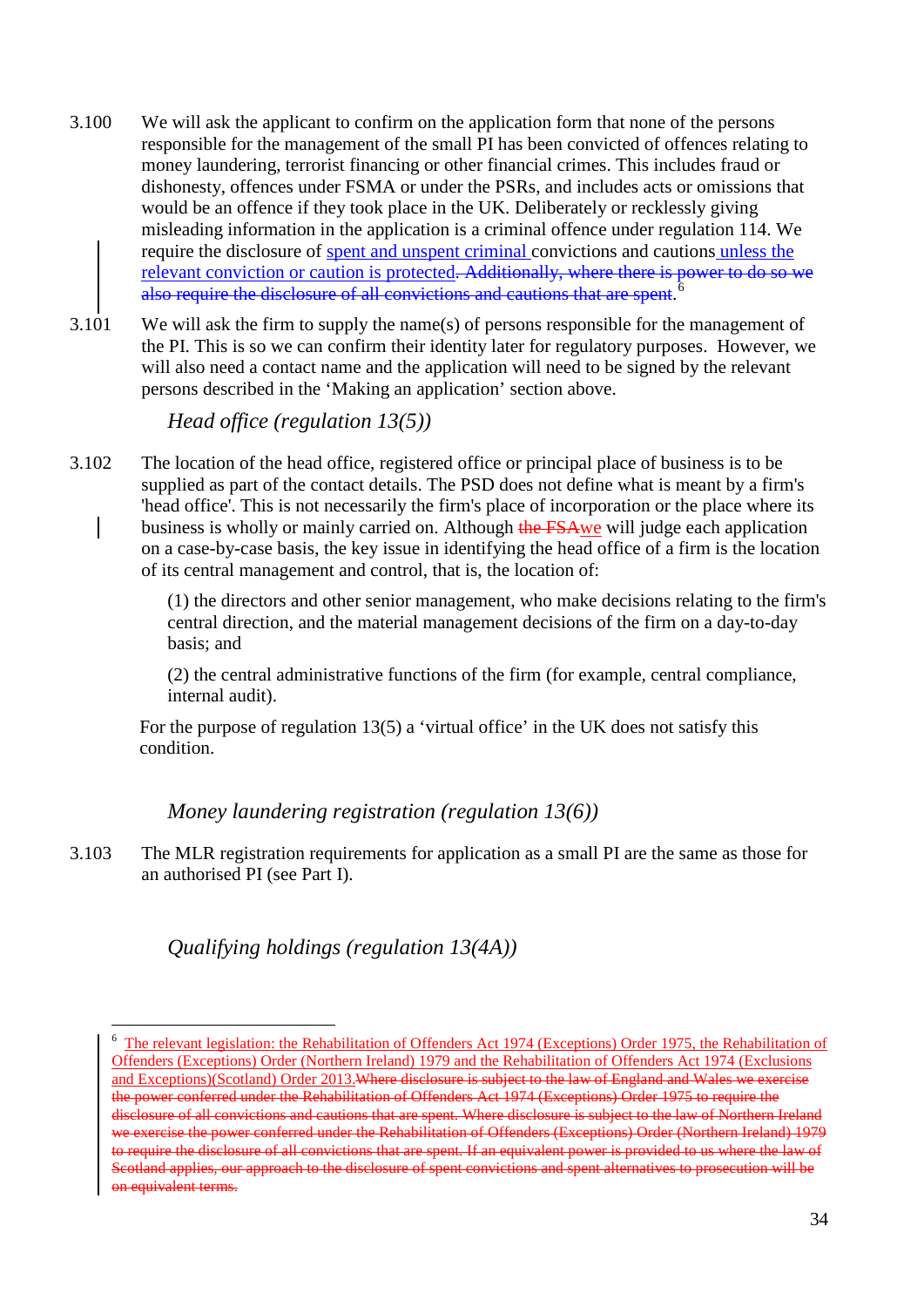- 3.104 A condition for registration under regulation 13(4A) is that an applicant which is a partnership, an unincorporated association or a body corporate, must satisfy us that any persons having a qualifying holding in it are fit and proper persons having regard to the need to ensure the sound and prudent conduct of the affairs of the small PI. This comprises two elements: first, the applicant will need to assess whether any persons (or entities) have a qualifying holding in it and notify the FSAus of the identity of such persons; secondly, we will undertake an assessment of the fitness and propriety of any such persons (or entities).
- 3.105 A 'qualifying holding' is defined in the PSRs by reference to Article 4(11) of the Banking Consolidation Directive (BCD).<sup>[7](#page-34-0)</sup> The definition in the BCD is a *'direct or indirect holding in an undertaking which represents 10% or more of the capital or of the voting rights or which makes it possible to exercise a significant influence over the management of that undertaking*'. We refer to people with a qualifying holding as 'controllers'.
- 3.106 In relation to a small PI, a controller is, broadly, an individual or firm that does one of the following:
	- holds 10% or more of the shares in the applicant firm (including through a parent);
	- is able to exercise significant influence over the management of the applicant firm through a controlling interest in the applicant firm or a parent;
	- is entitled to control or exercise control of 10% or more of the voting power in the applicant firm (including through a parent); or
	- is able to exercise significant influence over the management of the applicant firm through their voting power in it or a parent.
- 3.107 Limited liability partnership (LLP) applicants should note that some (or sometimes all) individual members may be controllers of the LLP. Usually this will depend on the number of members and the terms of the membership agreement, especially regarding voting power or significant influence. For example, in an 11-person LLP where all have equal voting power, it might appear that none of the members will be a controller (as no individual member will have 10% or more of the voting power). However, one of the members may still exercise significant influence. If the membership agreement required significant decisions to be taken unanimously by the members, a dissenting member could exercise significant influence over the firm's management despite having less than 10% of the voting power. Applicant firms should have this in mind when considering whether a member with less than 10% voting power could exercise significant influence over the firm's management.
- 3.108 For each qualifying holding in the applicant, a registration application must contain:
	- the size and nature of the qualifying holding; and

<u>.</u>

- evidence of the suitability of each controller taking into account the need to ensure the sound and prudent management of a small PI.
- 3.109 The term 'fit and proper' is one that the FSA uses used frequently in the context of individuals approved under the Financial Services and Markets Act 2000 (FSMA). We have interpreted this term, which is used in regulation 13(4A) in relation to controllers, to mean substantially the same for small PIs as it does for individuals approved in FSMA firms. We have set out extensive guidance on what might fall within our consideration of fitness and

<span id="page-34-0"></span> $<sup>7</sup>$  Directive 2006/48/EC of the European Parliament and of the Council of 14th June 2006 relating to the taking up and pursuit of the business of</sup> credit institutions.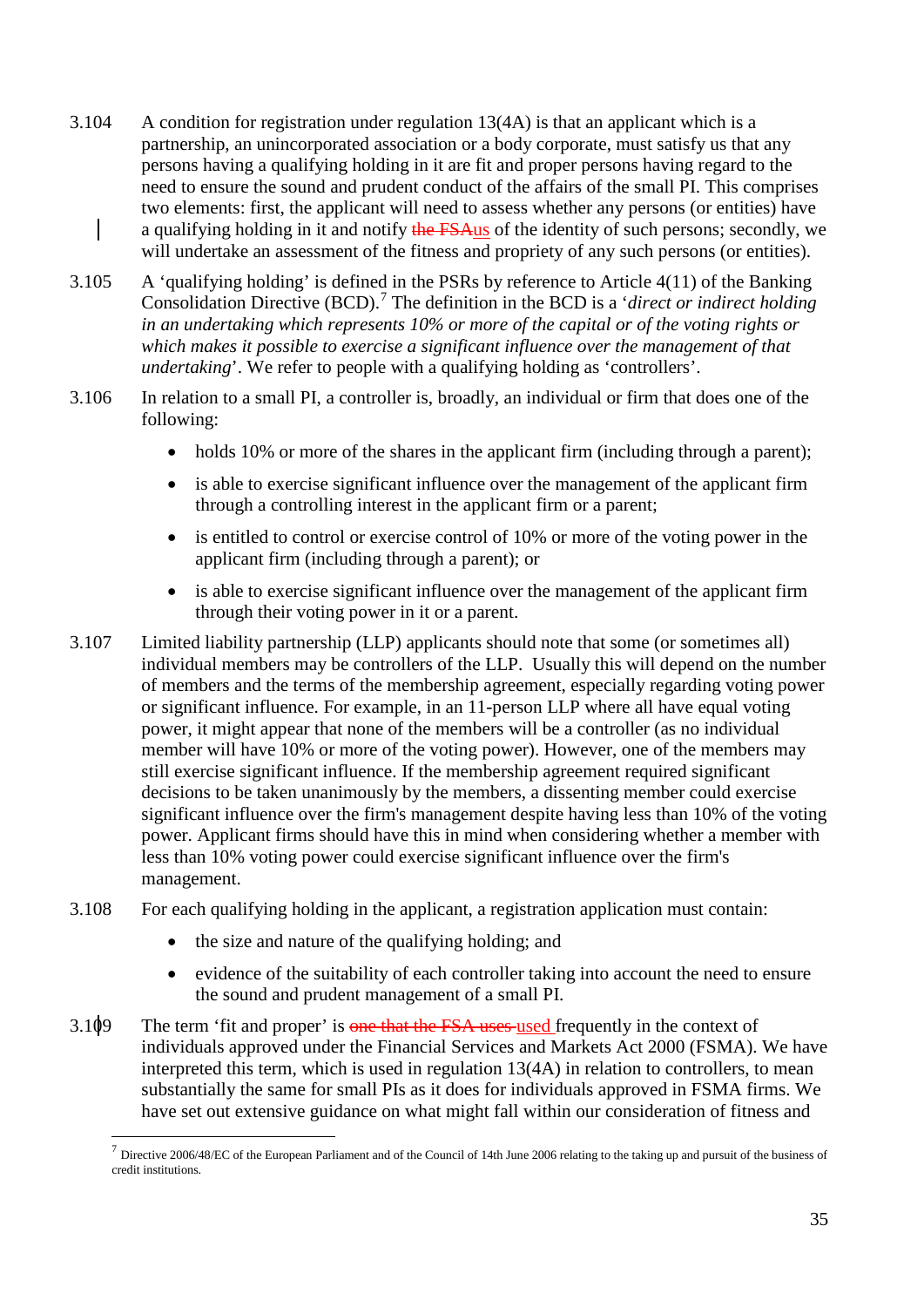$\mathsf{l}$ propriety in the ['The Fit and Proper test for Approved Persons'](http://fshandbook.info/FS/html/handbook/FIT) section of our handbook. Applicants who require more information may therefore find this guidance helpful.

- 3.110 The term 'fit and proper', which is used in regulation 13(4A), incorporates the following essential factors:
	- honesty, integrity and reputation;
	- **competence and capability; and**
	- financial soundness

of the person with a qualifying holding taking into account the need to ensure the sound and prudent management of a small PI.

- 3.111 While it is impossible to list every fact or matter that would be relevant to the fitness and propriety of a controller, the following are examples of factors that we will consider.
	- Whether the [person](http://fsahandbook.info/FSA/glossary-html/handbook/Glossary/P?definition=G869) has been convicted of any criminal offence particularly of dishonesty, fraud, or financial crime.
	- Whether the [person](http://fsahandbook.info/FSA/glossary-html/handbook/Glossary/P?definition=G869) has been investigated for any criminal offence. This would include where an individual has been arrested or charged *whether or not* the investigation / arrest / charge led to a conviction.
	- Whether the person has been the subject of any adverse finding or any settlement in civil proceedings, particularly in connection with investment or other financial business, misconduct, fraud or the formation or management of a firm, particularly a PI.

This would include any findings by the FSAus, by other regulatory authorities (including a previous regulator), clearing houses and exchanges, professional bodies, or government bodies or agencies (such as HMRC, the Serious Organised Crime Agency, the Serious Fraud Office etc.) that the individual has breached or contravened any financial services legislation. The regulatory history of the firm or individual is therefore likely to be relevant.

- Whether the person has been the subject of, or interviewed in the course of, any existing or previous investigation or disciplinary proceedings, by the FSAus, by other regulatory authorities (including a previous regulator), clearing houses and exchanges, professional bodies, or government bodies or agencies (such as HMRC, the Serious Organised Crime Agency, the Serious Fraud Office, etc).
- Whether the person has been refused membership, registration or authorisation of a professional organisation or has had that registration, authorisation, membership or licence revoked, withdrawn or terminated, or has been expelled by a regulatory or government body.
- Whether the [person](http://fsahandbook.info/FSA/glossary-html/handbook/Glossary/P?definition=G869) has been a [director,](http://fsahandbook.info/FSA/glossary-html/handbook/Glossary/D?definition=G296) [partner,](http://fsahandbook.info/FSA/glossary-html/handbook/Glossary/P?definition=G841) or concerned in the management, of a business that has gone into insolvency, liquidation or administration while the [person](http://fsahandbook.info/FSA/glossary-html/handbook/Glossary/P?definition=G869) has been connected with that organisation or within one year of that connection.
- Whether, in the past, the person has been candid and truthful in all his dealings with any regulatory body and whether the person demonstrates a readiness and willingness to comply with the requirements and standards of the regulatory system and with other legal, regulatory and professional requirements and standards.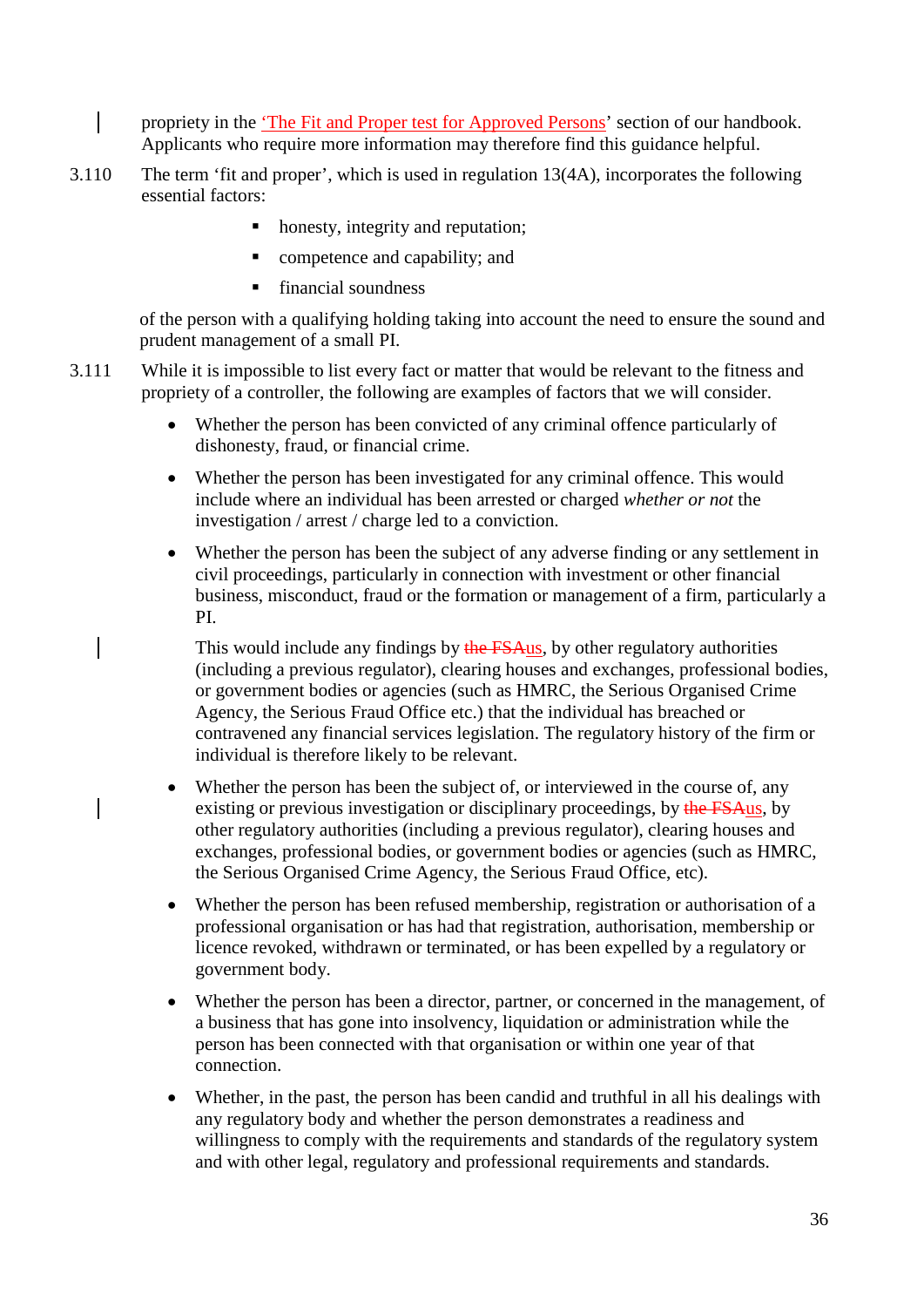- 3.112 Importantly, we will also consider the fitness and propriety of any person linked to the controller (i.e. any person who has, or who appears to have, a relevant family or business relationship with the controller), and whether this adversely affects the suitability of the controller.
- 3.113 The details of any qualifying holdings should be submitted on the appropriate 'Qualifying Holding' form. The form is available on the payment services section of our website. **We attach considerable importance to the completeness and accuracy of the 'Qualifying Holding' form. If the applicant is in any doubt about whether or not any information is relevant, it should be included.**

*Directors, managers and persons responsible for payment services (regulation 13(4B))*

- 3.114 Under regulation 13(4B) the applicant must satisfy us that its directors and/or the persons who are or will be responsible for the management of it and, where relevant, the management of its payment services, are of good repute and possess appropriate knowledge and experience to perform payment services.
- 3.115 This incorporates two elements: first, the applicant identifies those with responsibility for the management of the small PI and/or its payment service activities. All such individuals need to be included in the application (such an individual is referred to as a 'PSD Individual'). Secondly, the applicant, together with the PSD Individual, must provide full and complete information to us about all PSD Individuals to satisfy us about the reputation, knowledge and experience of these individuals.
- 3.116 We expect to be provided with the following information in relation to directors and persons responsible for the management of the applicant and its payment services:
	- a) the identity of all the directors where the applicant is a corporate body;
	- b) the identity of all those persons responsible for the management of the applicant and its payment service activities where it is not a corporate body or where other individuals perform these activities in addition to the directors of a corporate body; and
	- c) evidence that these individuals are of good repute (in order to satisfy the fitness and propriety test).
- 3.117 In the case of a small PI that only provides payment services, this will mean the applicant is likely to be required to complete the relevant PSD Individual forms for each and every director and manager (to the extent where the role of the manager is directly relevant to payment services). In the case of small PIs that carry on activities other than just payment services, the applicant is likely to be required to complete the relevant PSD Individual forms for those persons with responsibility for running the applicant's payment services activities. For example, we would not expect a procurement manager whose responsibility is limited to sourcing and purchasing goods and services for the applicant to seek approval as a PSD Individual.

#### *Assessing reputation – fitness and propriety*

3.118 The first stage in the assessment process is the completion of the PSD Individual form. We will assess the fitness and propriety of an individual on the information provided in the application form and other information available to us from our own and external sources.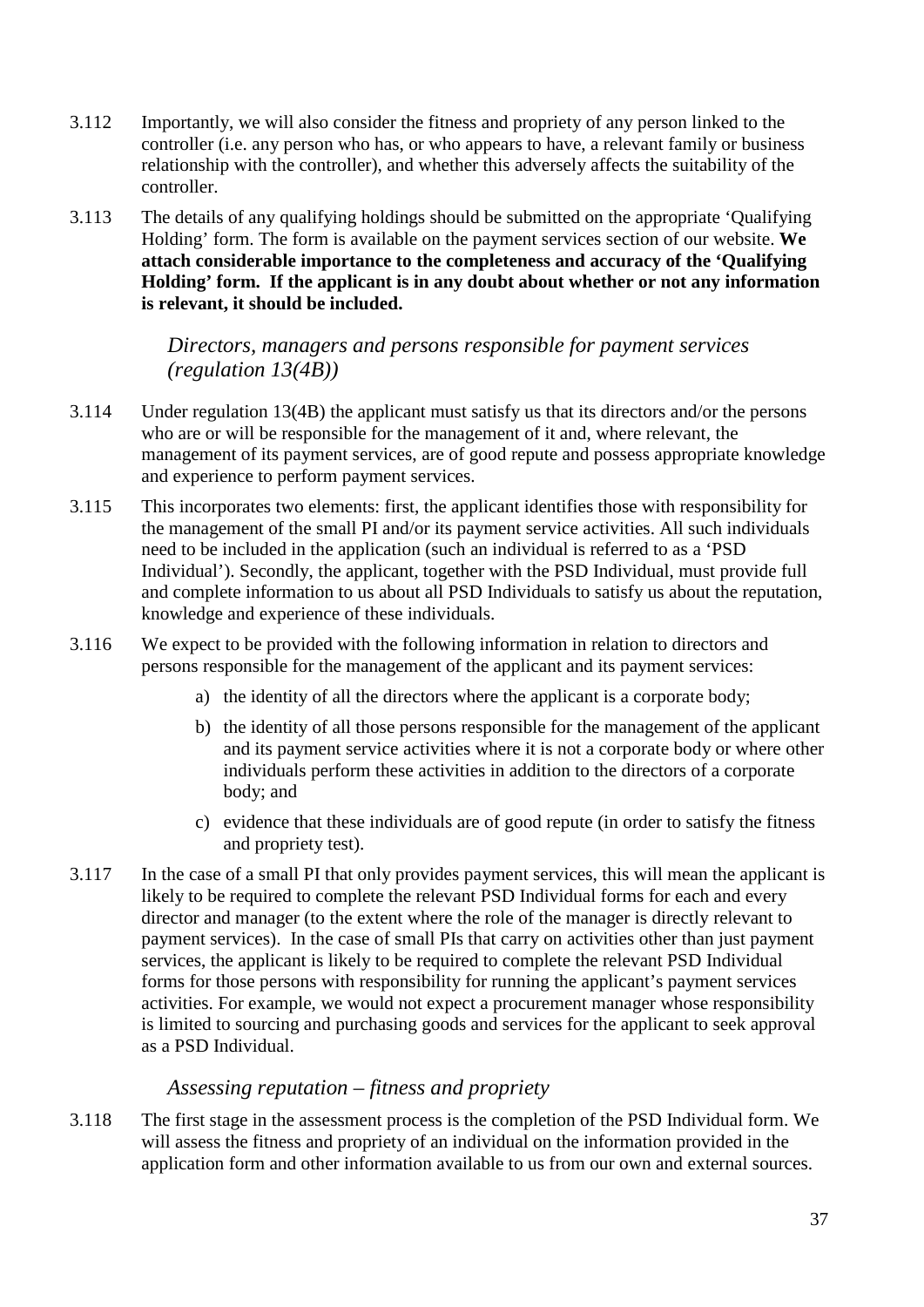We may ask for more information if required. **We attach considerable importance to the completeness and accuracy of the PSD Individual form. If the applicant is in any doubt about whether or not any information is relevant, it should be included.**

- 3.119 We consider the term 'of good repute' to include the essential factors relating to fitness and propriety set out above in relation to controllers. This means that we will consider the same essential factors, set out in paragraph 3.126, for all directors and all persons who are or who will be responsible for the management of the small PI or its payment services activities.
- 3.120 We will assess the fitness and propriety of an individual on the information provided in the application form and other information available to us from our own and external sources. We may ask for more information if required. We require the disclosure of spent and unspent criminal convictions and cautions unless the relevant conviction or caution is protected. Additionally, where there is power to do so we will also require the disclosure of all convictions and cautions that are spent.<sup>[8](#page-37-0)</sup>
- 3.121 In accordance with our overall approach to implementing the PSRs, we will take a riskbased and proportionate approach when making our assessment. We will consider the nature and size of the business and the payment services the firm is seeking to perform.
- 3.122 If a matter comes to our attention which suggests that the person might not be fit and proper, we will take into account the above factors when determining how relevant that information is.
- 3.123 During the application process, we may discuss the assessment of the candidate's fitness and propriety informally with the firm and may retain any notes of those discussions.
- 3.124 The factors that we will have regard to when making the fit and proper assessment are:
	- honesty, integrity and reputation;
	- competence and capability; and
	- financial soundness.

-

3.125 Examples of the matters we will consider for each factor are set out below. However, it is not possible to list all the matters that would be relevant to a particular application or individual.

## *Honesty, integrity and reputation*

- 3.126 While it is impossible to list every fact or matter that would be relevant to the fitness and propriety of a PSD individual, the following are examples of factors that we will consider in determining the honesty, integrity and reputation of an individual. The matters that we will have regard to include, but are not limited to the following.
	- Whether the [person](http://fsahandbook.info/FSA/glossary-html/handbook/Glossary/P?definition=G869) has been convicted of any criminal offence particularly of dishonesty, fraud, or financial crime.

<span id="page-37-0"></span><sup>&</sup>lt;sup>8</sup> The relevant legislation: the Rehabilitation of Offenders Act 1974 (Exceptions) Order 1975, the Rehabilitation of Offenders (Exceptions) Order (Northern Ireland) 1979 and the Rehabilitation of Offenders Act 1974 (Exclusions and Exceptions)(Scotland) Order 2013.Where disclosure is subject to the law of England and Wales we exercise the power conferred under the Rehabilitation of Offenders Act 1974 (Exceptions) Order 1975 to require the disclosure of all convictions and cautions that are spent. Where disclosure is subject to the law of Northern Ireland we exercise the power conferred under the Rehabilitation of Offenders (Exceptions) Order (Northern Ireland) 1979 to require the disclosure of all convictions that are spent. If an equivalent power is provided to us where the law of Scotland applies, our approach to the disclosure of spent convictions and spent alternatives to prosecution will be on equivalent terms.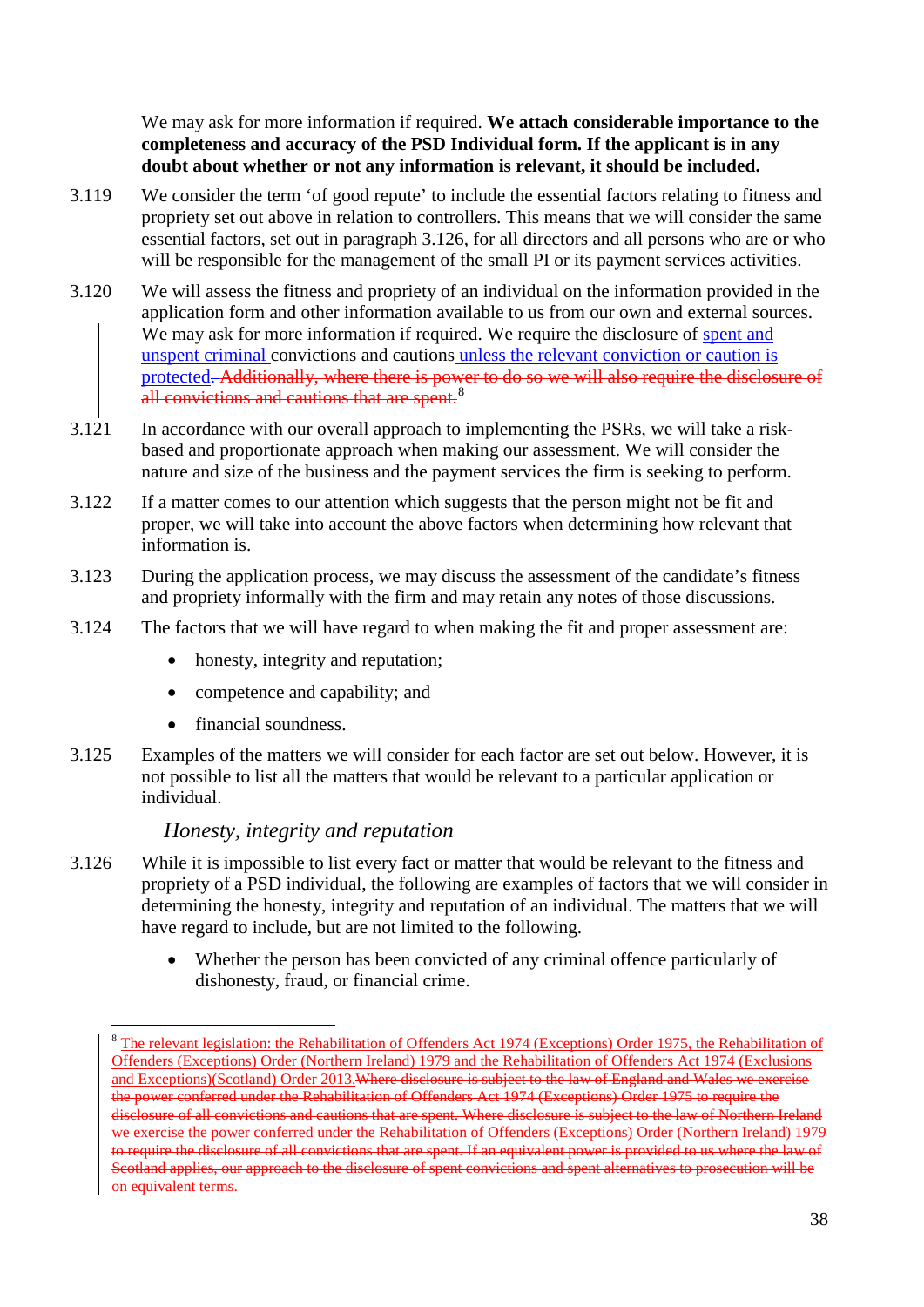- Whether the [person](http://fsahandbook.info/FSA/glossary-html/handbook/Glossary/P?definition=G869) has been investigated for any criminal offence. This would include where an individual has been arrested or charged *whether or not* the investigation / arrest / charge led to a conviction.
- Whether the person has been the subject of any adverse finding or any settlement in civil proceedings, particularly in connection with investment or other financial business, misconduct, fraud or the formation or management of a firm, particularly a PI. This would include any findings by the FSAus, by other regulatory authorities (including a previous regulator), clearing houses and exchanges, professional bodies, or government bodies or agencies (such as HMRC, the Serious Organised Crime Agency, the Serious Fraud Office etc.) that the individual has breached or contravened any financial services legislation. The regulatory history of the firm or individual is therefore likely to be relevant.
- Whether the person has been the subject of, or interviewed in the course of, any existing or previous investigation or disciplinary proceedings, by the FSAus, by other regulatory authorities (including a previous regulator), clearing houses and exchanges, professional bodies, or government bodies or agencies (such as HMRC, the Serious Organised Crime Agency, the Serious Fraud Office etc).
- Whether the person has been refused membership, registration or authorisation of a professional organisation or has had that registration, authorisation, membership or licence revoked, withdrawn or terminated, or has been expelled by a regulatory or government body.
- Whether the [person](http://fsahandbook.info/FSA/glossary-html/handbook/Glossary/P?definition=G869) has been a [director,](http://fsahandbook.info/FSA/glossary-html/handbook/Glossary/D?definition=G296) [partner,](http://fsahandbook.info/FSA/glossary-html/handbook/Glossary/P?definition=G841) or concerned in the management, of a business that has gone into insolvency, liquidation or administration while the [person](http://fsahandbook.info/FSA/glossary-html/handbook/Glossary/P?definition=G869) has been connected with that organisation or within one year of that connection.
- Information (including relevant shareholdings) relevant for assessing potential conflicts of interest with another entity.
- Whether, in the past, the person has been candid and truthful in all his dealings with any regulatory body and whether the person demonstrates a readiness and willingness to comply with the requirements and standards of the regulatory system and with other legal, regulatory and professional requirements and standards. We will consider matters that may have arisen in the UK or elsewhere.
- 3.127 The 'relevant' matters we refer to above will include offences under legislation relating to companies, banking or other financial services, serious tax offences or other dishonesty, insolvency, insurance, money laundering, market abuse, misconduct or fraud.
- 3.128 The applicant firm should tell us of all potentially relevant matters, but we will consider the circumstances in relation to the requirements and standards of the PSRs. For example, a conviction for a criminal offence will not automatically mean an application is rejected. We treat each individual's application on a case-by-case basis, taking into account the seriousness of, and the circumstances surrounding, the offence, the explanation offered by the convicted individual, the relevance of the offence to the proposed role, the passage of time since the offence was committed and evidence of the individual's rehabilitation.
- 3.129 If a firm is not sure whether something may have an impact on an individual's fitness and propriety, the information should be disclosed. The non-disclosure of material facts is taken very seriously by us as it is seen as evidence of current dishonesty. If in doubt, disclose.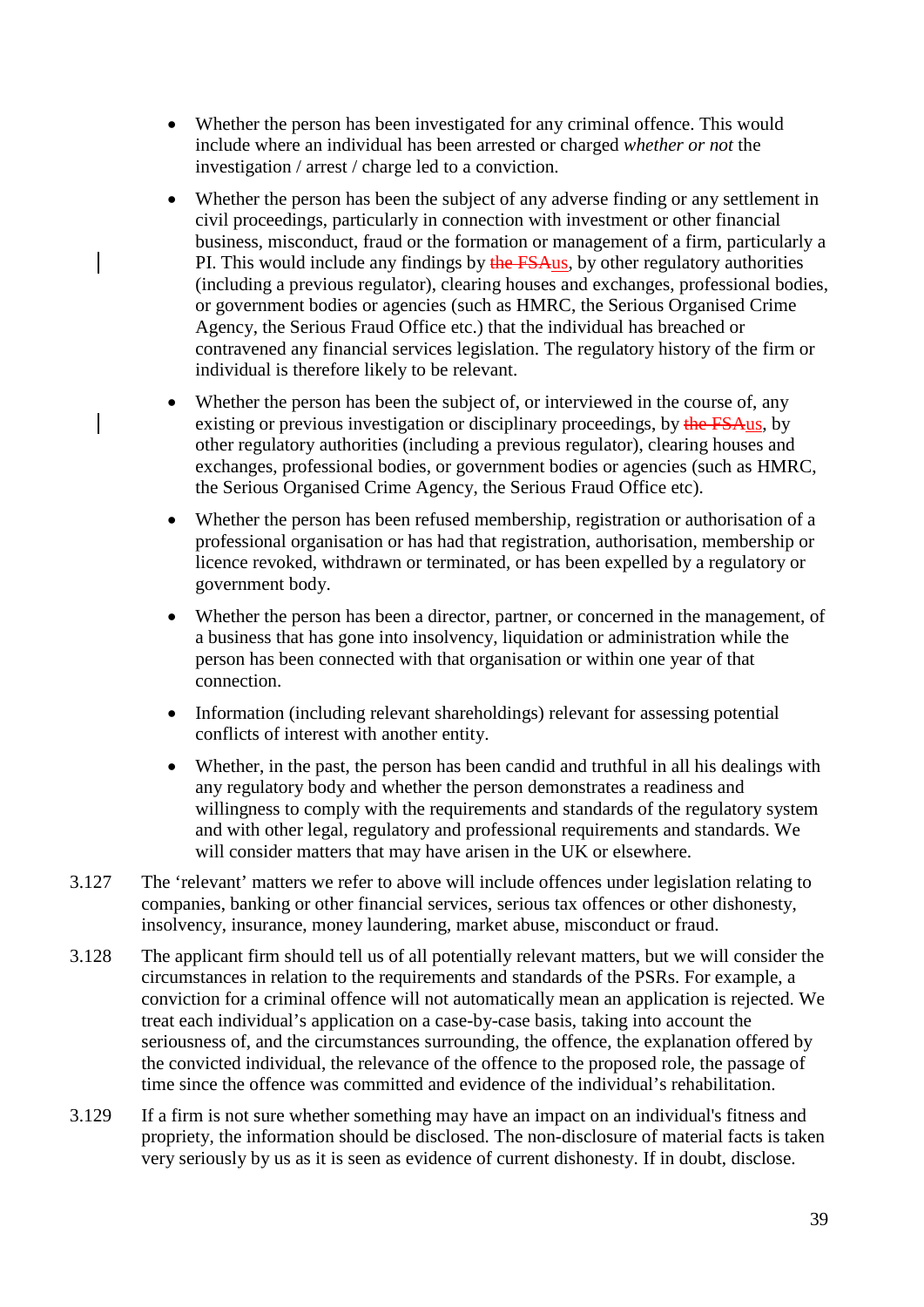# *Competence, capability and experience*

- 3.130 In determining an individual's competence, capability and experience, we will have regard to whether the individual has the knowledge, experience and training to be able to provide payment services.
- 3.131 The level of experience, knowledge and training should be proportionate to the nature, complexity and scale of risk inherent in the business activity of the firm.

## *Financial soundness*

- 3.132 In determining good repute, we will take into account an individual's financial soundness and we will consider any factors including, but not limited to:
	- whether the individual has been the subject of any judgement debt or award in the UK or elsewhere, that remains outstanding or was not satisfied within a reasonable period; or
	- whether the individual has made any arrangements with their creditors, filed for bankruptcy, had a bankruptcy petition served on them, been an adjudged bankrupt, been the subject of a bankruptcy restrictions order (including an interim bankruptcy restriction order), offered a bankruptcy restrictions undertaking, had assets sequestrated, or been involved in proceedings relating to any of these.
- 3.133 We will not normally require the individual to supply a statement of assets and liabilities. The fact that an individual may be of limited financial means will not, in itself, affect their suitability to perform payment services activities.

*Close links (regulation 13(4C))*

- 3.134 Applicants that are body corporates must satisfy us that (broadly speaking) any 'close links' it has are not likely to prevent the effective supervision by us of the applicant/firm or, where a close link is subject to the laws (or other provisions) of a territory outside of the EEA, the laws of the foreign territory (and/or deficiencies in their enforcement) would not prevent effective supervision by us of the applicant/firm.
- 3.135 A close link is defined as:
	- a parent undertaking of the applicant;
	- a subsidiary undertaking of the applicant;
	- a parent undertaking of a subsidiary undertaking of the applicant;
	- a subsidiary undertaking of a parent undertaking of the applicant;
	- an owner or controller of 20% or more of the capital or voting rights in the applicant; or
	- an entity of which the applicant owns or controls 20% or more of the capital or voting rights.
- 3.136 The application should include details of any persons meeting the above criteria, as set out in the form. We will then assess the nature of the relationship against the conditions for authorisation. If an individual form is submitted for a person that has a qualifying holding, a controller form will not be required for that person.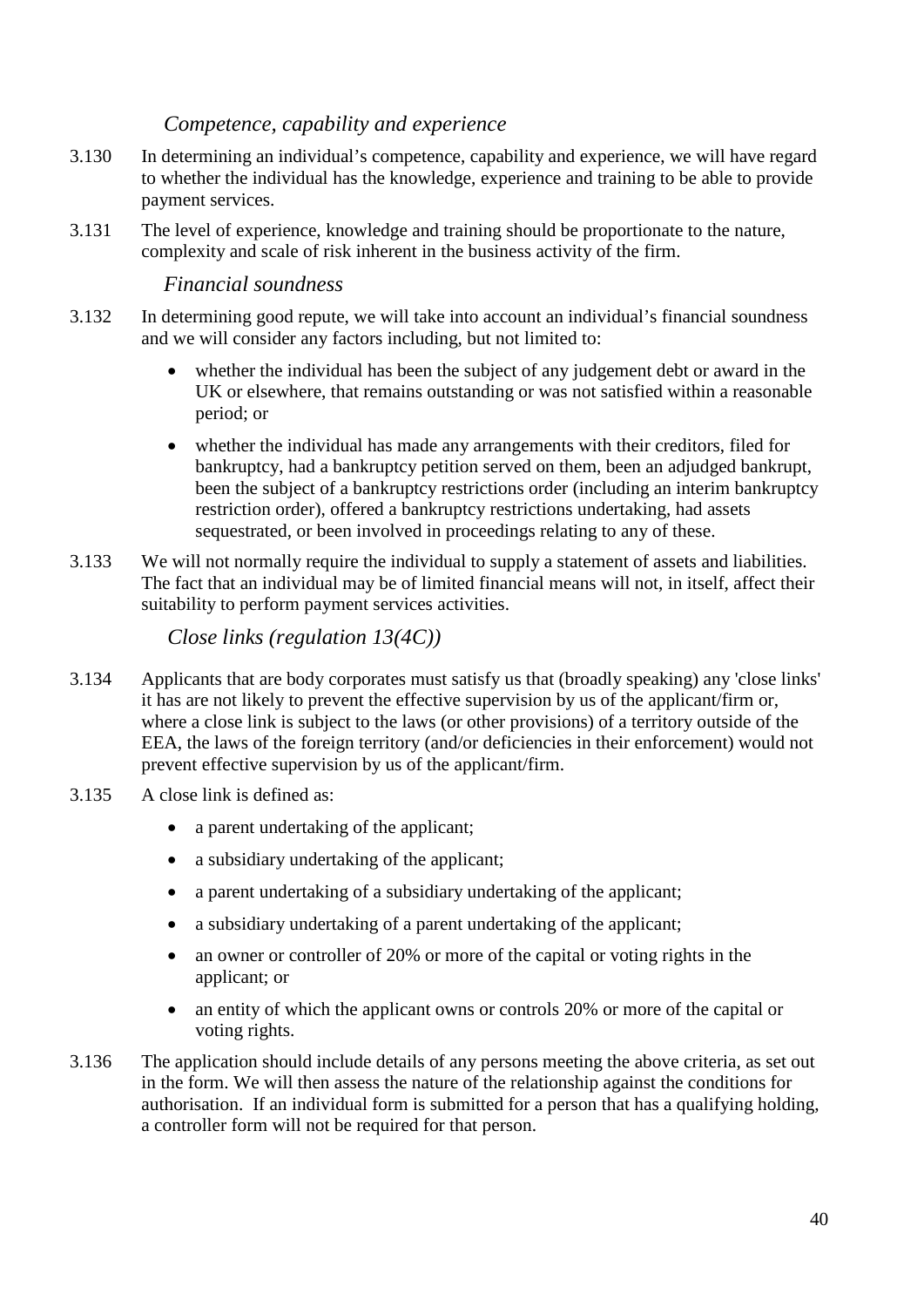3.137 The following diagram sets out the types of relationships between firms and individuals that we consider to be close links. Shaded boxes are all close links of the relevant applicant firm.



# **Other information requirements**

*Safeguarding arrangements*

- 3.138 Small PIs can choose to comply with safeguarding requirements in order to offer the same protections over customer funds as authorised PIs must provide. Where they choose to comply, the requirements are the same as those for an authorised PI (please refer to the information on safeguarding for authorised PIs in Part I above and *Chapter 10 – Safeguarding*).
- 3.139 The application pack for registration as a small PI will ask the applicant if they will be complying with the safeguarding arrangements. If so, applicants will be required to explain their procedures and methodology. This information will also be required in the annual reporting return *(see Chapter 13 - Reporting).*
- 3.140 If the applicant is already registered with us (or there is an outstanding application to register the applicant) as an agent of another Payment Institution, we will expect an explanation why direct registration in the applicant's own right is also being sought. In particular we will wish to understand how business being carried out in the applicant's own name will be segregated from that being carried out under its agency registration. This explanation should be supplied along with the application form.

# **Decision making**

3.141 We will make a decision to either accept or reject the application once we have received all the required information (see paragraphs 3.15/3.88). The decision-making process is described in Part III of this chapter.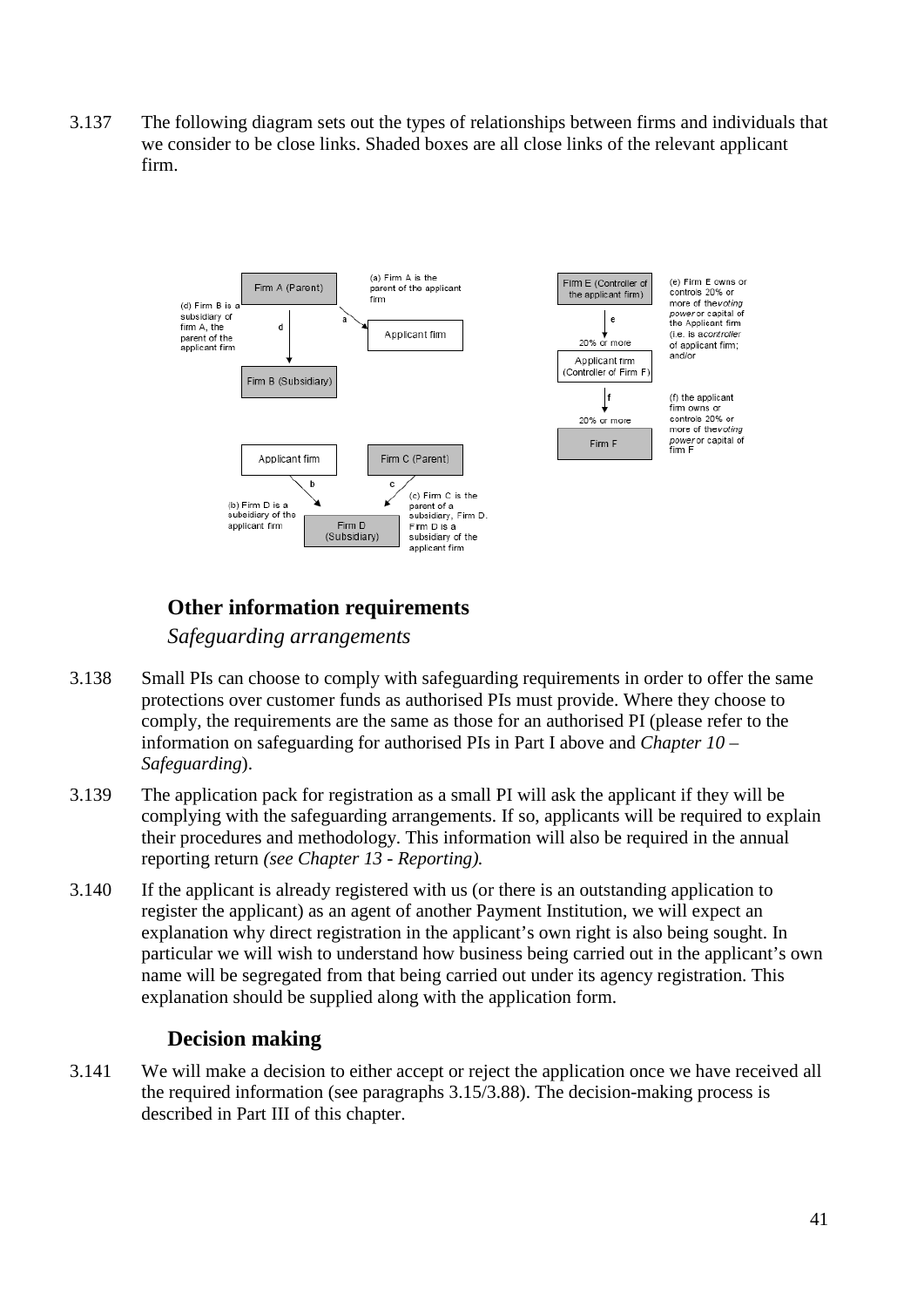# **Part III: Decision-making process**

3.142 Having assessed all the information provided, we will make a decision to either approve or reject the application. This decision will be notified to the applicant, along with instructions for the appeal process, if relevant.

*Timing (regulation 9(1) and (2))*

- 3.143 We have to make a decision on a complete application within three months of receiving it. An application is complete only when we have received all the information and evidence needed for us to make a decision. We will let the applicant know if we need more information.
- 3.144 In the case of an incomplete application, we must make a decision within 12 months of receipt. However, if that date is reached and discussions with the firm have not resulted in us receiving all the information we need to make our decision, it is likely that an incomplete application will result in a refusal. This is because it is unlikely we will have been able to satisfy ourselves that the applicant has met the authorisation/registration requirements.
- 3.145 We maintain service standards for processing times for other activities that we regulate, which are generally shorter than those required under the PSRs. However, as our processes have not been fully developed or tested under normal operating conditions, we are unable to make such commitments at this stage. We will publish our PSR service standards and update this document when these become available.

*Withdrawal by the applicant (regulation 9(3))* 

3.1463.145 An application may be withdrawn by giving us written notice at any time before we make a decision. The application fee is non-refundable.

*Approval (regulation 9(5) and (6))*

- 3.1473.146 If we decide to grant an application we will give the applicant notice of that decision. This notice will specify the payment services for which approval has been granted, requirements (if applicable) and the date from which it takes effect.
- 3.1483.147 The PSRs allow us to vary the types of payment services that a PI is ultimately approved to carry out from those requested in the application and to apply requirements to the PI as a condition of authorisation or registration that we consider appropriate (regulation 7). This may include requiring the firm to take a specified action, refrain from taking specified action (for example, not to deal with a particular category of customer) or relate to its relationship with its group or other members of its group. We may also specify the time that a requirement expires.
- 3.1493.148 In accordance with regulation 7(4), where an applicant carries out non-payment services business and we feel that the carrying on of this business will, or is likely to, impair our ability to supervise the firm or its financial soundness, we can require the applicant firm to form a separate legal entity to perform payment services.
- 3.1503.149 We will update the online register as soon as practicable after granting the authorisation or registration. The register will show the contact details of the firm, the payment services it is permitted to undertake, and the names of any agents. If the firm is authorised and has taken up passporting rights to perform payment services in another EEA State, then these will also be shown.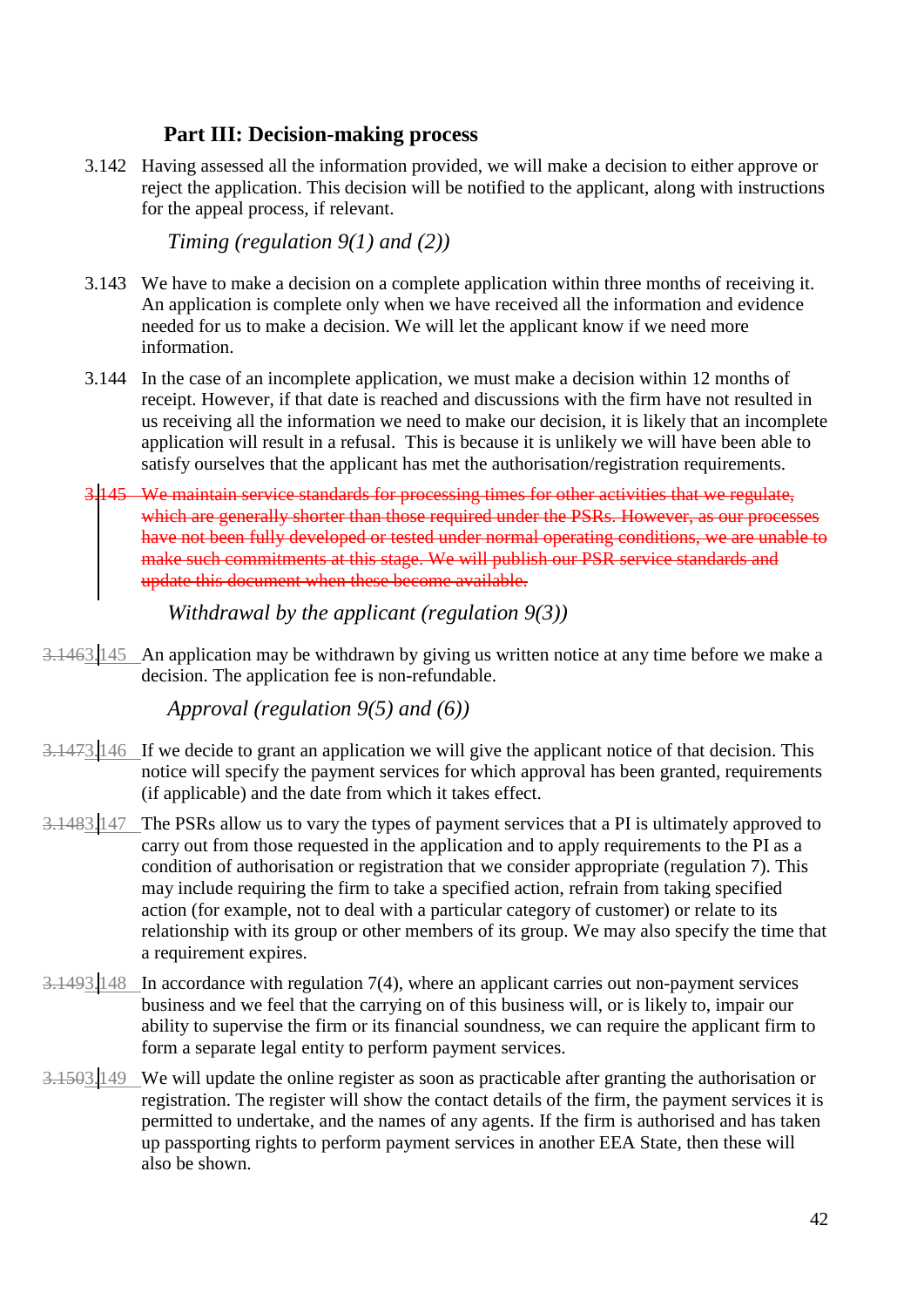# *Refusal (regulation 9(7) to (9))*

- 3.1513.150 We can refuse an application when the information and evidence provided does not satisfy the requirements of the PSRs. When this happens we are required to give the applicant a warning notice setting out the reason for refusing the application and allowing 28 days to make a representation on the decision.
- 3.1523.151 Applicants can make oral or written representations. If oral representations are required, we should be notified within 2 weeks of the warning notice, so that arrangements can be made for a meeting within the 28 day deadline.
- 3.1533.152 If no representations are made, or following them we still decide to refuse the application, we will give the applicant a decision notice. If a firm wishes to contest the decision, they may refer the matter to the Upper Tribunal (Financial Services)Financial Services and Markets Tribunal, an independent judicial body. If no referral has been made within 28 days we will issue a final notice. If the matter is referred to the tribunal, we will take action in accordance with any directions given by it (including to authorise/register the firm) and then issue the final notice.
- 3.1543.153 On issuing the final notice, we are required to publish such information about the matter to which a final notice relates as we consider appropriate. However, we may not publish information if we believe it would be unfair to the firm or prejudicial to the interests of consumers.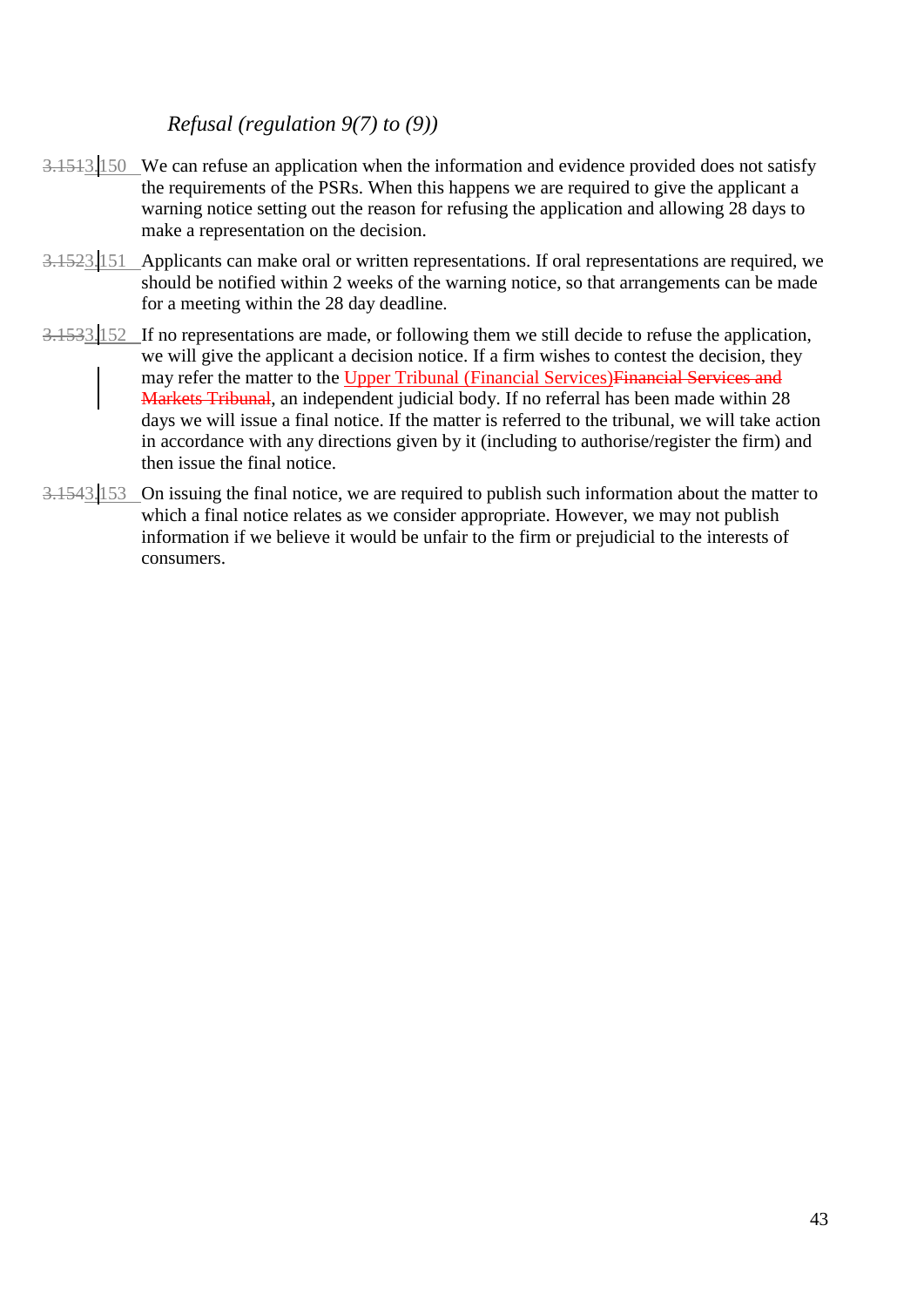# **4. Changes in circumstances of authorisation or registration**

- 4.1 This chapter describes the notifications that authorised and small PIs need to make to us as part of their ongoing authorisation or registration. It is divided into three parts.
	- Part I Notifications applicable to authorised and small PIs.
	- Part II Notifications applying only to authorised PIs.
	- Part III Notifications applying only to small PIs.

# **Introduction**

- 4.2 PIs need to provide us with two types of information while they are being regulated we categorise these as 'reporting' and 'notifications'.
- 4.3 Reporting information is the information we need on a regular and periodic basis to comply with our supervisory and EU reporting obligations. Reporting requirements are discussed in *Chapter 13 – Reporting*.
- 4.4 The subject of this chapter is 'notifications'. Notifications are what PIs need to send us when there is a change in the information they have already provided.
- 4.5 There are specific notification requirements in relation to agents (for both authorised and small PIs) and passporting (authorised PIs only). These are covered in *Chapter 5 – Appointment of agents* and *Chapter 6 – Passporting.*

*Types of notifications and timing*

- 4.6 The PSRs contain requirements in relation to notifications of changes in specific circumstances, as well as a general requirement in regulation 32.
- 4.7 The general requirement is that where it becomes apparent to a PI that there is, or is likely to be, a significant change in circumstances, which is relevant to its fulfilment of the conditions for authorisation or registration, it must provide us with details of the change without undue delay. We would generally consider 'without undue delay' to mean within 28 days of the change occurring at the latest.
- 4.8 Regulation 32 also requires that in the case of a substantial change which has not yet taken place, the PI must provide details of the change in good time before the change takes place. A 'substantial change' is, in our view, one that could impact on either the firm's ability to meet the conditions for remaining authorised or registered, or the way we would supervise the firm. We will need to assess substantial changes against the initial conditions for authorisation or registration. To give us time to do this, we consider that a period of 28 days before the change takes place would generally be 'in good time'. However, the notification period will depend on the circumstances of the change and firms should make efforts to notify us as soon as possible.

*How to notify us*

4.9 Notifications must be made using the form available on the [payment services](http://www.fca.org.uk/paymentservices) section of our website, or, where a form is not provided, by written confirmation to our [Customer](http://www.fca.org.uk/site-info/contact)  [Contact Centre](http://www.fca.org.uk/site-info/contact) .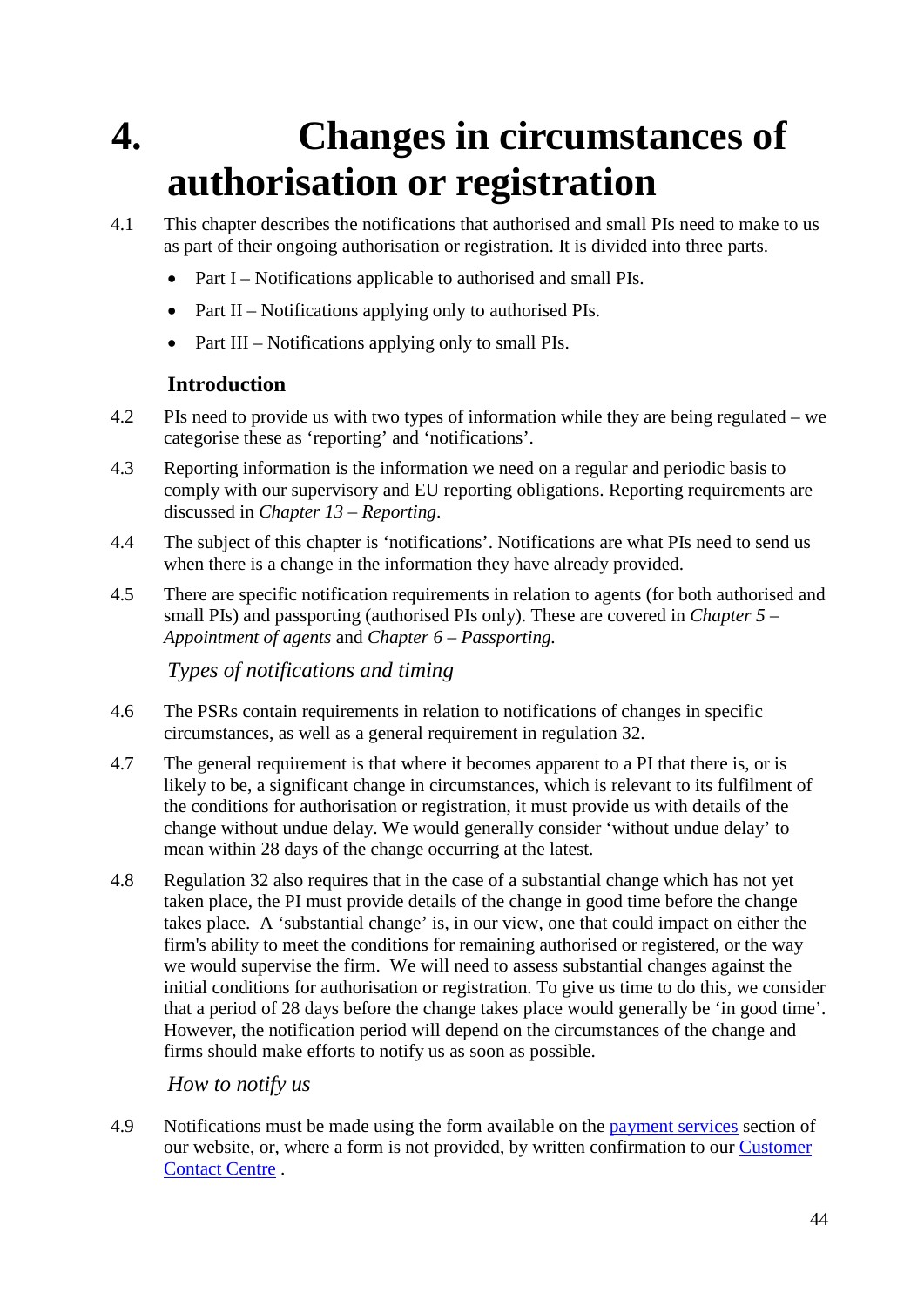#### *Different notifications for authorised and small PI*

4.10 Not all notification requirements apply to both authorised and small PI. This is mostly due to authorised PIs having to meet more initial conditions that could change over the life of the business. Although most of the notification requirements that apply to a small PI also apply to an authorised PI, some do not. To help PIs identify the notification requirements that apply to them, the remainder of this chapter is divided into three parts. Part I describes the notification requirements that apply to both authorised and small PIs, Part II describes the notification requirements that only apply to authorised PIs, and Part III describes the notification requirements that only apply to small PIs.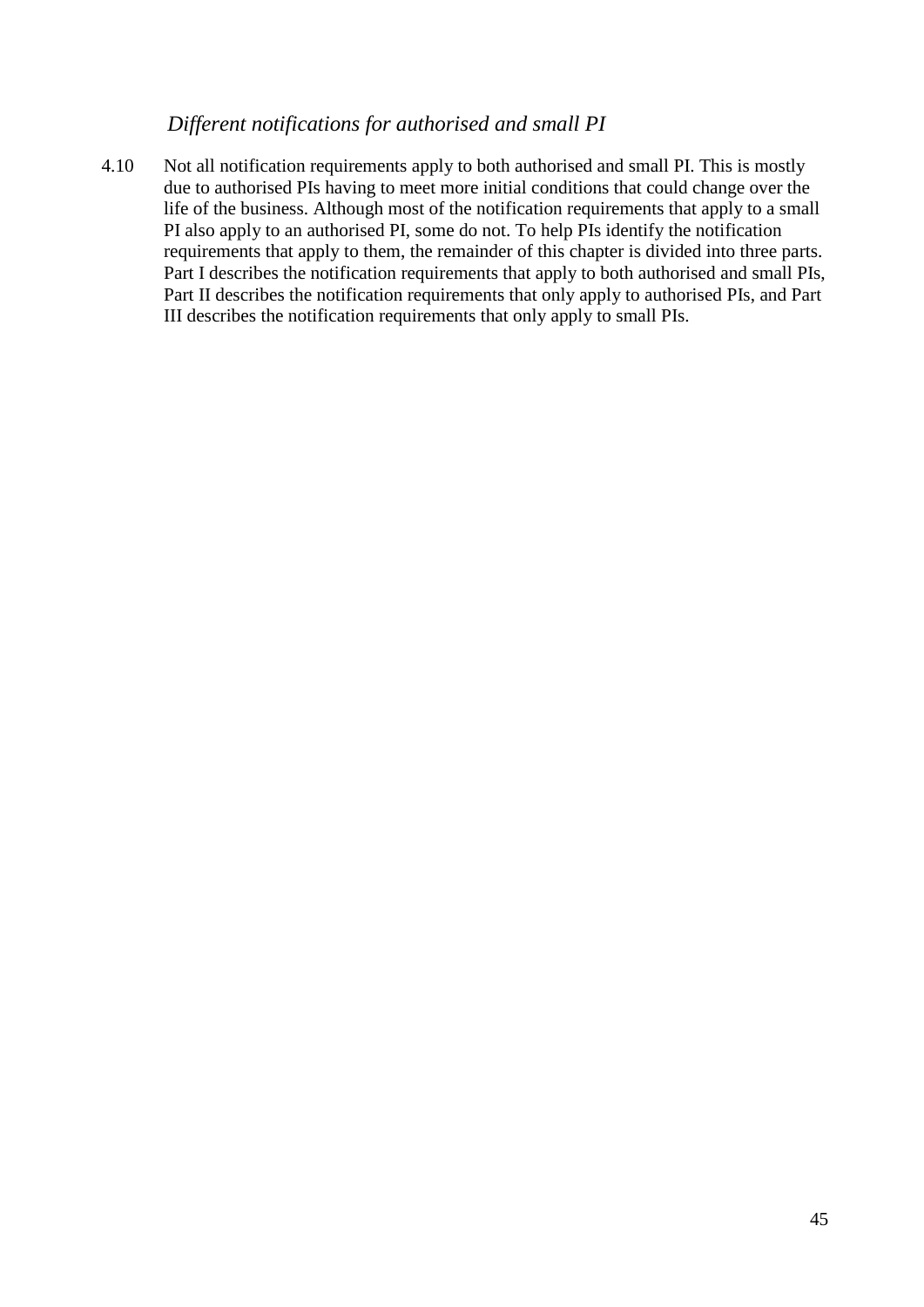# **Part I: Notifications applicable to authorised and small PIs**

4.11 Changes in the information set out below will require a notification to us.

*Name, contact details and standing data (including firm name and contact details)*

- 4.12 PIs should give us reasonable advance notice of changes to their name and contact details, which includes:
	- legal name (registered name, in the case of an authorised PI);
	- trading name (if applicable);
	- principal place of business;
	- overseas registered offices (if applicable);
	- primary compliance contact;
	- accounting reference date; and
	- website and email address.
- 4.13 The notification should be made using the form available at: [http://www.fsa.gov.uk/pages/Doing/Regulated/banking/psd/being/data/index.shtmlw](http://www.fsa.gov.uk/pages/Doing/Regulated/banking/psd/being/data/index.shtml)ww.fca.org.u k/paymentservices and should include the details of the proposed change and the date on which the firm intends to implement the change.

## *Significant changes to the programme of operations*

4.14 We would expect to be notified by the PI of any significant changes to the business. This may include proposed restructuring, reorganisation or business expansion that could have a significant impact on the firm's risk profile or resources.

# *Qualifying holdings*

- 4.15 We consider changes in qualifying holdings 'significant' in relation to changes in the circumstances of authorisation or registration. Therefore we expect to be notified of any changes to qualifying holdings in good time before the change takes place, which we would expect in most cases no more than 28 days. There may be particular circumstances where we would expect to be notified more promptly and you should contact your usual supervisory contact the Customer Contact Centre at the FSA for further guidance.
- 4.16 If we consider that the proposed change has an adverse impact on the PI's fulfilment of the conditions for authorisation or registration, or that the persons or entities who propose to acquire a qualifying holding (also referred to as 'controllers') are not suitable, we will advise the firm of our concerns. If the change then goes ahead and we believe any of the relevant conditions of regulations 10 or 11 are met, we may take action to cancel the authorisation or registration of the PI and remove it from the register using our powers to cancel authorisation or registration under regulation 10, or to impose requirements on a PI's authorisation or registration under regulation 11.
- 4.17 Notification should be on the appropriate 'Application for a Change in Qualifying Holding' form, which is available on the payment services section of our website. For more information on qualifying holdings see Part I, *Chapter 3 – Authorisation and registration* (this chapter contains specific important information about our approach to the assessment of controllers / qualifying holdings).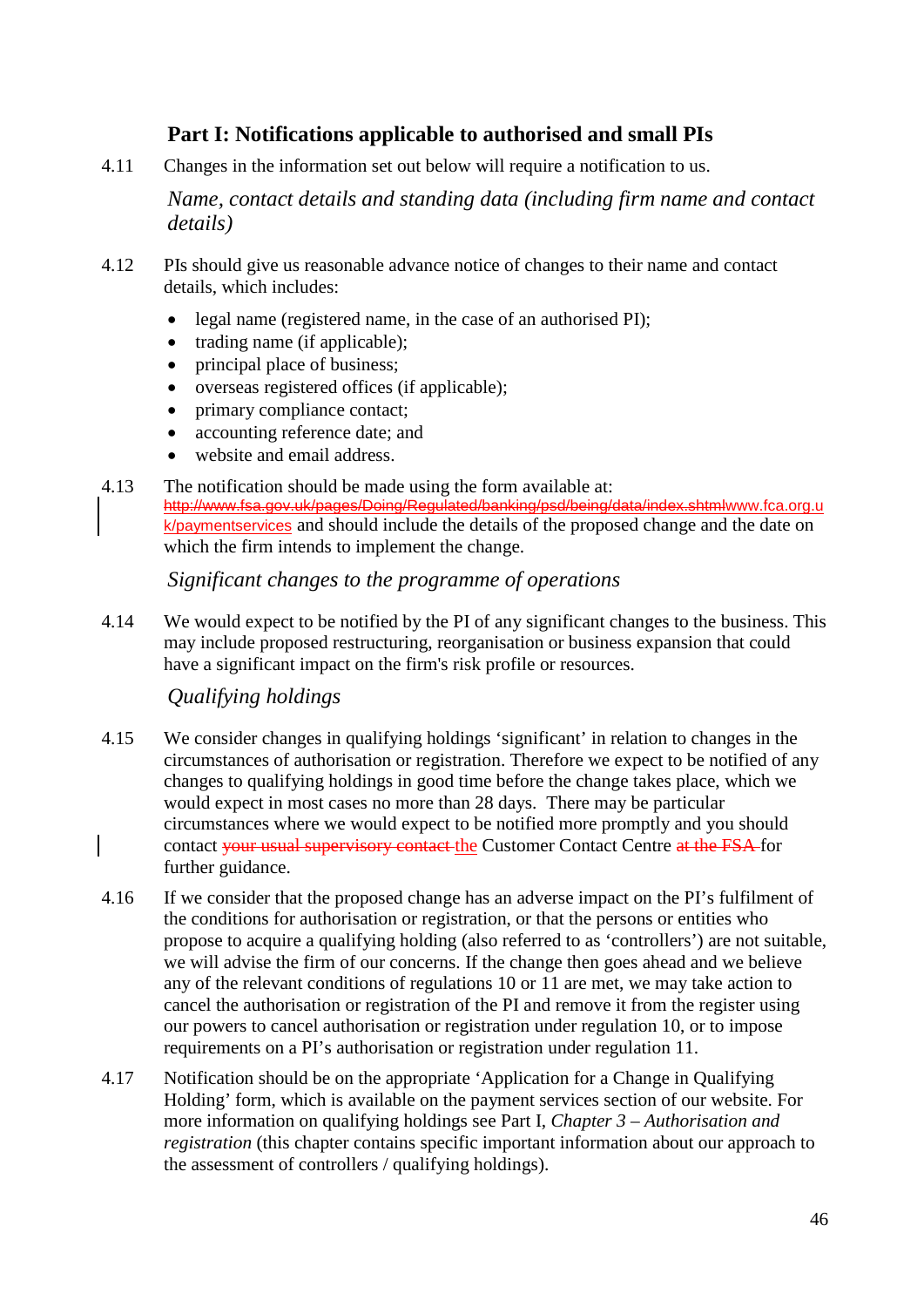#### *Directors/persons responsible for management*

#### Appointment/removal

- 4.18 Changes to the directors or persons responsible for management of either the PI or the payment service activities of the PI are regarded as a significant change. Appointments should be notified to us before the change takes place, and removals no later than seven working days after the event.
- 4.19 Notification of a new appointment should be on the 'PSD individual form', available on the payment services section of our website, and should include all the information required for us to assess the individual against the requirement in regulations 6 and 13 to be of good repute and possess appropriate knowledge (see Part I, *Chapter 3 – Authorisation and registration*). An individual who is a member of the management staff that moves from being a non-board member to a board member will need to resubmit the PSD individual form and answer the fitness and propriety questions in section 5.
- 4.20 A PI must also notify us of any changes in the details of existing PSD individuals, such as name changes and matters relating to fitness and propriety. It should do this using the 'Notification of changes to PSD individual' form, which is available on the payment services section of our website.
- 4.21 If we consider that the proposed change has an adverse impact on the PI we will advise the firm of our concerns. If the change then goes ahead and we believe that any of the relevant conditions of regulation 10 relating to cancellation of authorisation or registration are met, we may take action to cancel the authorisation or registration of the PI and remove it from the register, or seek to impose requirements on a PI's authorisation or registration under regulation 11.
- 4.22 Information about the removal of 'directors/persons responsible' should include the reason for the departure and provide further information if the individual was dismissed for reasons potentially relating to criminal or fraudulent activities.
- 4.23 Notification should be on the 'Notice to remove PSD individual(s)' form which is available on the payment services section of our website. For more information on the fit and proper requirement for directors and persons responsible for management of the PI see *Chapter 3 – Authorisation and registration*.

#### Changes affecting the fitness and propriety of individuals

4.24 Where a PI becomes aware of information that may have an impact on the fit and proper condition applying to directors and persons responsible for management of the payment institution and/or its payment services activities (as applicable) it should notify us using the 'Notification of changes to PSD individual' form. We will examine the information, assess it against the fitness and propriety requirements explained in *Chapter 3 – Authorisation and registration*, and notify the PI of the action that we intend to take.

# *Variation of payment services*

4.25 When a PI intends to change the payment services it is providing (either by increasing or decreasing the range) or, in the case of an authorised PI, wants to have a new requirement imposed or an existing requirement varied or removed, it needs to apply to us for approval.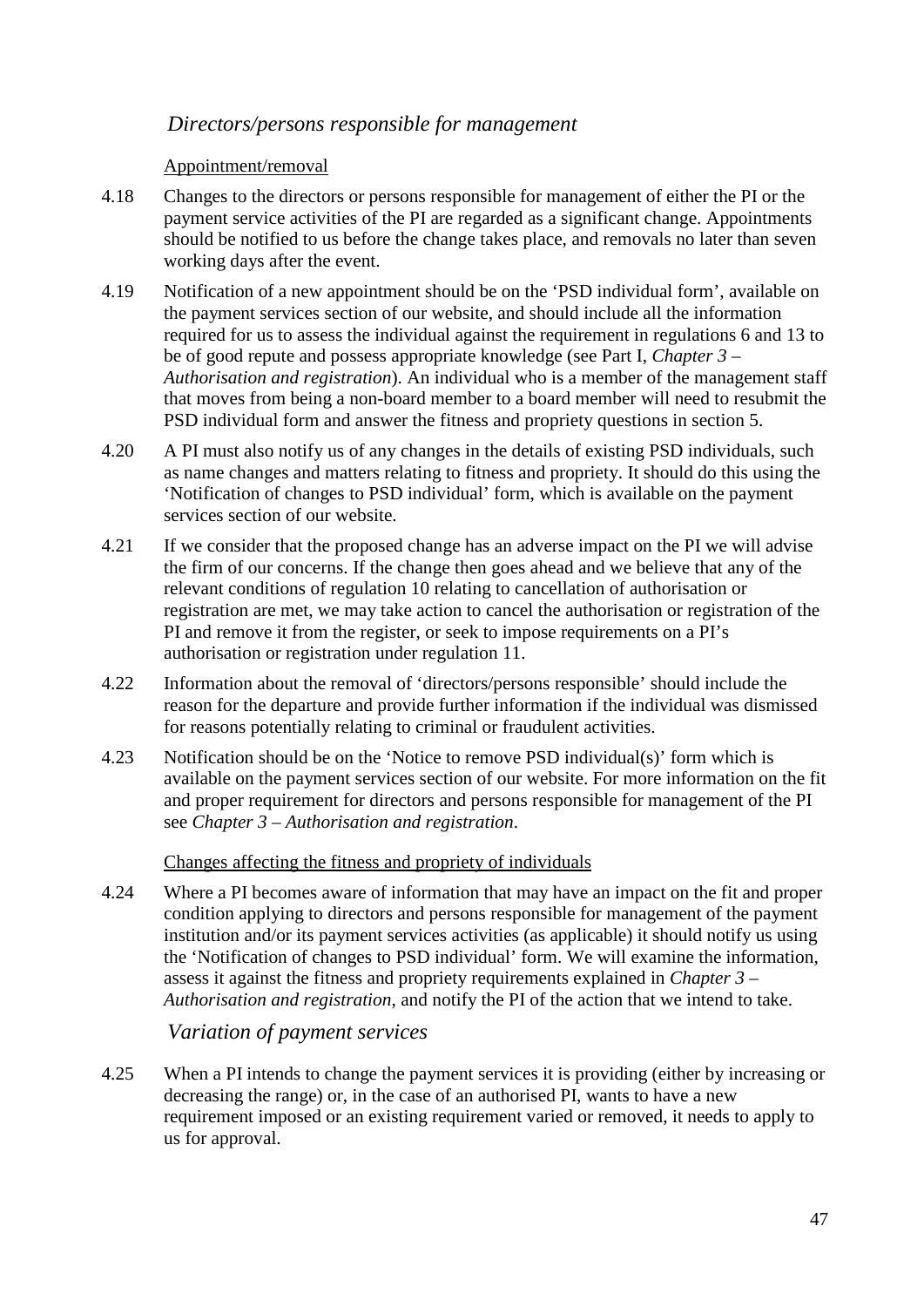- 4.26 Regulations 5 and 12 require that an application for variation in authorisation or registration (respectively) must:
	- contain a statement of the desired variation;
	- contain a statement of the payment services that the applicant proposes to carry on if the authorisation/registration is varied; and
	- contain or be accompanied, by such other information as we may reasonably require.
- 4.27 Applicants should complete and submit the 'Variation of PSD Authorisation/Registration' form, which is available on the payment services section of our website. This will set out the information that must be provided. However we may ask for more information if we feel it is necessary to enable us to determine the application.
- 4.28 The application fee to vary an authorisation/registration is between £250 and £2,500, depending on the PI's existing payment services and the payment services it is applying to add. There is no fee for a PI that is only reducing its payment services.

No work will be done on processing the application until the full fee is received. The fee is non-refundable and must be paid by cheque.

- 4.29 We will approve the variation of payment services (or requirements, if applicable) only if the initial conditions for authorisation/registration continue to be met (regulation 6 and 13).
- 4.30 The process for determining a variation of payment services is the same as for initial authorisation/registration (see Parts I and II, *Chapter 3 – Authorisation and registration*) and the time allowed for us to do this is three months. However, we expect to be able to process complete applications for variation quicker than an initial authorisation/registration, and our expected turnaround times will in most cases be quicker than this. Where firms want to increase the range of services they provide they will need to factor in the time needed for approval.

# *MLR registration*

4.31 PIs should notify the [Customer Contact Centre](http://www.fca.org.uk/site-info/contact) immediately by email to fee@fsa.gov.uk if there is a change in the status of their MLR registration with HMRC. A PI must be MLR registered, where applicable, to remain an authorised/small PI.

*Cancellation of authorisation/registration*

- 4.32 PIs can request to cancel their authorisation or registration (regulation 10 and 14, respectively) by using the 'Cancellation of Authorisation or Registration' form, which is available on the payment services section of our website. We will remove the PI from the PSD register once we have established that there are no outstanding fees to either ourselves or the FOS, that any liabilities to customers have either been paid or are covered by arrangements explained to us, and there is no other reason why the PI should remain on the FSA Financial Services Rregister.
- 4.33 Our fee year runs from 1 April until 31 March, so if a PI applies to cancel after 31 March, full annual fees will become payable as there are no pro-rata arrangements or refunds of fees.

*Change in legal status*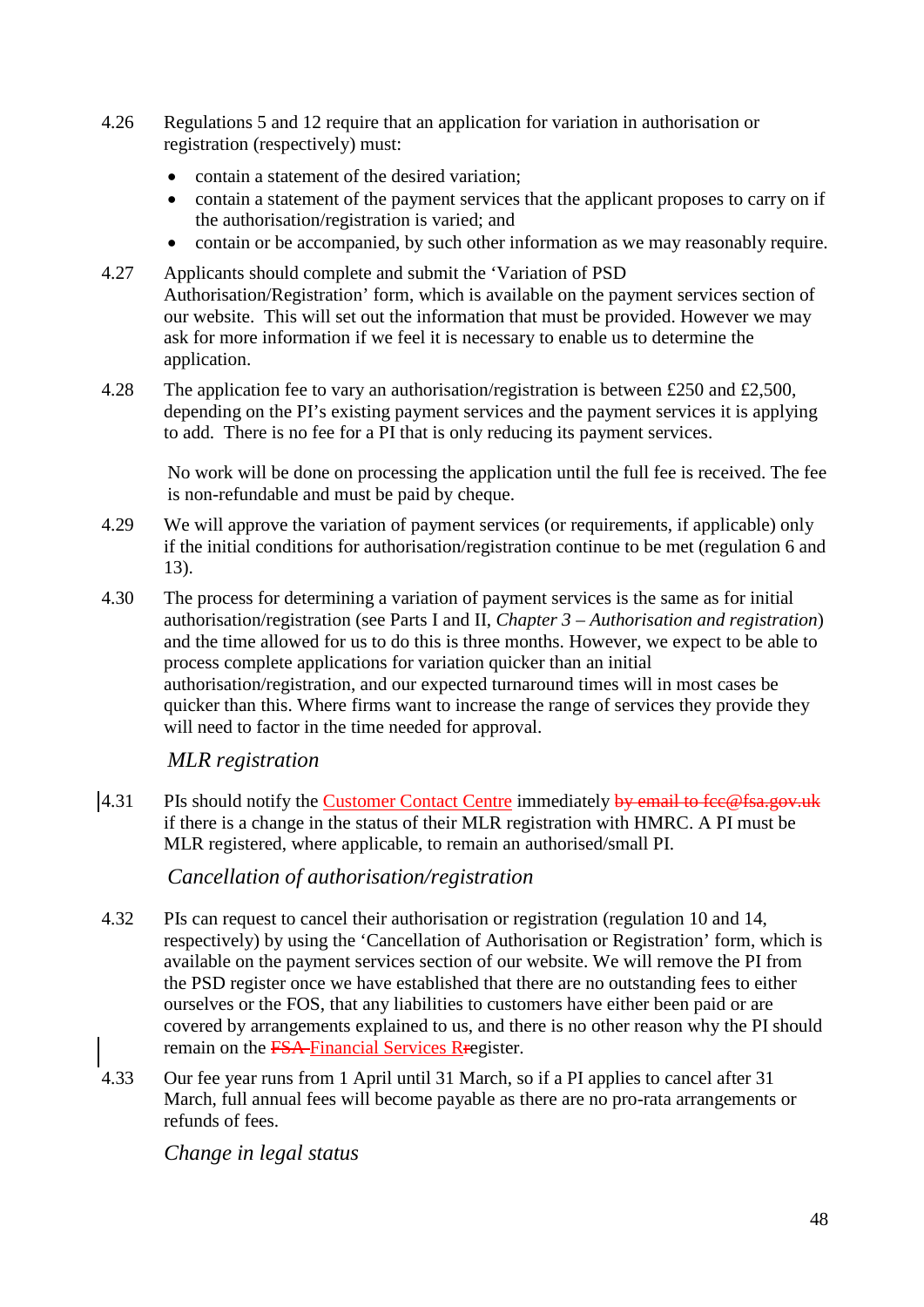4.34 A change in legal status (for example, limited liability partnership (LLP) to limited company) is a significant change to the authorisation/registration of the PI. Such a change is effected by cancelling the existing legal entity authorisation/registration and arranging for the authorisation/registration of the new legal entity. PIs should apply using the appropriate 'Change of Legal Status' form, which are available on the payment services section of our website.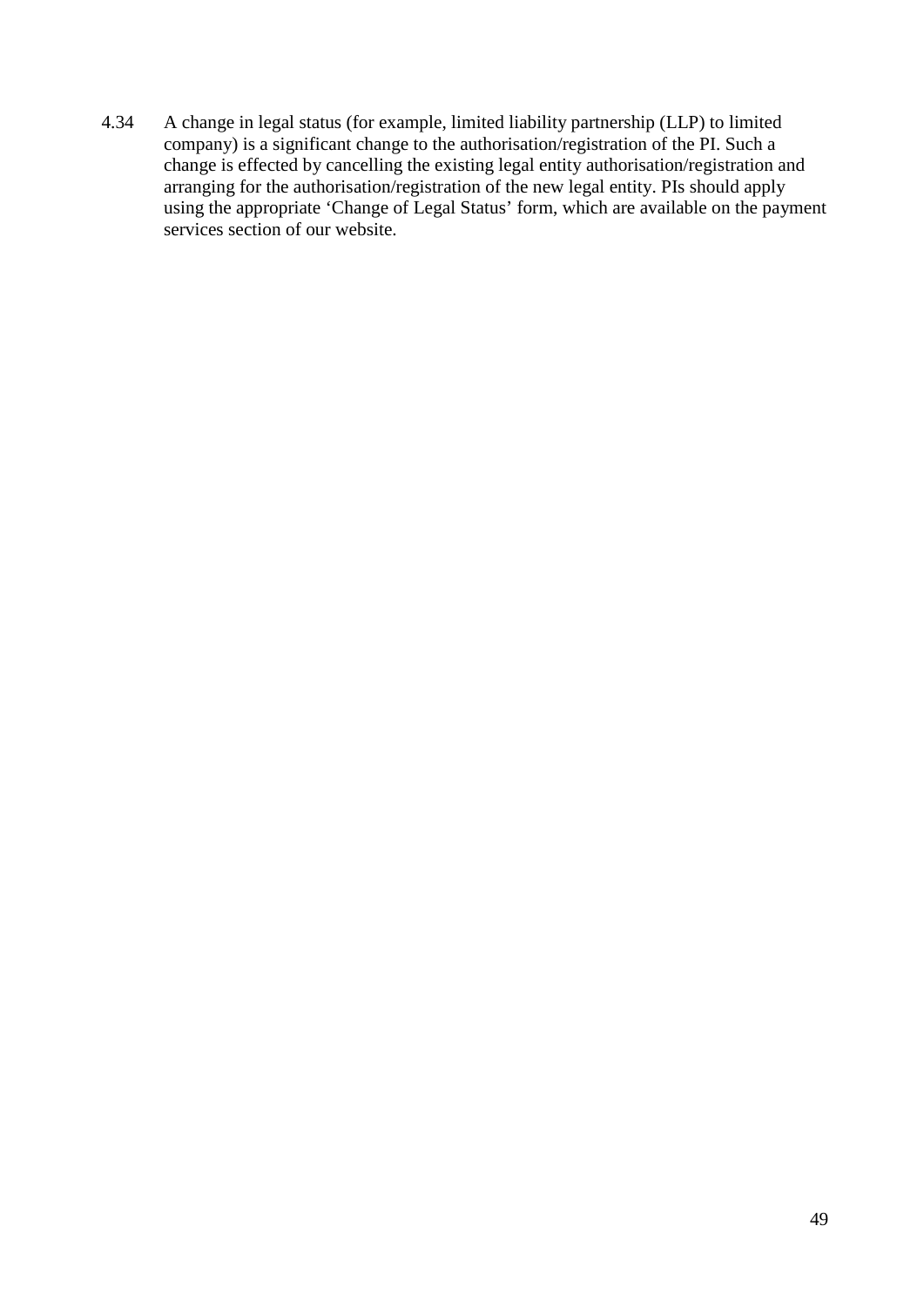# **Part II: Notifications applicable only to authorised PIs**

4.35 This part gives examples of changes that are likely to impact the conditions for authorisation of an authorised PI. As noted in the introduction, the duty to notify changes in circumstances is general and we will expect firms to notify us of any significant change in circumstances, including one not set out here, which is relevant to the continued fulfilment of the conditions for authorisation.

# *Significant changes to the business plan*

- 4.36 For authorised PIs, we expect to be advised of any proposed action that would result in an authorised PI being unable to meet its capital requirements, including but not limited to:
	- any action that would result in a material change in the firm's financial resources or financial resources requirement;
	- a material change resulting from the payment of a special or unusual dividend or the repayment of share capital or a subordinated loan;
	- significant trading or non-trading losses (whether recognised or unrecognised); or
	- failures in governance arrangements and internal control mechanisms.
- 4.37 Authorised PIs should notify the Customer Contact Centre of any significant failure in the firm's systems or controls, including those reported to the firm by the firm's auditor.

#### *Outsourcing arrangements*

- 4.38 An authorised PI must inform us when it intends to enter into an outsourcing contract where it will be relying on a third party to provide an 'operational function relating to its provision of payment services' (regulation 21(1)).
- 4.39 In our view, 'operational functions relating to provision of payment services' does not include the provision of any services that do not form part of the payment services (for example, legal advice, training or security) or the purchase of standardised services, including market information services.
- 4.40 A proposed outsourcing arrangement that is classified as 'important' under regulation 21(2) and (3) is more likely to be relevant to a PI's compliance with the authorisation conditions than one that is not 'important'. Where an authorised PI changes its important outsourcing arrangements without entering into a new outsourcing contract, it will need to consider whether the change is relevant to the conditions for authorisation and so needs to be notified under regulation 32.
- 4.41 Notification on changes to outsourcing requirements should be made to the Customer Contact Centre. Depending on the nature of the arrangement, we may request further information.

## *Auditors*

- 4.42 Where an authorised PI has an auditor and is aware that a vacancy in the office of auditor will arise or has arisen, it should:
	- notify us of the date, without delay, giving the reason for the vacancy;
	- appoint an auditor to fill any vacancy in the office of auditor that has arisen;
	- ensure that the replacement auditor can take up office at the time the vacancy arises or as soon as reasonably practicable after that; and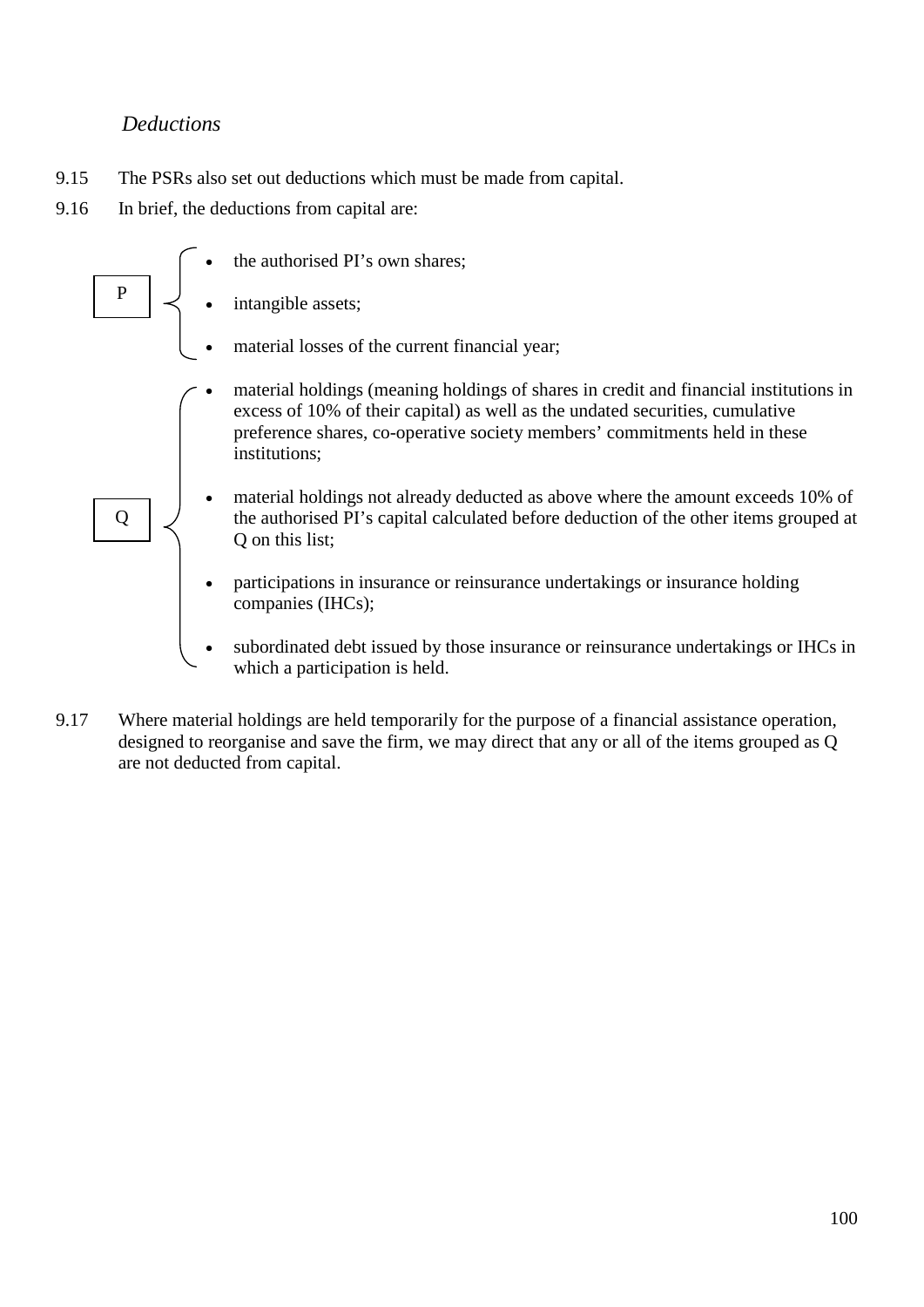# *Limits*

9.18 There are also limits on qualifying items which are set out in detail within the PSRs. Limits are to be applied as follows.

Firstly,

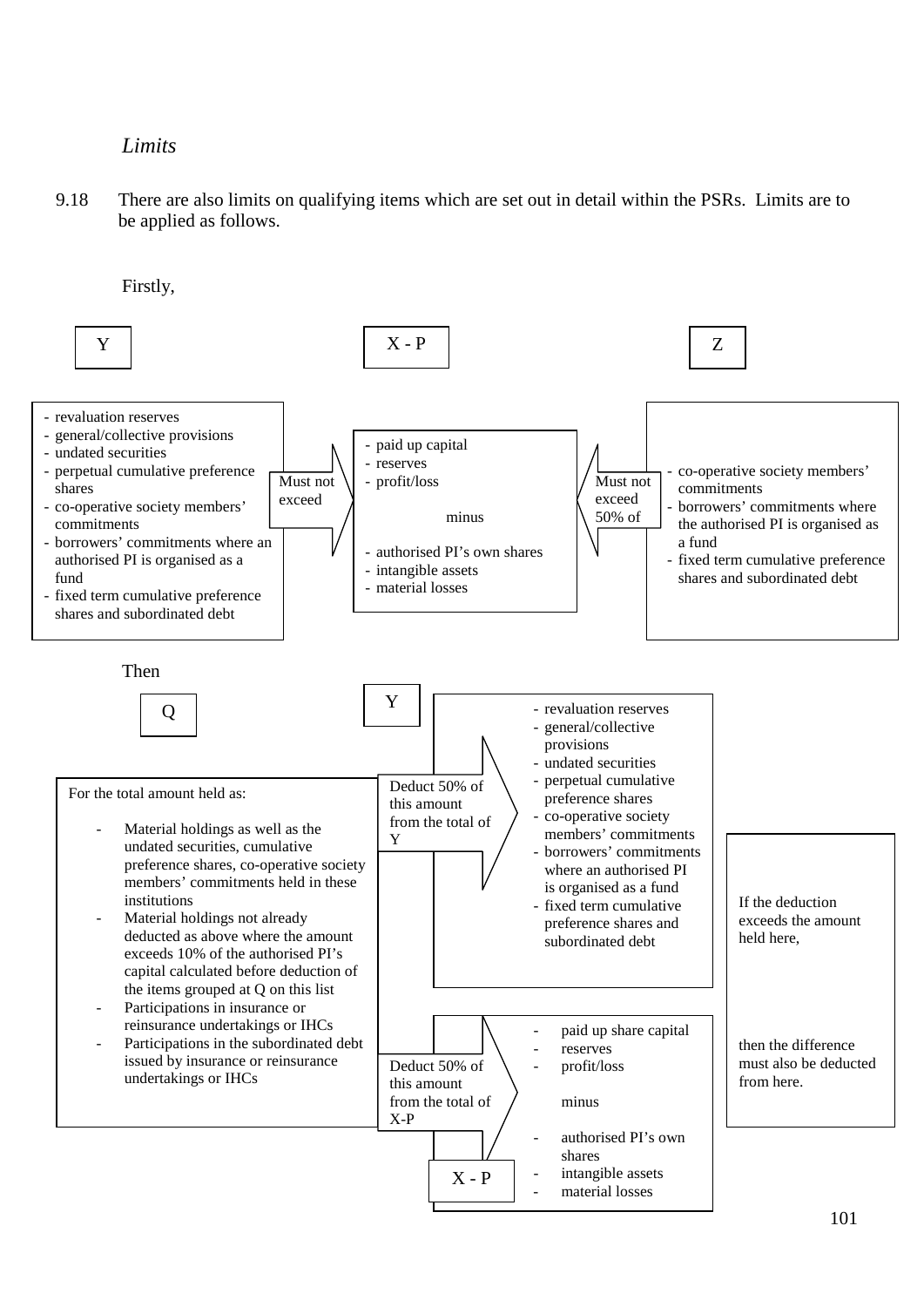# **Calculation of ongoing capital requirements (or 'own funds')**

- 9.19 There are three methods of calculation of ongoing capital requirements. This section explains the three methods and the following section gives a worked example.
- 9.20 The authorised PI will be asked, in the application pack, to indicate which calculation method it wishes to use. However, we must ultimately direct (based on our evaluation of the authorised PI) which method is to be used, taking into account the firm's preference. The ongoing capital requirement does not apply where a business is incorporated into the consolidated supervision of another business meeting the conditions of the Banking Consolidation Directive.

# *Method A*

- 9.21 Calculation method A is based on the firm's fixed overheads. The calculation is 10% of the preceding year's fixed overheads. Although if there is a material change in the firm's business since the preceding financial year, we may decide that the requirement is higher or lower. Examples of material changes include the sale of parts of the business, a business acquisition and rapid growth (typically of a new business).
- 9.22 Fixed overheads are defined as including expenses that do not vary as a result of output volume or sales revenue., fFor example; rent, insurance and office expenses. General accounting standards should be followed in valuing the specific expenses to be taken into account. Only expenses that are related to payment services should be taken into account when calculating the fixed overheads of firms which also provide services other than payment services (hybrid firms).

# *Method B*

- 9.23 Method B is based on a scaled amount representing the firm's average monthly payment volume and then applies a scaling factor relevant to the type of payment services carried out (see the table below at 9.27 for the relevant scaling factor). Under this calculation method, the firm's ongoing capital requirement is the product of this scaling factor and the scaled average monthly payment volume. The scaled average monthly payment volume is one twelfth of the total amount of the PI's payment transactions executed in the previous year scaled in the following manner:
	- (a) 4% of the slice of the average monthly payment volume up to  $\epsilon$  million,

plus

(b) 2.5% of the slice of the average monthly payment volume above  $\bigoplus$  million up to  $\bigoplus$  0 million,

plus

(c) 1% of the slice of the average monthly payment volume above  $\in 10$  million up to  $\in 100$  million,

plus

(d) 0.5% of the slice of the average monthly payment volume above  $\in$  00 million up to  $\in$ 250 million,

plus

(e) 0.25% of the average monthly payment volume above €250 million.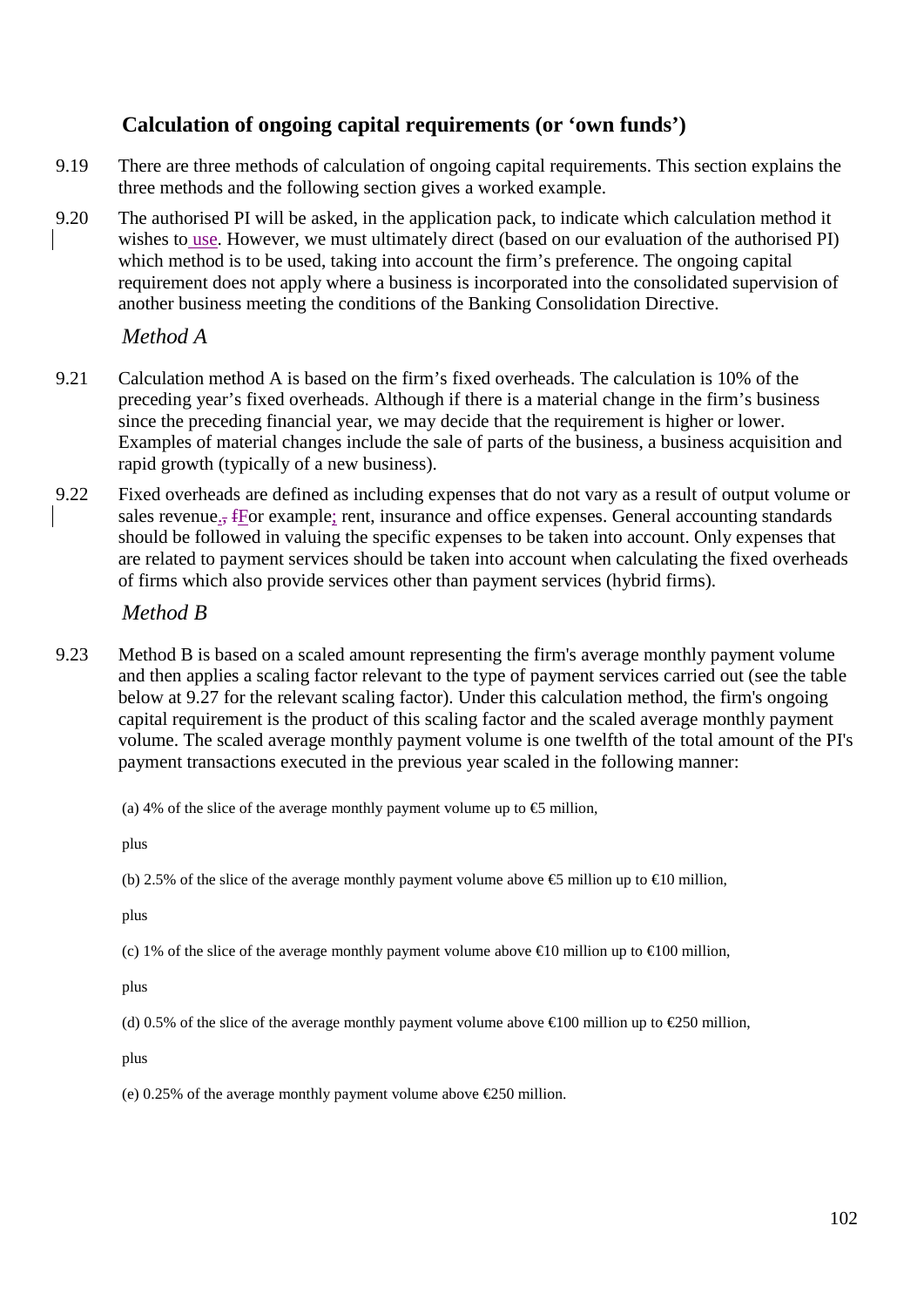# *Method C*

- 9.24 Method C is based on the firm's income over the preceding year with a scaling factor applied. The firm's income is derived by applying a multiplication factor to income described as the 'relevant indicator' in the PSRs. Here, the income is the sum of the firm's interest income, interest expenses, commission and fees received as well as other operating income.
- 9.25 These are defined as:
	- 'interest income' interest received by the authorised PI from the investments it has made whether or not made from the users' funds.
	- 'interest expenses interest payable by the authorised PI to its creditors or users where the funds stay on its payment accounts.
	- 'commission and fees received' these should be expressed in gross
	- 'other operating income' is any other kind of income which in the case of a non-hybrid firm may be linked to payment services or ancillary services as set out at regulation 27.
- 9.26 The multiplication factor applied to the relevant indicator is:
	- 10% of income up to  $\epsilon$ 2.5 million:
	- 8% of income between  $\epsilon$ 2.5 million and  $\epsilon$ 5 million;
	- 6% of income between  $\epsilon$ 5 million and  $\epsilon$ 25 million;
	- 3% of income between  $\epsilon$ 25 million and  $\epsilon$ 50 million:
	- 1.5% of income above  $\bigoplus$  million.
- 9.27 The scaling factor applied to methods B and C is based on the type of service provided, and is the higher of the following:

| Payment services (from paragraph 1 of Schedule 1)                                                                                                                                                                                                                                                                                | <b>Scaling Factor</b> |
|----------------------------------------------------------------------------------------------------------------------------------------------------------------------------------------------------------------------------------------------------------------------------------------------------------------------------------|-----------------------|
| Money remittance                                                                                                                                                                                                                                                                                                                 | 0.5                   |
| Execution of payment transactions where payer's consent for execution is<br>given via a telecommunication, digital or IT device and payment is made to<br>the telecommunications, IT system or network operator acting only as an<br>intermediary between the payment service user and the supplier of the<br>goods or services. | 0.8                   |
| For a PI authorised to provide any other payment service.                                                                                                                                                                                                                                                                        | 1.0                   |

- 9.28 When calculating the ongoing capital requirement, for PIs that have not completed a financial year of business, the figure for the preceding financial year should be taken as the projected figure the firm has submitted in its business plan when the PI made its application for authorisation (subject to any adjustments that we have required).
- 9.29 We may direct a PI to hold capital up to 20% higher or 20% lower than the outcome of its ongoing requirement calculation, based on our evaluation of the authorised PI. The evaluation may take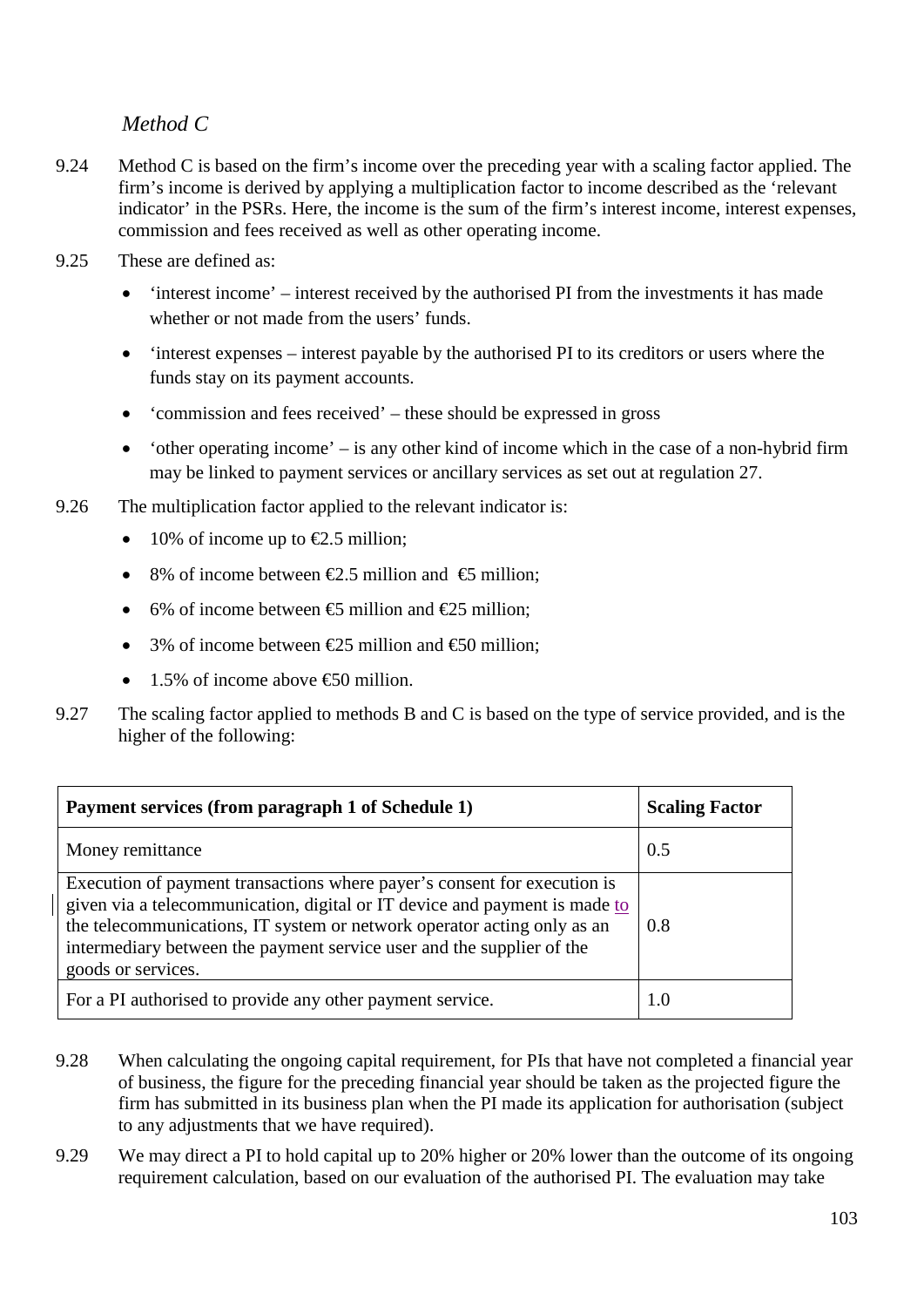into account risk management processes, risk loss database or internal control mechanisms, if available and as we consider appropriate. We may make a reasonable charge for this evaluation. The details are set out in paragraphs 12 to 13 of Schedule 3.

*Application of accounting standards*

- 9.30 Where there is a reference to an asset, liability, equity or income statement, the authorised PI must recognise that item and measure its value in accordance with the following (as applicable to the authorised PI for its external financial reporting):
	- Financial Reporting Standards and Statements of Standard Accounting Practice issued or adopted by the Accounting Standards Board;
	- Statements of Recommended Practice, issued by industry or sectoral bodies recognised for this purpose by the Accounting Standards Board;
	- International accounting standards issued by the IASB;
	- International Standards on Auditing (UK and Ireland);
	- The Companies Act 2006.

The exception is where the PSRs provide for a different method of recognition, measurement or valuation.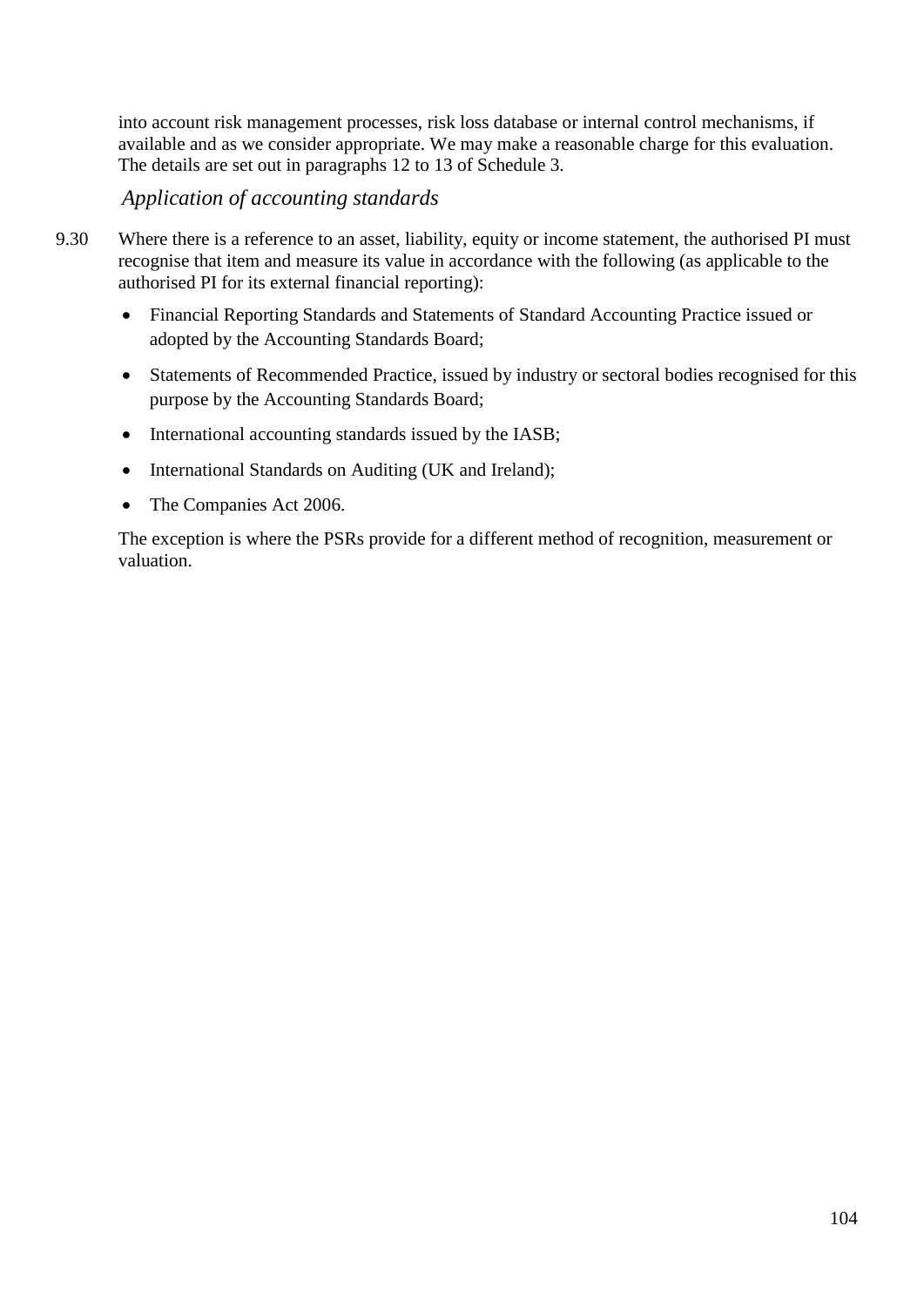# **Part III**

9.31 This is a worked example showing Firm X's capital resources and capital requirements

| <b>Payment services firm: Firm X</b>   |                                                                                                                                                  |                                                                                          |      |  |
|----------------------------------------|--------------------------------------------------------------------------------------------------------------------------------------------------|------------------------------------------------------------------------------------------|------|--|
| $\bullet$                              | Firm X carries out one or more of the activities specified in paragraph $1(a)$ to $1(e)$ of Schedule 1                                           |                                                                                          |      |  |
| $\bullet$                              | Its payment volume in the prior 12 months was £96m. This is for all payment transactions in all<br>currencies and not just those within the EEA. |                                                                                          |      |  |
|                                        | The current EUR to GBP exchange rate is $\epsilon$ = £0.80                                                                                       |                                                                                          |      |  |
|                                        |                                                                                                                                                  | Its current balance sheet and income statement for the prior 12 months are set out below |      |  |
| <b>Current balance sheet (£,000)</b>   |                                                                                                                                                  | Income statement for prior 12 months $(\text{\pounds},000)$                              |      |  |
|                                        |                                                                                                                                                  |                                                                                          |      |  |
| <b>Assets</b>                          |                                                                                                                                                  |                                                                                          |      |  |
| Cash                                   | 1000                                                                                                                                             | Commissions and fees received                                                            | 1700 |  |
| Property and equipment                 | 8000                                                                                                                                             | Other operating income                                                                   | 300  |  |
| Intangible assets                      | 600                                                                                                                                              | Net income                                                                               | 2000 |  |
| Investment in financial subsidiary     | 400                                                                                                                                              |                                                                                          |      |  |
| Other investments                      | 1000                                                                                                                                             | Discretionary staff bonuses                                                              | 140  |  |
| Other assets                           | 1000                                                                                                                                             | Other variable expenditure                                                               | 600  |  |
| Total assets                           | 12000                                                                                                                                            | Fixed overheads                                                                          | 1000 |  |
| <b>Liabilities</b>                     |                                                                                                                                                  | Profit before taxation                                                                   | 260  |  |
| Unsubordinated creditors               | 7600                                                                                                                                             | Taxation                                                                                 | 60   |  |
| Specific provisions                    | 2000                                                                                                                                             | Profit for the financial year                                                            | 200  |  |
| 10 year subordinated debt              | 400                                                                                                                                              |                                                                                          |      |  |
| <b>Total liabilities</b>               | 10000                                                                                                                                            |                                                                                          |      |  |
| <b>Equity</b>                          |                                                                                                                                                  |                                                                                          |      |  |
| Called up ordinary share capital       | 80                                                                                                                                               |                                                                                          |      |  |
| Share premium account                  | 40                                                                                                                                               |                                                                                          |      |  |
| Perpetual cumulative preference shares | 200                                                                                                                                              |                                                                                          |      |  |
| <b>Revaluation reserve</b>             | 40                                                                                                                                               |                                                                                          |      |  |
| Profit and loss reserves (verified)    | 1640                                                                                                                                             |                                                                                          |      |  |
| Total equity                           | 2000                                                                                                                                             |                                                                                          |      |  |
|                                        |                                                                                                                                                  |                                                                                          |      |  |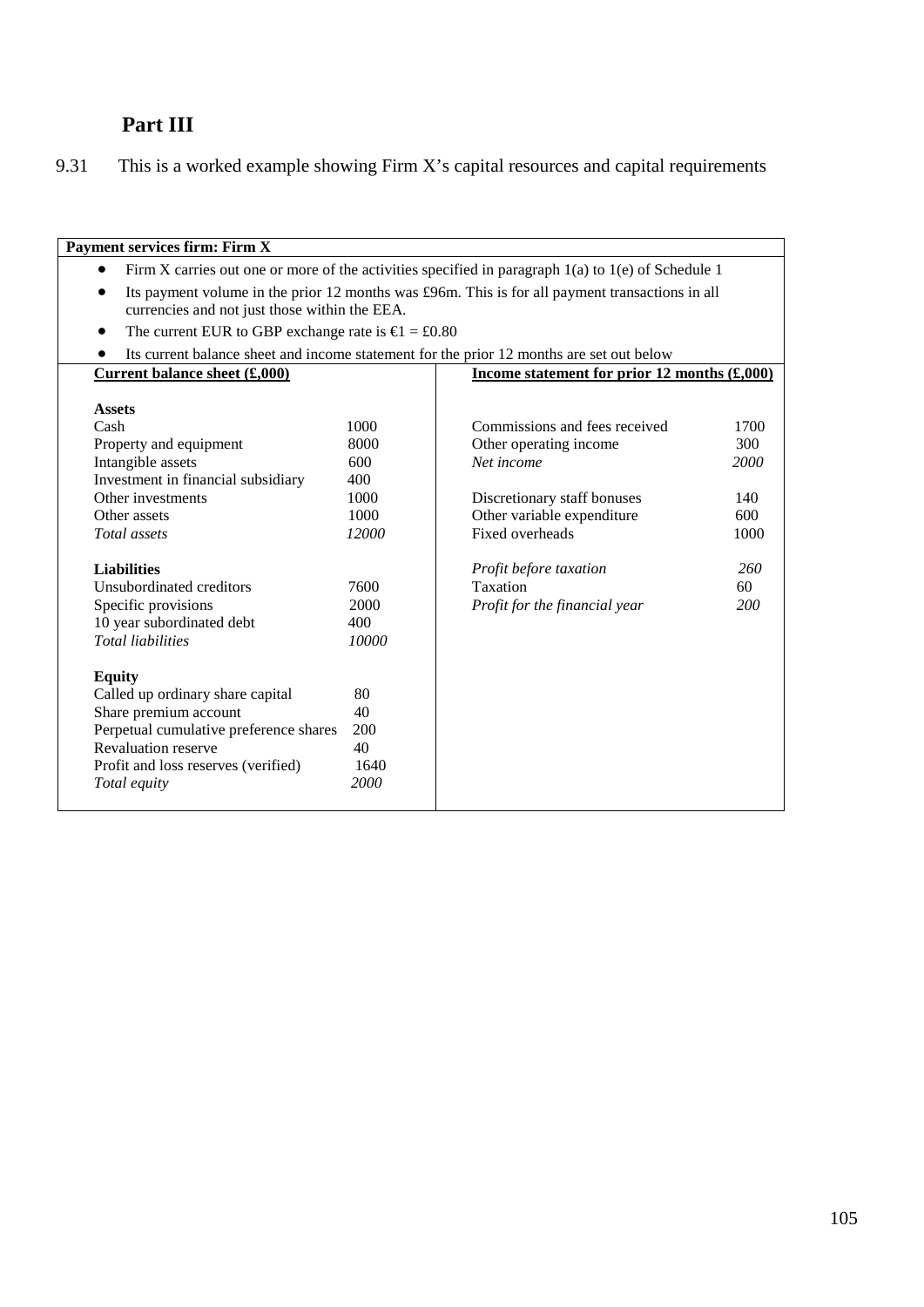### **Calculation of the initial capital and meeting the initial capital requirement for Firm X**

# **Calculating the initial capital requirement**

Paragraph 2 of Schedule 3 to the PSRs sets out the calculation of the initial capital requirement. For firms that conduct the services in paragraph 1 (a) to 1(e) of Schedule 1, the initial capital requirement is fixed at €125,000.

Initial capital requirement of firm X in sterling  $= \epsilon 25,000 * 0.8$  $=$  £100,000

### **Meeting the initial capital requirement**

Paragraph 1 of Schedule 3 sets out the items of capital that can be included in 'initial capital' for the purposes of meeting the requirement. It only permits items grouped as X in the 'Qualifying Items' diagram above. In summary, the items which are permitted are:

- paid up capital
- profit/loss and reserves

Using the above and the balance sheet of firm X, its initial capital can be calculated as follows.

Initial capital of firm  $X =$  called up share capital  $+$  share premium account  $+$  profit/loss  $= 80,000 + 40,000 + 1,640,000$  $=$  £1,760,000

Paragraph 2 of Schedule 3 requires that applicants for authorisation have initial capital that exceeds the initial capital requirement. Firm X's initial capital of £1,760,000 exceeds its initial capital requirement of £100,000 and so it meets this requirement.

#### **Calculation of the ongoing capital requirement and meeting the ongoing capital requirement for Firm X**

# **Calculating the capital requirement**

Paragraph 11 of Schedule 3 requires that PIs must hold capital to meet the capital requirement which must be calculated in accordance with Method A, Method B or Method C set out above.

*Method A* (Paragraph 16 of Schedule 3)

Under this method the firm's requirement is based on its prior year's fixed overheads. Using Firm X's prior year income statement:

Method A capital requirement:

| 10% of prior year's fixed overheads | $10\% * £1,000,000$ £100,000 |  |
|-------------------------------------|------------------------------|--|
|                                     |                              |  |

*Method B* (Paragraph 17 of Schedule 3)

Under method B the firm's requirement is based on its prior year's payment volume. This is the total volume of payment transactions in all currencies not just those within the EEA. Firm X had a payment volume of £96m in the prior 12 months and so its requirement under this method is calculated according to paragraph 17 of Schedule 3 as follows.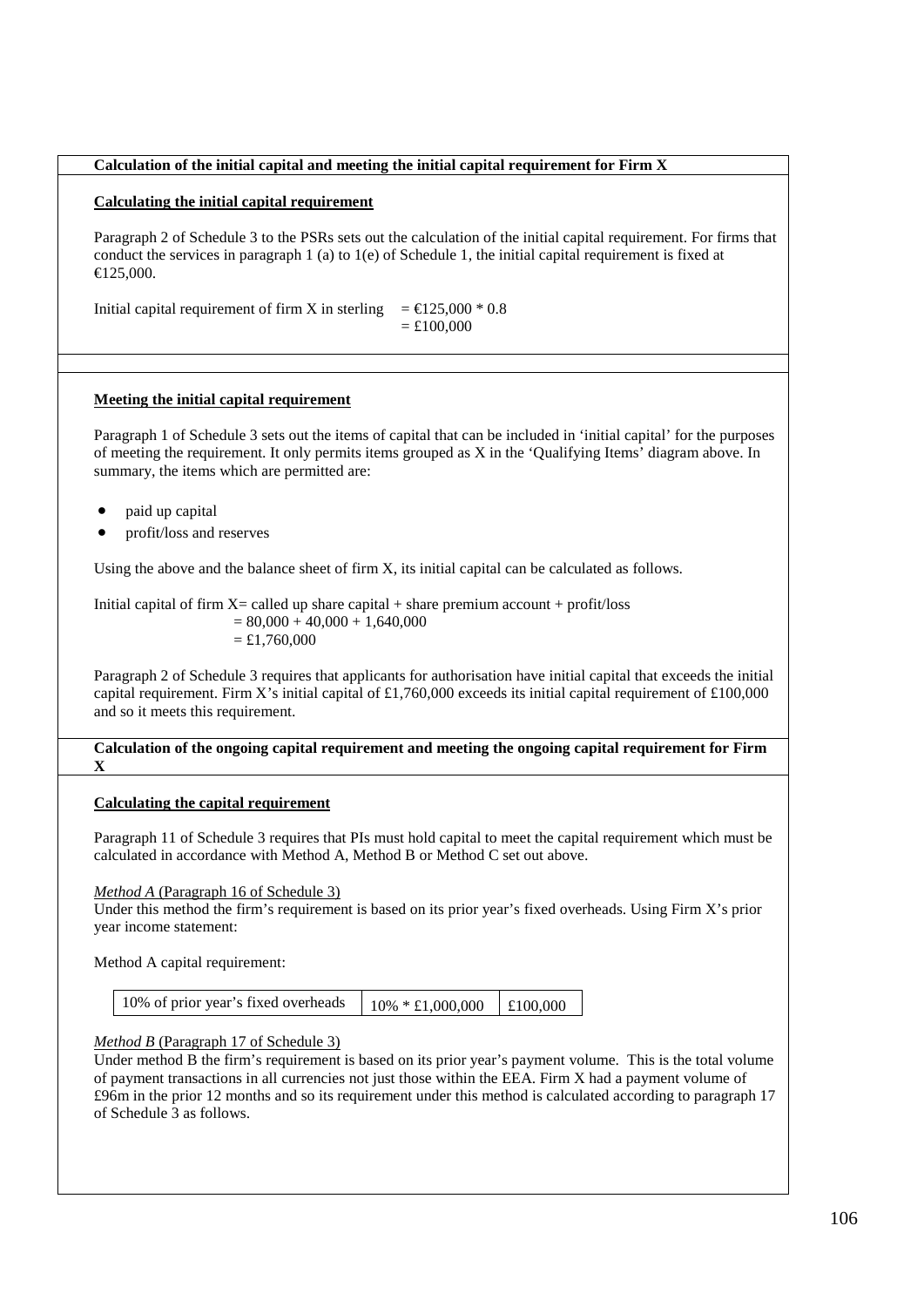Method B capital requirement:

| Annual payment volume converted from $\hat{\mathbf{r}}$<br>to $\epsilon$                                           | £96 $m \div 0.8$                                                     | $\in 20m$ |
|--------------------------------------------------------------------------------------------------------------------|----------------------------------------------------------------------|-----------|
| Scaling factor for the type of payment<br>services carried out by Firm X                                           |                                                                      |           |
| Average monthly payment volume                                                                                     | $\equiv$ 20m $\div$ 12                                               | €10m      |
| Application of the elements set out in the<br>PSRs to the average monthly payment<br>volume and the scaling factor | $(4\% \times \mathfrak{S}m) + (2.5\% \times \mathfrak{S}m) \times 1$ | €325,000  |
| Capital requirement converted from $\epsilon$ to £                                                                 | € 25,000 x 0.8                                                       | £260,000  |

### *Method C* (paragraph 18 of Schedule 3)

Under method C the firm's requirement is based on its income in the prior year.

Method C capital requirement:

| Income in prior 12 months                                                      | £2m                          |          |
|--------------------------------------------------------------------------------|------------------------------|----------|
| Scaling factor                                                                 |                              |          |
| Application of multiplication<br>factor of 10% and scaling factor<br>to income | $(10\% \times £2m) \times 1$ | £200,000 |

### **Meeting the capital requirement**

Paragraphs 3 to 10 of Schedule 3 sets out the elements of capital that qualify for inclusion in capital, the limits applied to the inclusion of some of these items and the deductions that must be made. It is this definition of capital that must be used in meeting the capital requirement.

Using those paragraphs, the own funds for Firm X will be calculated as follows:

*Qualifying items*

| Paid up share capital $\&$   |                                                       |       |
|------------------------------|-------------------------------------------------------|-------|
| share premium but            |                                                       |       |
| excluding cumulative         |                                                       |       |
| preference shares            |                                                       |       |
|                              | $80 + 40$                                             | 120   |
| Reserves and profit/loss     |                                                       | 1.640 |
| <b>Revaluation reserves</b>  |                                                       | 40    |
| Cumulative preference shares |                                                       | 200   |
| Subordinated loan capital    |                                                       | 400   |
| Total Qualifying items       | £120,000 + £1,640,000 + £40,000 + £200,000 + £400,000 | £2.4m |

# *Deductions*

| ---<br>.<br>υυι |
|-----------------|
|-----------------|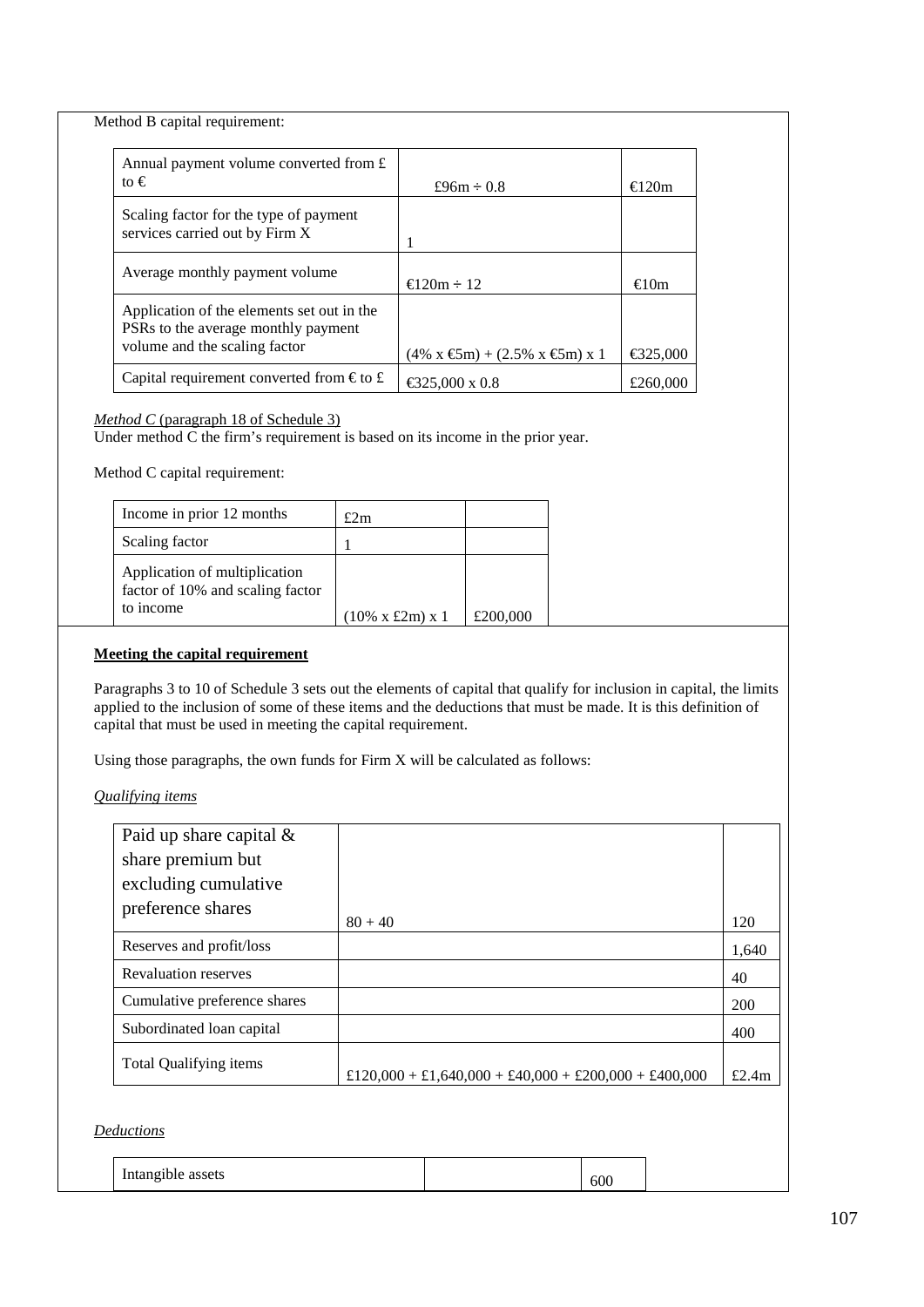| Holdings in the shares of financial institutions |                       | 400      |
|--------------------------------------------------|-----------------------|----------|
| Total deductions                                 | $£600.000 + £400.000$ | £1.0 $m$ |

# *Limits on qualifying elements*

Paragraph 8 of Schedule 3 sets limits based on three separate amounts A, B and C. These amounts are calculated as follows:

| A (total of items grouped as Y above)                                           | $40 + 200 + 400$   | 640  |
|---------------------------------------------------------------------------------|--------------------|------|
| B (total of items grouped as X above<br>less total of items grouped as P above) | $120 + 1640 - 600$ | 1160 |
| C (total of items grouped as Z above)                                           |                    |      |

The limits in paragraph 8 are that A must not exceed B and C must not exceed 50% of B. If the limits are exceeded, then qualifying elements of capital need to be excluded in the capital calculation. For Firm X, neither of these limits are exceeded.

### Capital for Firm X:

| Capital (qualifying items minus deductions) |                                                               |  |
|---------------------------------------------|---------------------------------------------------------------|--|
| minus amounts excluded due to limits)       | $\left  \right.$ (£2.4m - £1.0m) - £0m $\left  \right.$ £1.4m |  |

Firm X therefore has capital in excess of the capital requirement calculated under method A (£100,000), B (£260,000) or C (£200,000).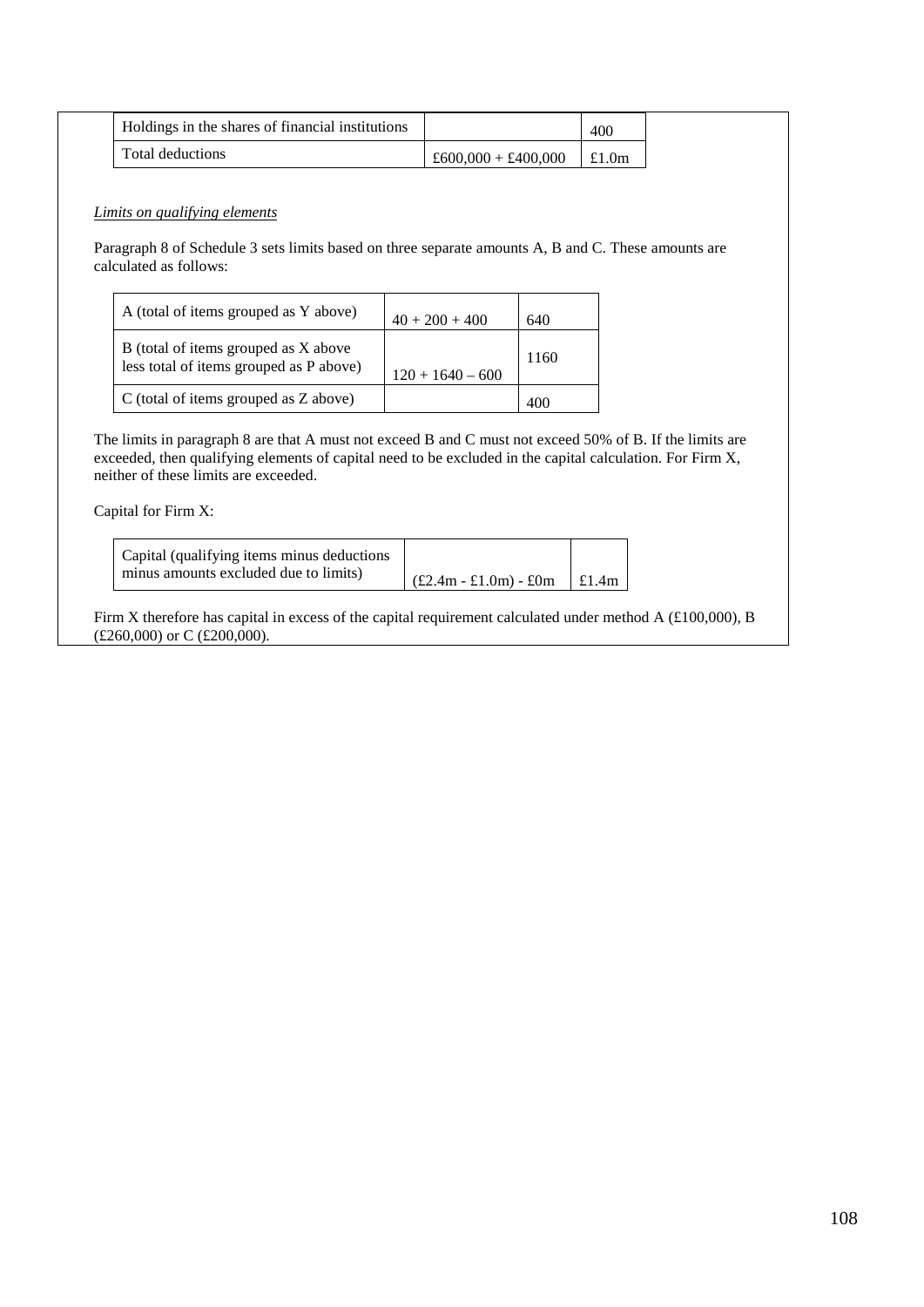# **10. Safeguarding**

## **Introduction**

- 10.1 This chapter explains the safeguarding requirements that authorised PIs must comply with and that small PIs can choose to comply with.
- 10.2 All authorised PIs are required to comply with the safeguarding requirements in regulation 19. Small PIs can choose to comply with safeguarding requirements in order to offer the same protections over customer funds as authorised PIs must provide. If a small PI does choose to safeguard it will need to apply the same level of protections as are expected of an authorised PI, as described in this chapter. We will expect a small PI to tell us, if it is choosing to safeguard funds, in its application for registration and in annual reporting returns.
- 10.3 If a small PI decides to begin safeguarding funds after it has been registered, or alternatively, if a small PI which has advised us that it has chosen to safeguard at the time of registration decides that it will cease doing so, the FSAit should be advised us of this as soon as possible through the [Customer Contact Centre.](http://www.fca.org.uk/site-info/contact) (fee@fsa.gov.uk)

## **Purpose of safeguarding**

10.4 The PSRs impose safeguarding requirements to protect customer funds received for the provision of a payment service where they are held by a PI overnight or longer. They do this by ensuring that those funds are either segregated from the PI's working capital and other funds, or are covered by an appropriate insurance policy or third party guarantee. On the insolvency of a PI, claims of payment service users are paid from the asset pool formed from these funds in priority to all other creditors (other than in respect of the costs of distributing the asset pool).

## **What funds need to be safeguarded?**

- 10.5 The requirement to safeguard applies to 'relevant funds'. These are sums received:
	- from, or for the benefit of, a payment service user for the execution of a payment transaction; and
	- from a payment service provider for the execution of a payment transaction on behalf of a payment service user.
- 10.6 This means that safeguarding extends to funds that are not received directly from a payment service user, but includes, for example, funds received by a PI from another payment service provider for the PI's payment service user.
- 10.7 Funds relating to a particular payment transaction only need to be safeguarded if they exceed £50 (in which case the full amount must be safeguarded, not just the amount by which the funds exceed the £50 threshold). PIs may, however, choose to safeguard amounts beneath this threshold, in which case the insolvency protections will apply.
- 10.8 Some PIs also receive funds from the public in respect of other services. Examples include, a foreign exchange business that also provides money transmission services, or a telecommunications network operator which receives funds from the public both for the provision of its own services (for example airtime), and for onwards transmission to third parties. Such 'hybrid' businesses are only required to safeguard the funds received for the execution of a payment transaction. However, sometimes such hybrid businesses will not know the precise portion of customer funds attributable to the payment transaction and to the non-payment service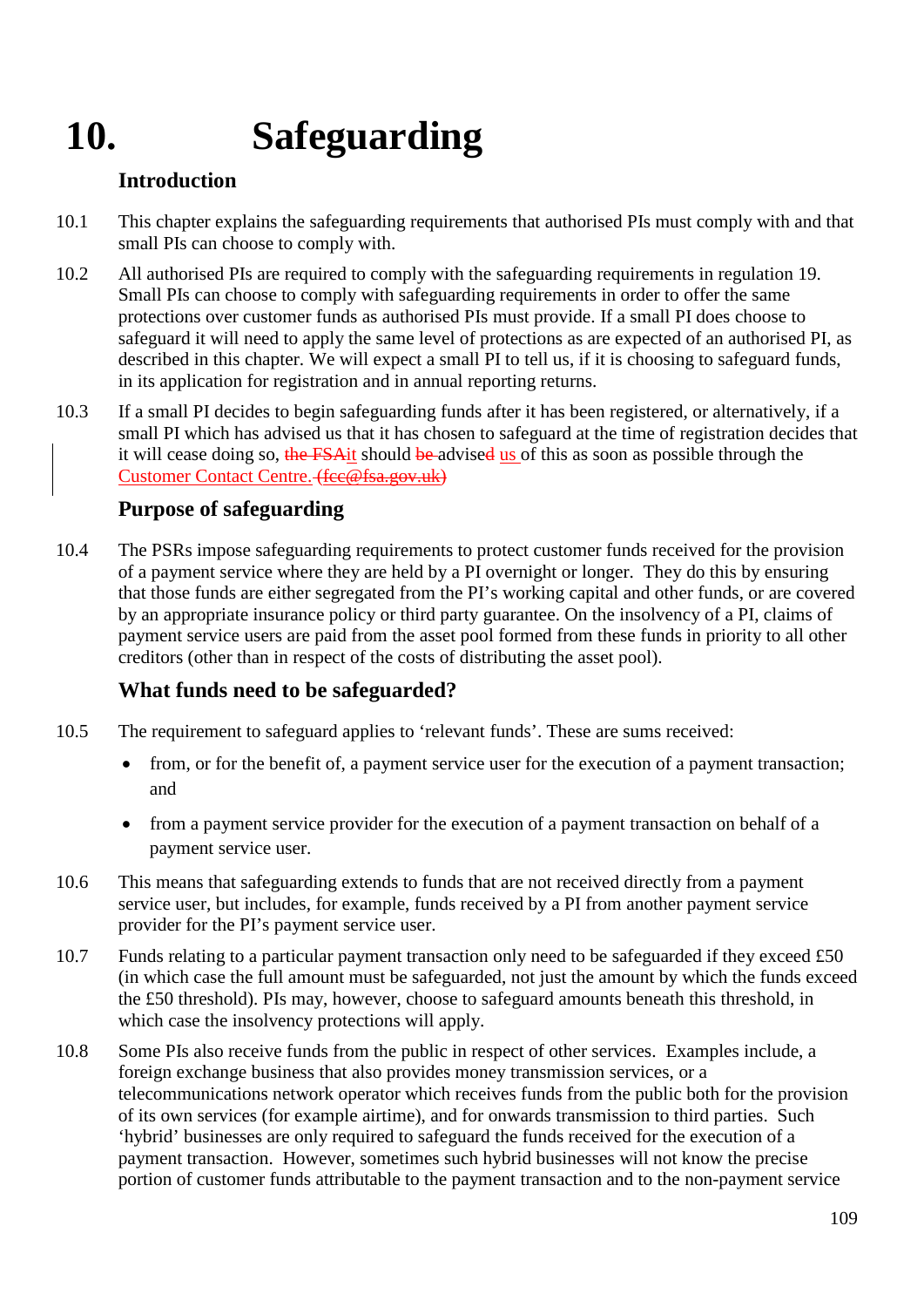provided, or the amount may be variable. In these circumstances, a PI may make a reasonable estimate on the basis of relevant historical data of the portion that is attributable to the execution of the payment transaction and so must be safeguarded. The firm would, if asked, need to supply us with evidence that the proportion actually safeguarded was representative. Relevant data might include the portion generally attributable to payment transactions by the customer in question or by similar customers generally.

- 10.9 In our view, a PI that is carrying out a foreign exchange transaction independently from its payment services (see further Q12 in PERG 15.2) does not need to safeguard funds received for the purpose of the foreign exchange transaction. Indeed, where a PI is using the segregation method of safeguarding (see below), the foreign exchange transaction funds will need to be segregated from the payment service transaction funds. Once the foreign exchange transaction has taken place, if the PI pays those funds on to a third party on behalf of its client, and this amounts to a payment service, the PI will need to safeguard the currency purchased in the foreign exchange transaction as soon as it receives it. To be clear, in our view in making a payment of currency to its customer in settlement of a foreign exchange transaction the FX firm will be acting as principal in purchasing the other currency from its customer. This does not constitute a payment service. Firms combining payment and non-payment services in this way will need to be clear in their prior information to customers when they are providing regulated payment services (and therefore funds will be safeguarded) and when they are not.
- 10.10 Firms which operate outside the EEA should note that transactions where both the payer and the payee are outside the EEA (for example a transfer between Japan and Hong Kong) are outside the scope of the safeguarding provisions of the PSRs, and as such funds received for these transactions should not be included in segregated funds.
- 10.11 It is important that the availability of an asset pool from which to pay the claims of payment service users in priority to other creditors in the event of the insolvency of a firm is not undermined by the firm improperly mixing funds, assets or proceeds received or held for different purposes. For example, if an account that a firm holds with a credit institution is used not only for holding funds received for the execution of payment transactions but also for holding funds received for other activities (such as foreign exchange), this is likely to corrupt the segregation. and This may result in the protection for payment service users in regulation 19 not applying. As a further illustration, a firm may safeguard funds received for the execution of payment transactions by covering them with an insurance policy or guarantee. However, but if the account into which the proceeds of the insurance policy or guarantee are payable is also used for holding funds for other activities, or for holding the proceeds of another insurance policy taken out to safeguard funds received for another purpose, then this may mean that the proceeds are not considered to be an 'asset pool' subject to the special rules about the priority of creditors in the event of an insolvency.

#### **How must funds be safeguarded?**

10.12 There are two ways in which a PI may safeguard relevant funds.

#### *The segregation method*

- 10.13 The first method requires the PI to segregate the relevant funds from all other funds it holds. This requirement applies as soon as funds are held by a PI.
- 10.14 If relevant funds continue to be held at the end of the business day after the day the PI received them, the PI must:
	- deposit the relevant funds in a separate account it holds with an authorised credit institution; or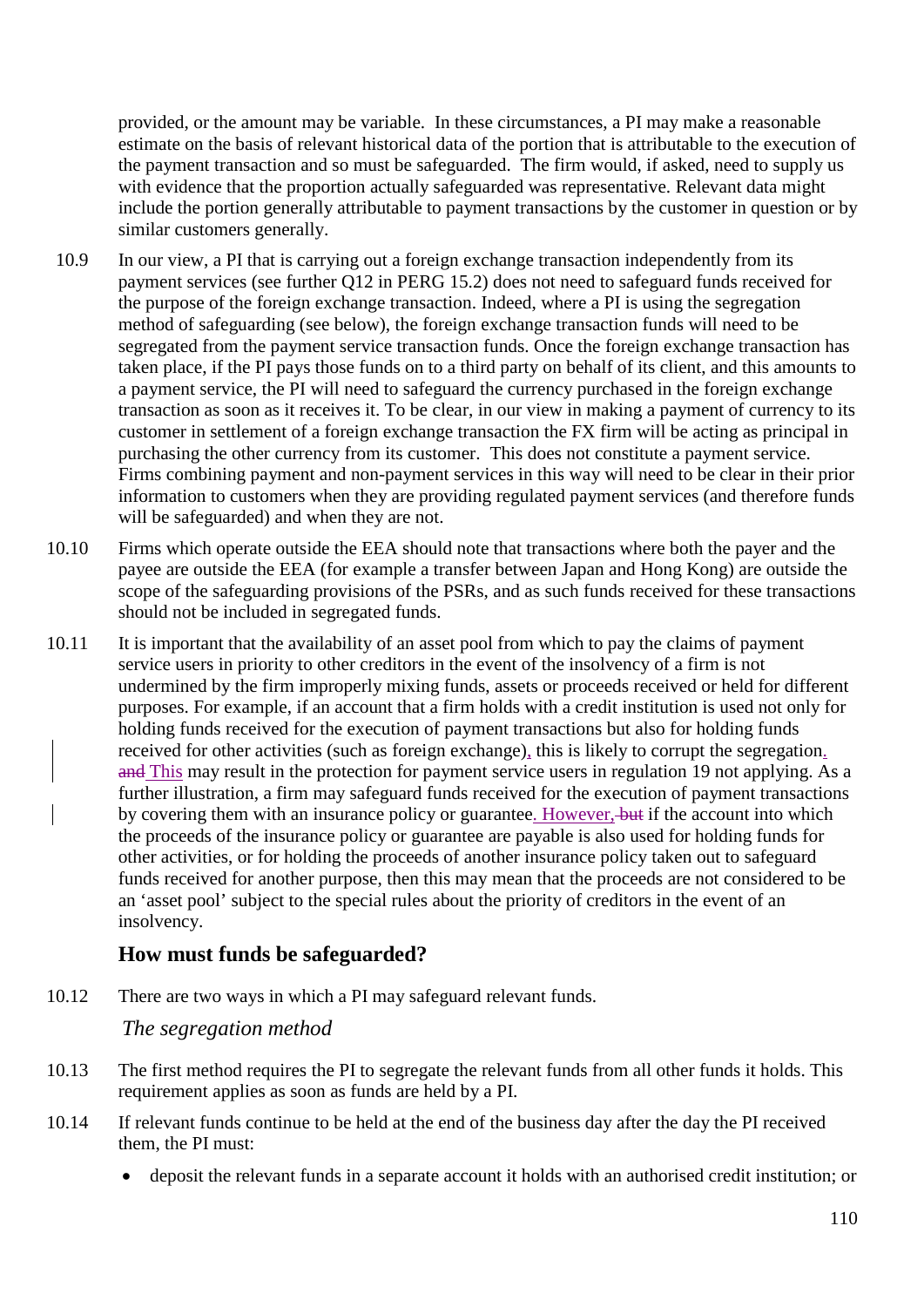- invest the relevant funds in secure, liquid assets approved by us and place those assets in a separate account with an authorised custodian.
- 10.15 An authorised credit institution includes UK banks and building societies authorised by us to accept deposits (including UK branches of third country credit institutions) and EEA firms authorised as credit institutions by their home state competent authorities. Authorised custodians include firms authorised by us to safeguard and administer investments and EEA firms authorised as investment firms under the Markets in Financial Instruments Directive (MiFID) and which hold investments under the standards in Article 13 of MiFID.
- 10.16 The safeguarding account in which the relevant funds or equivalent assets are held must be named in a way that shows it is a safeguarding account (rather than an account used to hold money belonging to the PI).
- 10.17 The safeguarding account must not be used to hold any other funds or assets.
- 10.18 In our view, the effect of having to hold a separate account that only the PI may have any interest or right over the relevant funds or assets in that account (except as provided by regulation 19) is that PIs cannot share safeguarding accounts. For example, a corporate group containing several PIs cannot pool its respective relevant funds or assets in a single account. Each PI must therefore have its own safeguarding account. The PSRs do not, however, prevent PIs from holding more than one safeguarding account. If an account with an authorised credit institution is being used, it is important that the account is named in such a way that its purpose is clear, and that the PI has an acknowledgement from the account-holding credit institution or is otherwise able to demonstrate that the bank has no rights (for example, of set off) over funds in that account.
- 10.19 In order to ensure it is clear what funds have been segregated and in what way, PIs must keep records of any:
	- relevant funds segregated;
	- relevant funds placed in a deposit account; and
	- assets placed in a custody account
- 10.20 Regulation 19(5)(b) requires that any such assets are approved by the FSAus as being secure and liquid. As the safeguarding provisions in the PSRs and EMRs are very similar, for consistency we intend to use a common approach for the PSRs and the EMRs in identifying suitable assets. We have approved the assets referred to below as liquid. On this basis, these assets are both secure and liquid, and payment institutions can invest in them and place them in a separate account with an authorised custodian in order to comply with the safeguarding requirement, if they are:

• items that fall into one of the categories set out in Table 1 of point 14 of Annex 1 to Directive 2006/49/EC(a) for which the specific risk capital charge is no higher than 0%; or

• units in an undertaking for collective investment in transferable securities (UCITS), which invests solely in the assets mentioned previously.

- 10.21 A PI may request that we approve other assets. We will make our decision on a case by case basis, with the firm being required to demonstrate how the consumer protection objectives of safeguarding will be met by investing in the assets in question.
- 10.22 Authorised custodians include firms authorised by us to safeguard and administer investments and EEA firms authorised as investment firms under the [Markets in Financial Instruments Directive](http://eur-lex.europa.eu/LexUriServ/LexUriServ.do?uri=OJ:L:2004:145:0001:0001:EN:PDF)  [\(MiFID\)](http://eur-lex.europa.eu/LexUriServ/LexUriServ.do?uri=OJ:L:2004:145:0001:0001:EN:PDF) and that hold investments under the standards in Article 13 of MiFID.

*The insurance or guarantee method*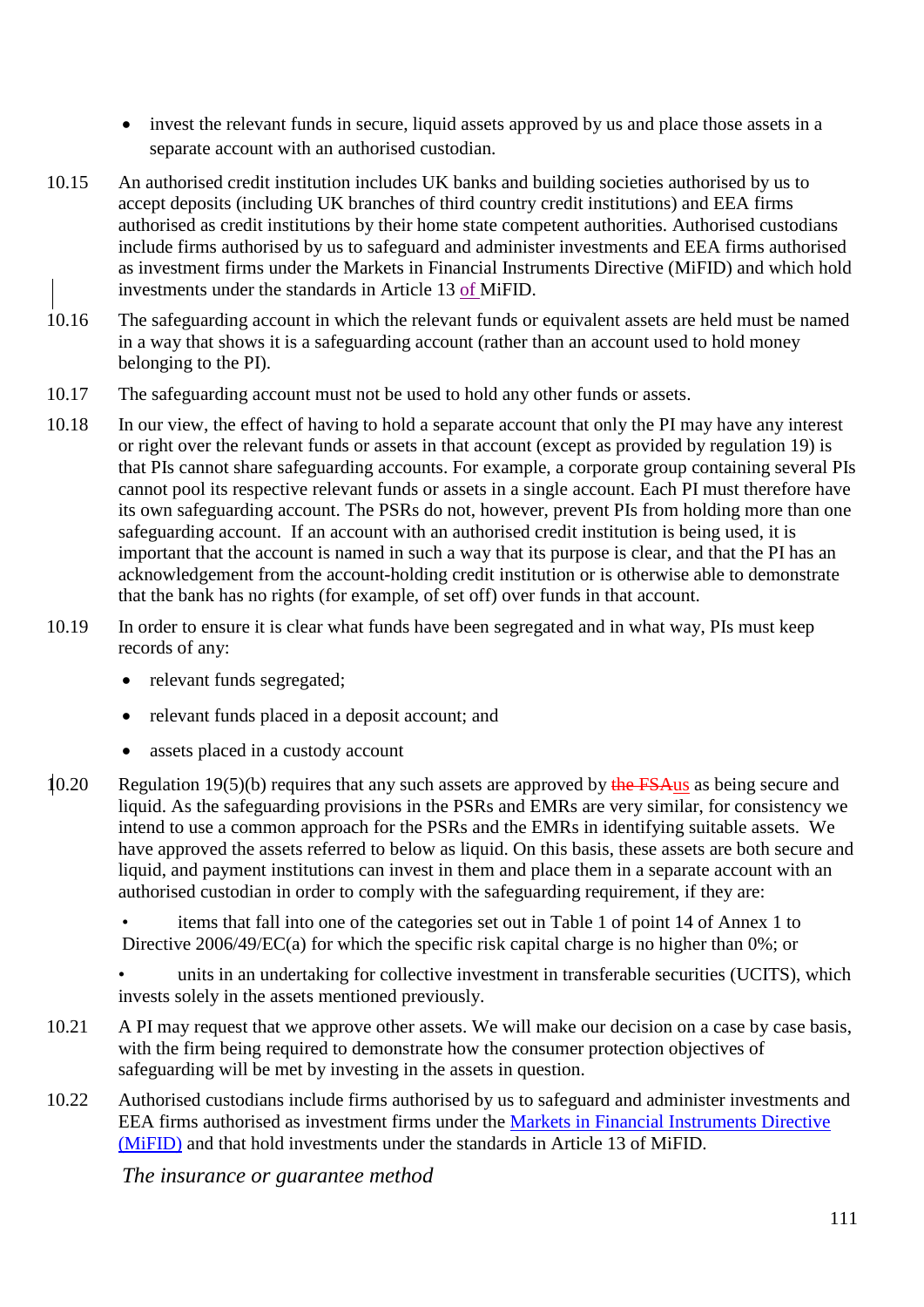- 10.23 The second safeguarding method is to arrange for the relevant funds to be covered by an insurance policy with an authorised insurer, or a guarantee from an authorised insurer or an authorised credit institution. The policy or guarantee will need to cover all relevant funds, not just funds held overnight or longer. It is important that the insurance policy or guarantee specifically covers the areas set out here.
- 10.24 The proceeds of the insurance policy or guarantee must be payable in an insolvency event (as defined in regulation 19) into a separate account held by the payment institution. That account must be named in a way that shows it is a safeguarding account (rather than an account used to hold money belonging to the PI). The account must not be used for holding any other funds, and no-one other than the PI may have an interest in or right over the funds in it (except as provided by regulation 19).
- 10.25 Neither the authorised credit institution nor the authorised insurer can be part of the corporate group to which the PI belongs.

#### *Protection from the claims of other creditors*

10.26 Where a PI that has chosen to deposit customer funds in a bank account or invest them in secure, liquid assets, is placed in administration or 'wound up' these funds shall form part of the firm's asset pool and the claims of the payment service user will be paid from the asset pool in priority to all other creditors. Regulation 19(11) ensures that, provided the funds have been safeguarded in accordance with one of the methods described above, the users' funds are protected from the claims of other creditors. In this case the asset pool includes all individual customer funds below £50 that the PI has chosen to safeguard voluntarily.

#### *Systems and controls*

- 10.27 PIs must maintain organisational arrangements that are sufficient to minimise the risk of the loss or diminution of relevant funds or assets through fraud, misuse, negligence or poor administration. This requirement is in addition to the general requirements on authorised PIs to have effective risk management procedures, adequate internal control mechanisms and to maintain relevant records, and applies to both authorised PIs and small PIs that voluntarily safeguard.
- 10.28 A PI's auditor is required to tell us if it believes that there is or has been, may be or may have been, a breach of regulation 19 of material significance to us, including a breach of the organisational arrangements requirement.
- 10.29 In our view, arrangements that PIs should have in place include the following:
	- PIs should exercise all due skill, care and diligence in selecting, appointing and periodically reviewing credit institutions, custodians and insurers involved in the firm's safeguarding arrangements. PIs should take account of the expertise and market reputation of the third party and any legal requirements or market practices related to the holding of relevant funds or assets that could adversely affect payment service users' rights or the protections afforded by regulation 19 (for example where the local law of a third country credit institution holding a safeguarding account would not recognise the priority afforded by regulation 19 to payment service users on insolvency). PIs should also consider, together with any other relevant matters:
		- ο the need for diversification of risks;
		- ο the capital and credit rating of the third party;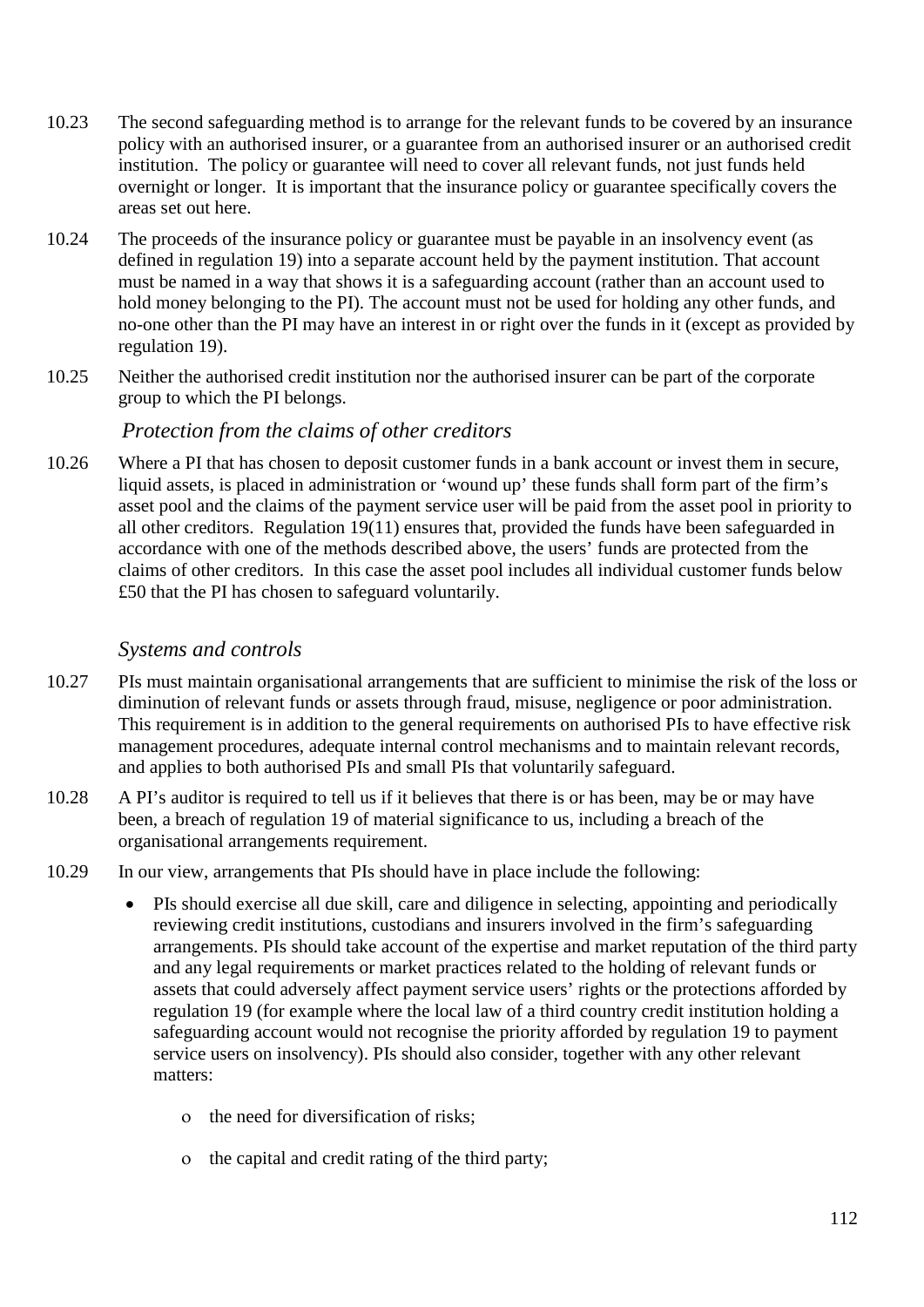- ο the amount of relevant funds or assets placed, guaranteed or insured as a proportion of a third party's capital and (in the case of a credit institution) deposits; and
- ο the level of risk in the investment and loan activities undertaken by the third party and its affiliates (to the extent that information is available).

When it makes its decision on appropriateness, a PI should record the grounds for that decision.

- PIs should have arrangements to ensure that relevant funds received by agents are safeguarded in accordance with regulation 19.
- Where relevant funds are segregated in a different currency from that of receipt but the payment service user has not instructed the PI to convert it in this way, the PI should ensure that the amount held is adjusted regularly to an amount at least equal to the currency in which they have their liability to the payment service user using an appropriate exchange rate such as the previous day's closing spot exchange rate.
- A PI's records should enable it, at any time and without delay, to distinguish relevant funds and assets held for one payment service user from those held for any other payment service user and from its own money. They should be sufficient to show and explain its transactions concerning relevant funds and assets. Records and accounts should be maintained in a way that ensures accuracy and corresponds to the amounts held for payment service users.
- A PI should carry out internal reconciliations of records and accounts of the entitlement of payment service users to relevant funds and assets with the records and accounts of amounts safeguarded. This should be done as often as necessary, and as soon as reasonably practicable after the date to which the reconciliation relates, to ensure the accuracy of the PI's records and accounts. Records should be maintained that are sufficient to show and explain the method of internal reconciliation and its adequacy.
- A PI should regularly carry out reconciliations between its internal accounts and records and those of any third parties safeguarding relevant funds or assets. These should be performed as regularly as is necessary and as soon as reasonably practicable after the date to which the reconciliation relates to ensure the accuracy of its internal accounts and records against those of the third parties. In determining whether the frequency is adequate, the PI should consider the risks to which the business is exposed, such as the nature, volume and complexity of the business, and where and with whom the relevant funds and assets are held. Where a PI operates a 'net' safeguarding process – under which an equivalent amount is held in the safeguarding account, rather than each individual transaction passing through the account – it should carry out daily reconciliation. A method of reconciliation that we believe is adequate is when a PI compares and identifies any discrepancies between:
	- (1) the balance on each safeguarding account as recorded by the PI with the balance on that account as set out on the statement or other form of confirmation issued by the firm that holds those accounts; and
	- (2) the balance, currency by currency, on each payment service user transaction account as recorded by the PI, with the balance on that account as set out in the statement or other form of confirmation issued by the firm that holds the account.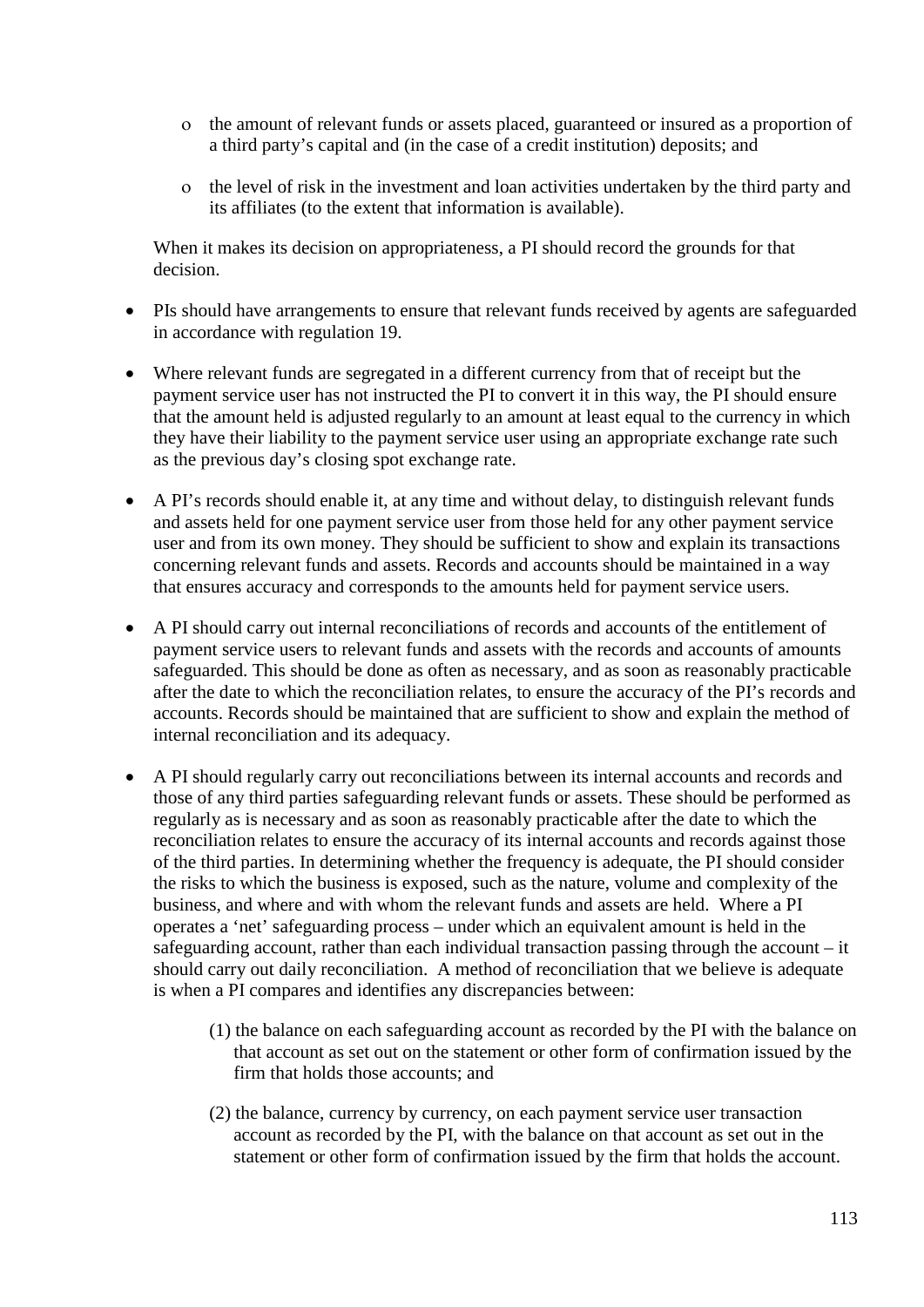- Where discrepancies arise as a result of reconciliations, PIs should identify the reason for the discrepancy and correct it as soon as possible by paying in any shortfall or withdrawing any excess, unless the discrepancy arises only due to timing differences between internal and external accounting systems. While a discrepancy cannot be resolved, PIs should assume that the records that show that a greater amount of relevant funds or assets should be safeguarded are correct.
- Firms should notify us in writing without delay if in any material respect they have not complied with or are unable to comply with, the requirements in regulation 19 or if it cannot resolve any reconciliation discrepancies in the way described.

### **Effect of an insolvency event**

- 10.30 If an insolvency event (listed in regulation 19(15)) occurs in relation to an authorised PI or a small PI that is voluntarily safeguarding then, with one exception, the claims of payment services users will be paid from the relevant funds and assets that have been segregated (the 'asset pool') in priority to all other creditors. The exception is that expenses of the insolvency proceeding take priority so far as they are in respect of the costs of distributing the asset pool.
- 10.31 No right of set-off or security right can be exercised in respect of the asset pool, except to the extent that it relates to fees and expenses in relation to operating a safeguarding account.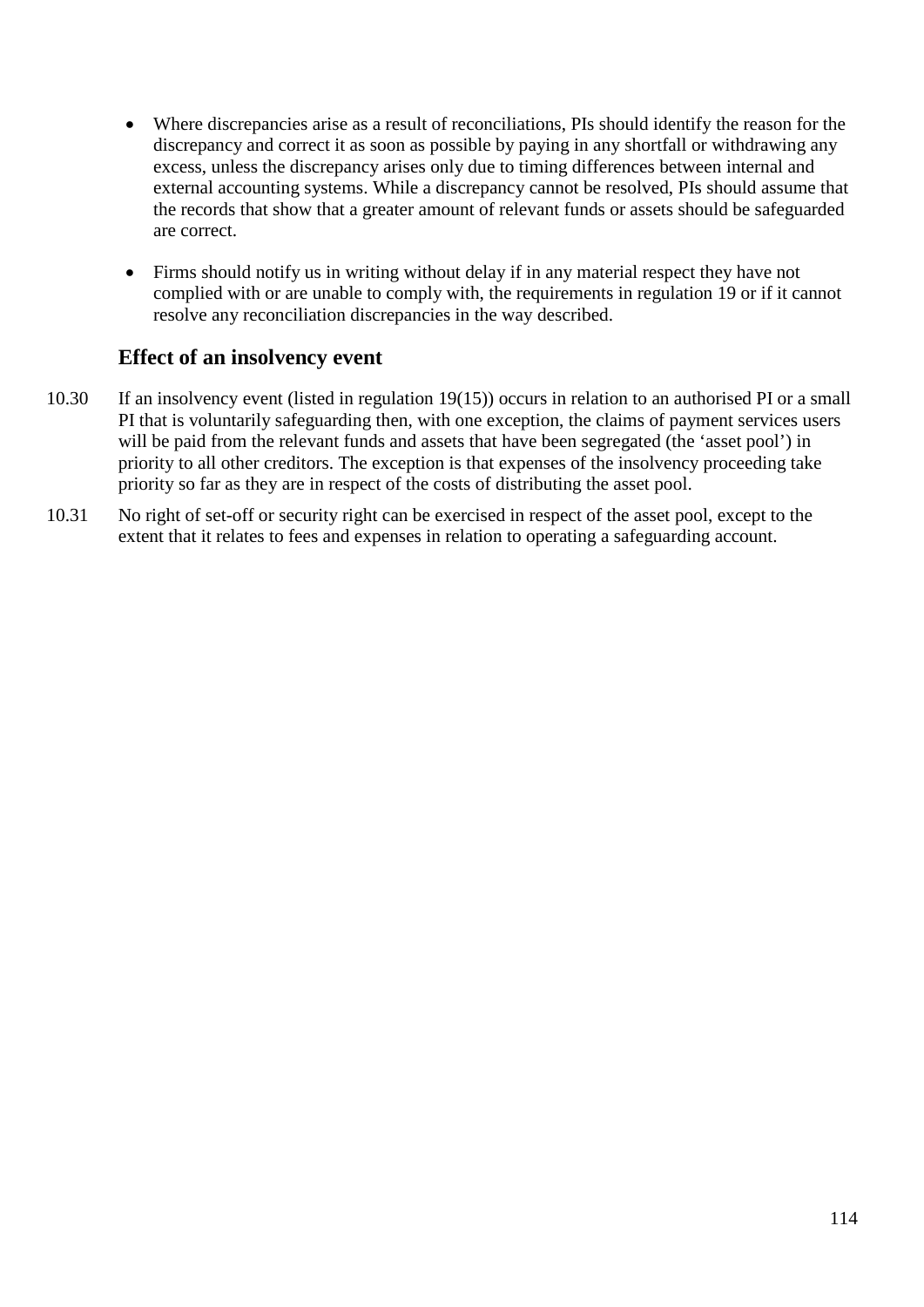# **11. Complaint handling**

11.1 This chapter summarises the complaint handling requirements that apply to all payment service providers.

### **Introduction**

- 11.2 Complaint handling covers three distinct areas:
	- how payment service providers handle the complaints they receive from customers;
	- the role of the Financial Ombudsman Service dealing with complaints where customers are not satisfied with the company's response;
	- our role in handling complaints from customers and other interested parties about alleged breaches of the PSRs.

#### **Handling complaints from customers**

- 11.3 It is important that businesses have their own complaint-handling arrangements that should resolve most complaints. The FOS will not consider a complaint until the business concerned has had an opportunity to consider it.
- 11.4 Payment service providers are subject to our rules about how they handle complaints. These rules are set out in Chapter 1 of the [Dispute Resolution: Complaints sourcebook \(DISP\) i](http://fshandbook.info/FS/html/handbook/DISP/1)n our Handbook.
- 11.5 The rules cover a range of issues, including aiding consumer awareness, establishing internal complaint-handling procedures, timeliness, the requirement for a final-response letter, rules on referral of complaints to others and a requirement to cooperate with the FOS.
- 11.6 There are some ['frequently asked questions'](http://www.fsa.gov.uk/smallfirms/resources/faqs/complaints_sourcebook.shtml) about complaints handling on our website.
- 11.7 For firms such as banks, who fall under the FOS's jurisdiction for activities other than payment services, there is no difference in the arrangements except in respect of the consumer awareness rules (see below).
- 11.8 Firms that are only regulated by us in relation to payment services are not required to record complaints, report complaint statistics to us, or publish their complaints data. However, it is in firms' interests to retain records of complaints so these can be used to help the FOS if necessary. Firms that are regulated by us in relation to other activities must record and report on all complaints, including payment service complaints and publish a summary of their complaints data if they receive 500 or more complaints in any half-year reporting period.

#### *Providing information about complaints procedures*

- 11.9 The PSRs require firms to provide information about the out-of-court complaint and redress procedures for the payment service user and the methods for having access to them (paragraph 7(b) of Schedule 4). This means informing payment service users about the firm's own complaints mechanism and the availability of the FOS. This information can be provided using the summary details required under [DISP 1.2.](http://fshandbook.info/FS/html/handbook/DISP/1/2)
	- For single payment transactions, this information must be made available 'in good time before the payment service user is bound by the single payment service contract'.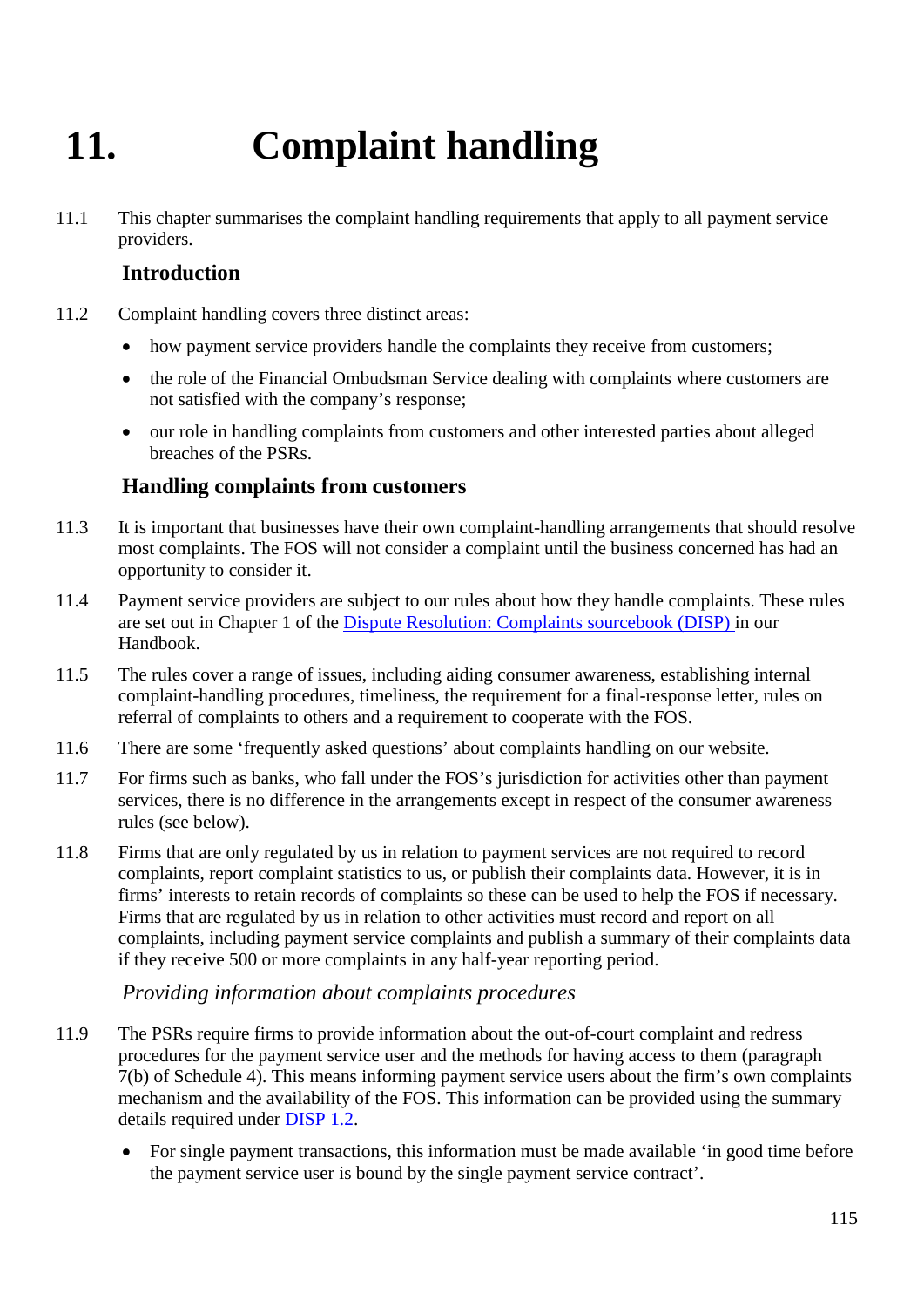- For framework contracts, this information must be provided 'in good time before the payment service user is bound by the framework contract'.
- 11.10 In both cases, where the contract is concluded using distance means, the information can be provided immediately after conclusion of the contract if the method used to conclude the contract does not enable earlier provision.
- 11.11 However, these requirements are different in terms of content and timing from the requirement in DISP 1.2 for other types of business, which is that the firm should 'refer eligible complaints to the availability of these summary details at or immediately after the point of sale'. Where the activity does not involve a sale, this obligation applies at or immediately after the point when contact is first made with an [eligible complainant.](http://fsahandbook.info/FSA/glossary-html/handbook/Glossary/E?definition=G349)
- 11.12 So, payment service providers who also undertake other types of business regulated by the FSAus will have to operate different arrangements for payment service users from those they operate for other customers. If they wish to, payment service providers can apply the requirements relating to payment service users to all their customers, since they satisfy the requirements set out in DISP 1.2 for other customers.

#### **The FOS**

- 11.13 The FOS operates the out-of-court complaint and redress procedures for payment services required by the PSD.
- 11.14 The FOS is a statutory, informal dispute-resolution service, established under FSMA and operationally independent of the FSAFCA. It operates as an alternative to the civil courts. Its role is to resolve disputes between individuals, micro-enterprises, small charities and trusts, and financial services firms quickly, without taking sides and with minimum formality, on the basis of what is fair and reasonable in the circumstances of each case. In considering what is fair and reasonable, the FOS takes into account the relevant law, regulations, regulators' rules, guidance and standards, relevant codes of practice (such as the Remittances Customer Charter) and, where appropriate, what it considers to have been good industry practice at the relevant time.
- 11.15 There are three separate jurisdictions under the FOS.
	- The compulsory jurisdiction (CJ). This covers all firms authorised or registered and regulated by us and all payment service providers with UK establishments.
	- The consumer credit jurisdiction (CCJ). This covers businesses (other than those covered by the CJ) licensed by the Office of Fair Trading under the Consumer Credit Act 2006. Firms covered by the CCJ will move to the CJ when they become PIs. Firms using transitional arrangements that are currently within the CCJ will remain within it in relation to complaints that relate only to consumer credit activities, but will be within the CJ for complaints that relate partly or wholly to payment services.
	- The voluntary jurisdiction (VJ). This covers financial services businesses that are not covered by the CJ or the CCJ but choose to join the VJ, for instance firms providing services in the UK from overseas.
- 11.16 Payment transactions provided by FSMA authorised persons such as banks are already covered by the FOS under the CJ, so the PSD brings consistency for consumers by bringing all payment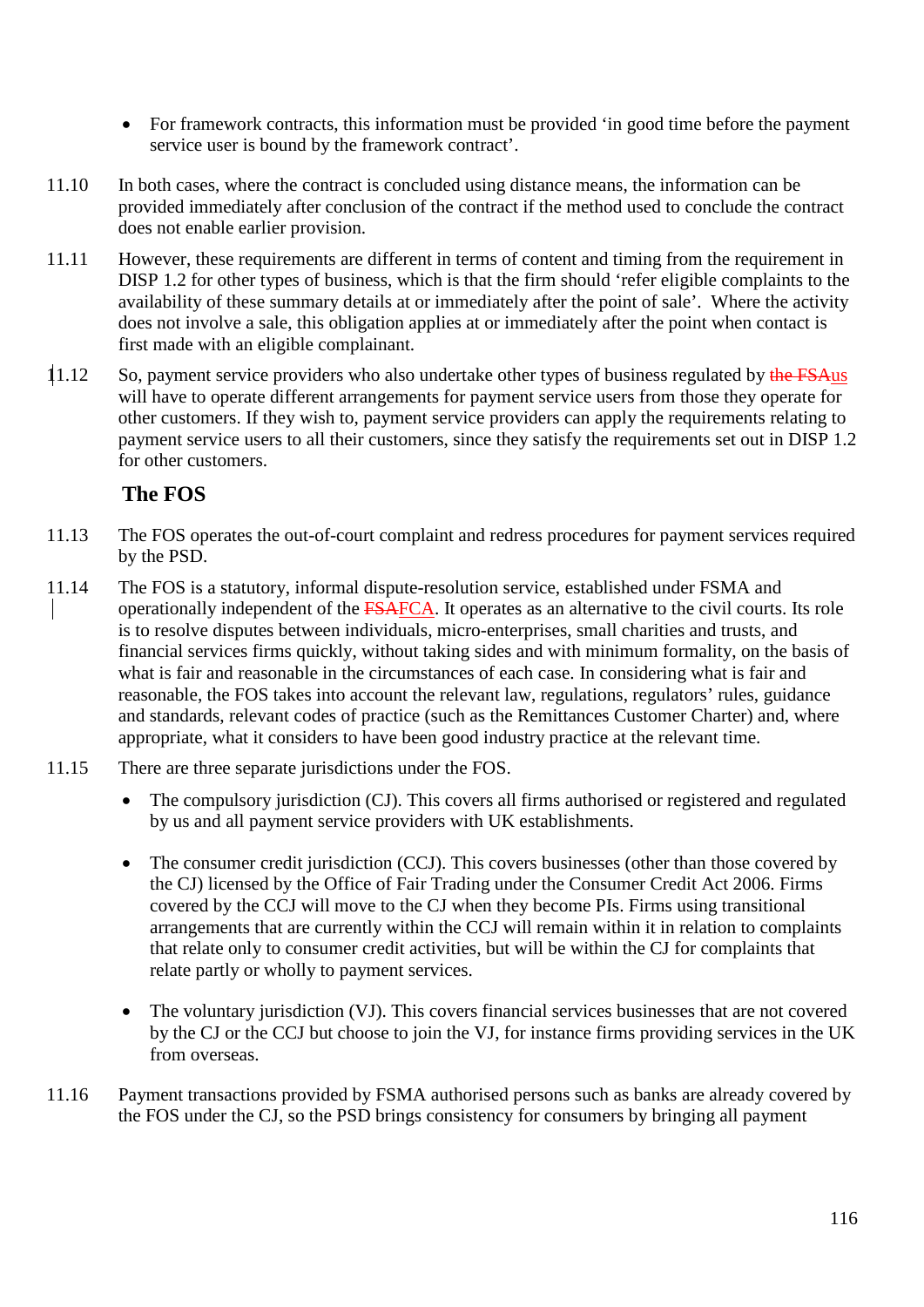transactions into the FOS's jurisdiction. Complaints about breaches of the Cross-Border Transfers in Euro Regulation $<sup>9</sup>$  $<sup>9</sup>$  $<sup>9</sup>$  are also covered under the CJ.</sup>

- 11.17 Further information about the FOS's processes for handling complaints is available on the [FOS's](http://www.financial-ombudsman.org.uk/)  [website.](http://www.financial-ombudsman.org.uk/)
- 11.18 There is also information specifically for [smaller businesses](http://www.financial-ombudsman.org.uk/publications/pdf/intro-to-the-service.pdf) http://www.financialombudsman.org.uk/faq/smaller\_businesses.html.

*Eligibility to bring complaints to the FOS*

- 11.19 Whether or not consumers can bring complaints about a payment service provider to the FOS depends on the type of firm and, in some cases, the date of the contract or service complained about.
	- Authorised credit institutions and e-money issuers:
	- <sup>−</sup> Complaints about payment services or contracts agreed prior to 1 November 2009 can be referred to the FOS (subject to time limits, see DISP 2.8).
	- Other payment service providers:
	- <sup>−</sup> Complaints about payment services or contracts agreed at any time can be brought against these firms in relation to acts or omissions that occurred on or after 1 November 2009 (again, subject to time limits, see DISP 2.8).

#### *Is the complainant eligible?*

- 11.20 Access to the FOS is available to:
	- consumers;
	- micro-enterprises (see paragraph 11.24 below);
	- small charities annual income under  $\pounds 1$  million at the time of the complaint; and
	- small trusts net asset value under £1 million at the time of the complaint.
- 11.21 A business may not bring a complaint about an activity that it conducts itself.
- 11.22 The full details of who is eligible to bring a complaint are set out in [DISP 2.7.](http://fshandbook.info/FS/html/handbook/DISP/2/7) If a firm is in any doubt about the eligibility of a complainant, it should treat the complainant as if it were eligible. If the complaint is referred to the FOS, it will determine eligibility by reference to appropriate evidence, such as accounts or VAT returns in the case of micro-enterprises.
- 11.23 A 'micro-enterprise' is an enterprise which:
	- (a) employs fewer than 10 [people;](http://fsahandbook.info/FSA/glossary-html/handbook/Glossary/P?definition=G869) and
	- (b) has a turnover or annual balance sheet that does not exceed  $\epsilon$  million.

When calculating turnover or balance sheet levels, the European Commission's monthly accounting rate of the euro may be used (see paragraph 3.99).

11.24 For a complaint about payment services the complainant is eligible if it is a micro-enterprise either at the point of concluding the contract or at the time of the complaint. The point of this 'dual test' is to make it easier for firms to determine whether the complainant is eligible. Payment service

<span id="page-116-0"></span> $\overline{a}$ <sup>9</sup> *[Regulation 924/2009]*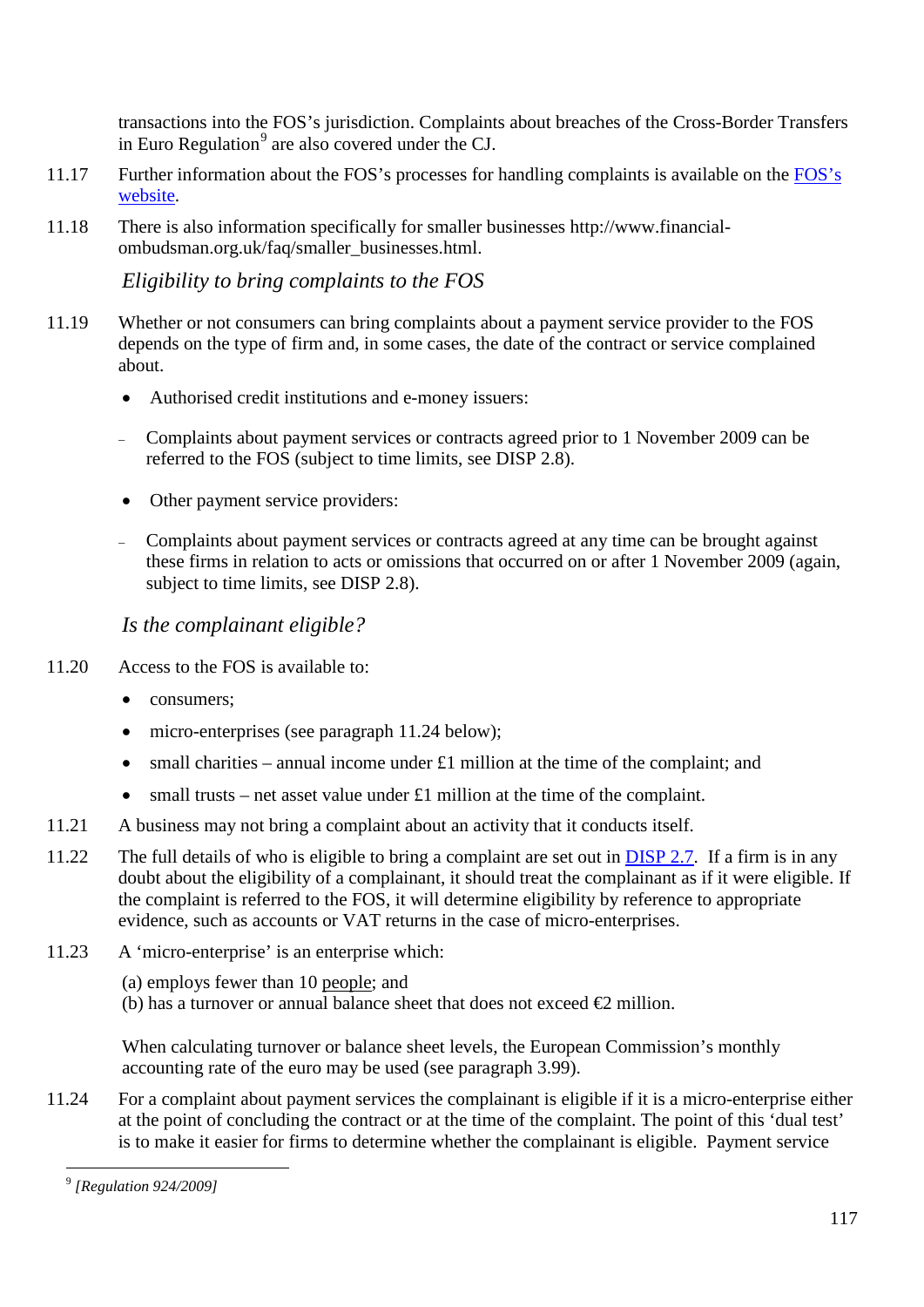providers should have arrangements in place to check whether their customers are microenterprises at the time of conclusion of the contract. But if this information is not easily available, the dual test would allow a complainant instead to rely on its status at the time of making the complaint.

- 11.25 For other activities covered by the FOS's jurisdiction, the test for eligibility is whether the complainant is a micro-enterprise 'at the time the complainant refers the complaint to the respondent'. This is in line with the eligibility tests for small charities and trusts.
- 11.26 The dual test means that where the complaint is about a number of issues, including payment services, the firm may only have to consider eligibility at the time the complaint was made. However, if the complainant was not eligible at the time the complaint was made and the case appears borderline, it will also be necessary to investigate the complainant's status at the point of concluding the contract.

#### *Transitional arrangements for small business complainants*

11.27 Until 1 November 2009, the small businesses with a group turnover of under £1 million per year were eligible to take complaints to the FOS. Implementation of the PSD has resulted in a change to the eligibility criteria, meaning that some small businesses that until that date had been eligible to take complaints to the FOS lost that right from 1 November 2009. In order to protect the position of these small businesses, the old eligibility test will apply, if necessary, for complaints about any policy or contract taken out before 1 November 2009 where the payment service provider was subject to the FOS's jurisdiction before that date.

#### *Territorial scope of the compulsory jurisdiction*

- 11.28 The compulsory jurisdiction covers complaints about the payment services and ancillary activities of a firm carried on from an establishment in the UK. This includes EEA-authorised PIs' UK branches or agents.
- 11.29 The conduct of business requirements in the PSRs have limited application to payment transactions that are not made wholly within the EEA and using an EEA currency. For example, only the value dating and availability of funds requirements apply to a payment transaction that terminates or originates outside the EEA (a one leg transaction). However, eligible complainants are still able to take complaints about these payment transactions to the FOS.
- 11.30 The FOS determines complaints by reference to what is fair and reasonable in all the circumstances of the case, taking into account the relevant law and regulations, regulators' rules, guidance and standards, codes of practice and, where appropriate, good industry practice at the relevant time. So, although complaints about transactions within or outside the scope of the PSRs' conduct of business requirements are subject to the same overall test of fairness and reasonableness in all the circumstances of the case, the test takes account of the different regulatory position.

#### *Cross-border disputes*

11.31 The FOS actively co-operates with other dispute resolution services in other EEA countries in resolving cross-border disputes. The FOS's membership of FIN-NET, the financial dispute resolution network of national out-of-court complaint schemes in the EEA, helps to facilitate this.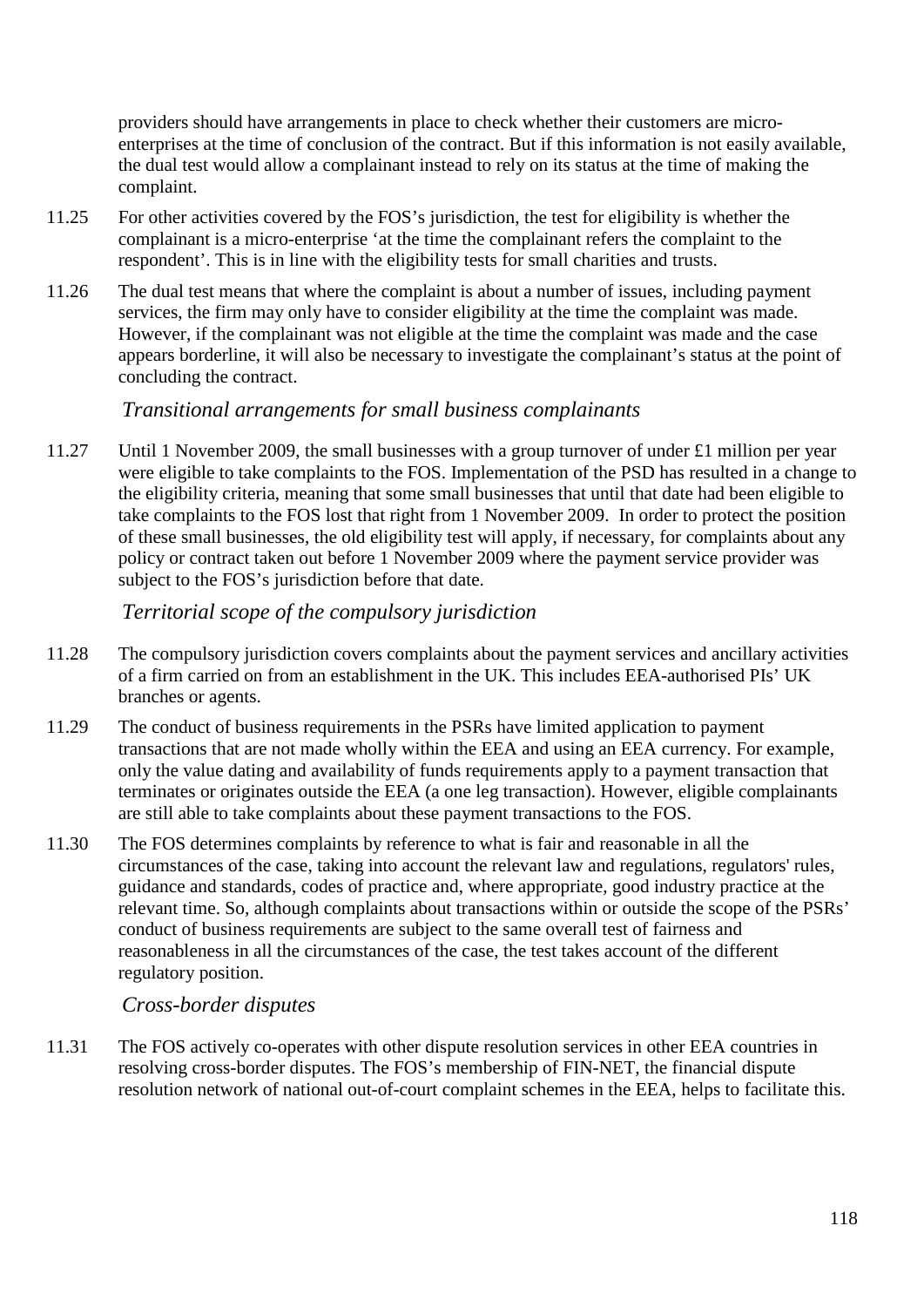# **Complaints to the FCSA**

11.32 We are required to operate procedures to allow payment service users and other interested parties to submit complaints about payment service providers' alleged breaches of the PSRs. This may be done by using the complaints form on our website. These complaints will be acknowledged and used to inform our regulatory activities (see Chapter 12). However, we do not operate a redress mechanism and so in replying to complainants, we will tell them – where appropriate – that they may be able to refer their complaint to the FOS.

## **Complaints about the FSAFCA**

11.33 Anyone directly affected by the way in which the FSA-FCA has exercised its functions (other than its legislative functions) may lodge a complaint. To do so, please contact the Complaints Team by email [\(complaints@fsa.gov.ukfca.org.uk\)](mailto:complaints@fca.org.uk) or by telephone (020 7066 9870).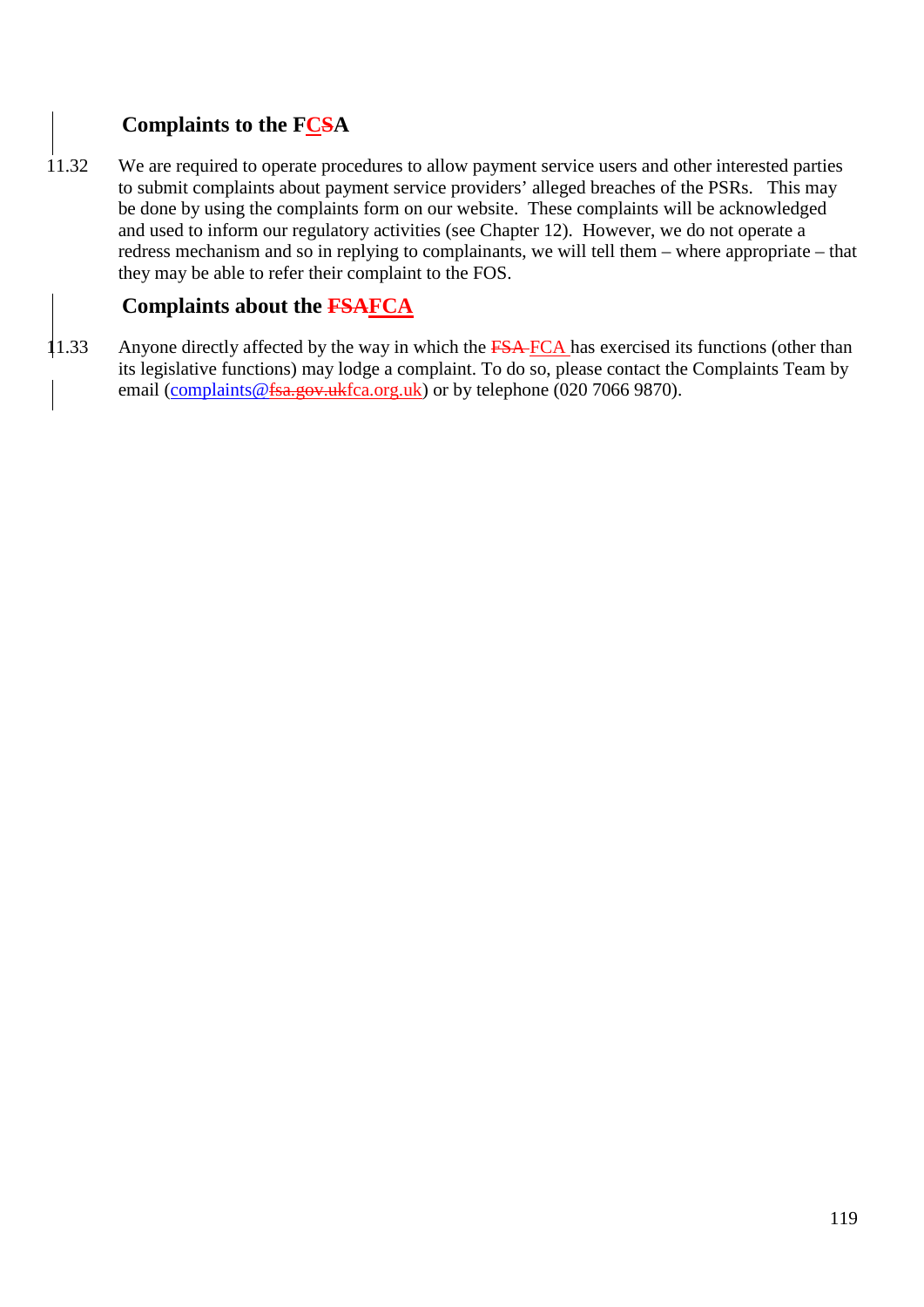# **12. Supervision**

12.1 This chapter describes our approach to our responsibilities for supervising payment service providers.

#### **Introduction**

- 12.2 We have designed our supervisory approach to be appropriate to the level of risk we believe the payment services market presents to consumers.
- 12.3 Our supervisory strategy is mainly 'complaints-led' in respect of the conduct of business rules (the rules are summarised in *Chapter 8 – Conduct of business*) applicable to all payment services providers. We explain what we mean by this below.
- 12.4 For authorised PIs, we use reporting as our tool to monitor compliance with the capital requirements (see *Chapter 9 – Capital resources and requirements*). The report, which is required annually, also requires information on an authorised PI's safeguarding arrangements and the number of agents it has, to provide confirmation that the necessary notification of any changes to these areas has been made to us. The reports are required within 30 days of a firm's year end.
- 12.5 In respect of small PIs, we require an annual report of both the volume and the value of transactions carried out. This information enables us to make a report to the Commission (as we are required to do) and to ensure that the average monthly value of transactions undertaken by a firm has not risen above the level where it can remain a small PI. We also require information on the number of agents a small PI has and whether it is voluntarily safeguarding payment service user funds. The report covers the calendar year from 1 January to 31 December, and must be submitted by the end of the following January.
- 12.6 In addition to the complaints-led and report-based prudential supervision described above, we may ask PIs to attend educational roadshows and make them subject to a periodic regulatory review every four years.
- 12.7 We encourage PIs to speak to us at the earliest opportunity if they anticipate any issues they may have in complying with the PSRs so that we can discuss with them an appropriate way forward.

#### **Supervising compliance with the conduct of business rules**

- 12.8 We base our supervision of compliance with the conduct of business rules primarily on information such as complaints that we receive from payment service providers' customers and other interested parties.
- 12.9 When we receive a complaint alleging a breach of the conduct of business rules, we consider whether we need to take any supervisory action. In most cases, we expect simply to make the complainant aware of the right to take a complaint to the FOS if they are not satisfied with the payment service provider's response. We will not mediate between the firm and the complainant; this is the role of the FOS (see *Chapter 11 – Complaint handling*).
- 12.10 However, where a complaint to us about an alleged breach is significant or suggests a systemic problem, we are likely to follow up the complaint with supervisory action. This might involve, for example, a visit to the payment service provider concerned, or a request for a written explanation of the circumstances of the alleged breach.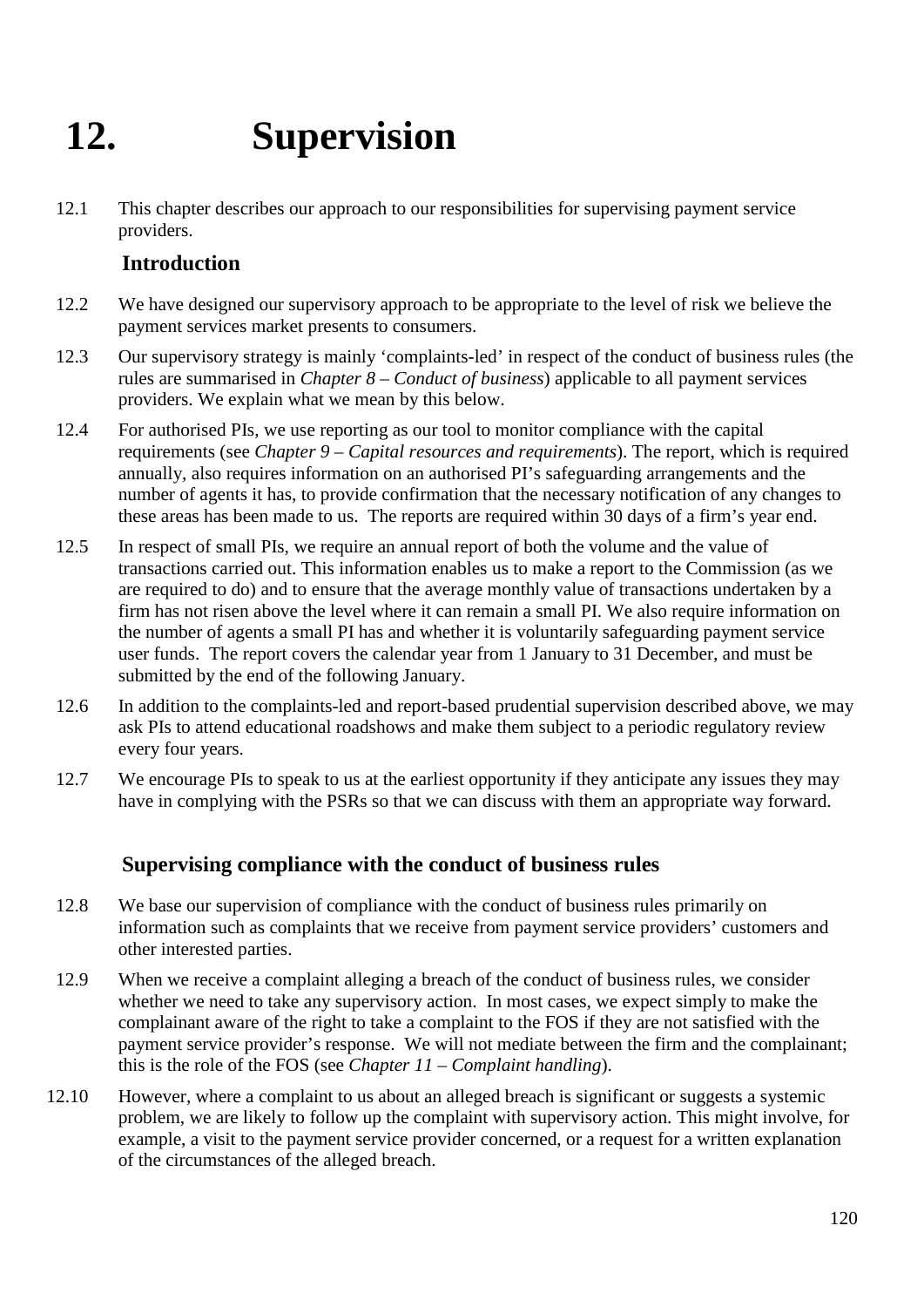- 12.11 It may be that, although individual complaints are not significant, over time a particular firm seems to be consistently non-compliant. This is likely to lead us to take supervisory action.
- 12.12 Where themes arise from the analysis of complaints, indicating an industry-wide problem on certain issues, we may undertake supervisory activity relating to that theme, such as visits to a number of firms to understand how they are managing the particular risk identified. Findings from such visits may lead both to specific action being required by certain firms and wider guidance being given to all firms.
- 12.13 In any case, where we are not satisfied that a payment service provider has dealt appropriately with the causes of the non-compliance, we will discuss the matter with our Enforcement division. *Chapter 14 - Enforcement* contains further details on enforcement.
- 12.14 We also analyse complaints made to FOS about payment service providers and consider these in the same way as complaints made directly to us.
- 12.15 If the FOS refers a PI to us for non-compliance in settling an award made against it we will take supervisory action. Continued non-compliance in settling an award will result in a referral to our Enforcement division.

#### *Information from auditors of authorised PIs*

- 12.16 The PSRs impose an obligation on an auditor of an authorised PI to report certain matters to us that they have become aware of in their capacity as auditor of that PI. For example, if the auditor reasonably believes that there is or has been a contravention of any of the requirements of the PSRs, they must report it to us (regulation 20).
- 12.17 On receipt of such information, we will review and follow up with the firm and/or the auditors as appropriate.

*Credit institutions and other FSMA-regulated firms*

- 12.18 For those credit institutions and other FSMA-regulated firms who are relationship managed because of their other regulated activities, we adopt the same complaints-led approach described above, but where payment services make up a significant element of the permitted activities, we consider those activities within the ongoing risk assessment and ARROW arrangements for those firms.
- 12.19 A PI that is part of a large FSMA-authorised group is likely to be supervised as part of that group by its relationship manager.

#### **Supervising compliance with the authorisation and registration requirements and the capital requirements of authorised PIs**

- 12.20 We monitor compliance with authorisation, initial and ongoing capital requirements and registration requirements, by analysing the reports that we require firms to provide. These reports are described in *Chapter 13 - Reporting*.
- 12.21 The reports we receive are analysed and supervisory action considered where, for example, a shortfall in capital is identified. It is likely in such circumstances that we will contact the PI to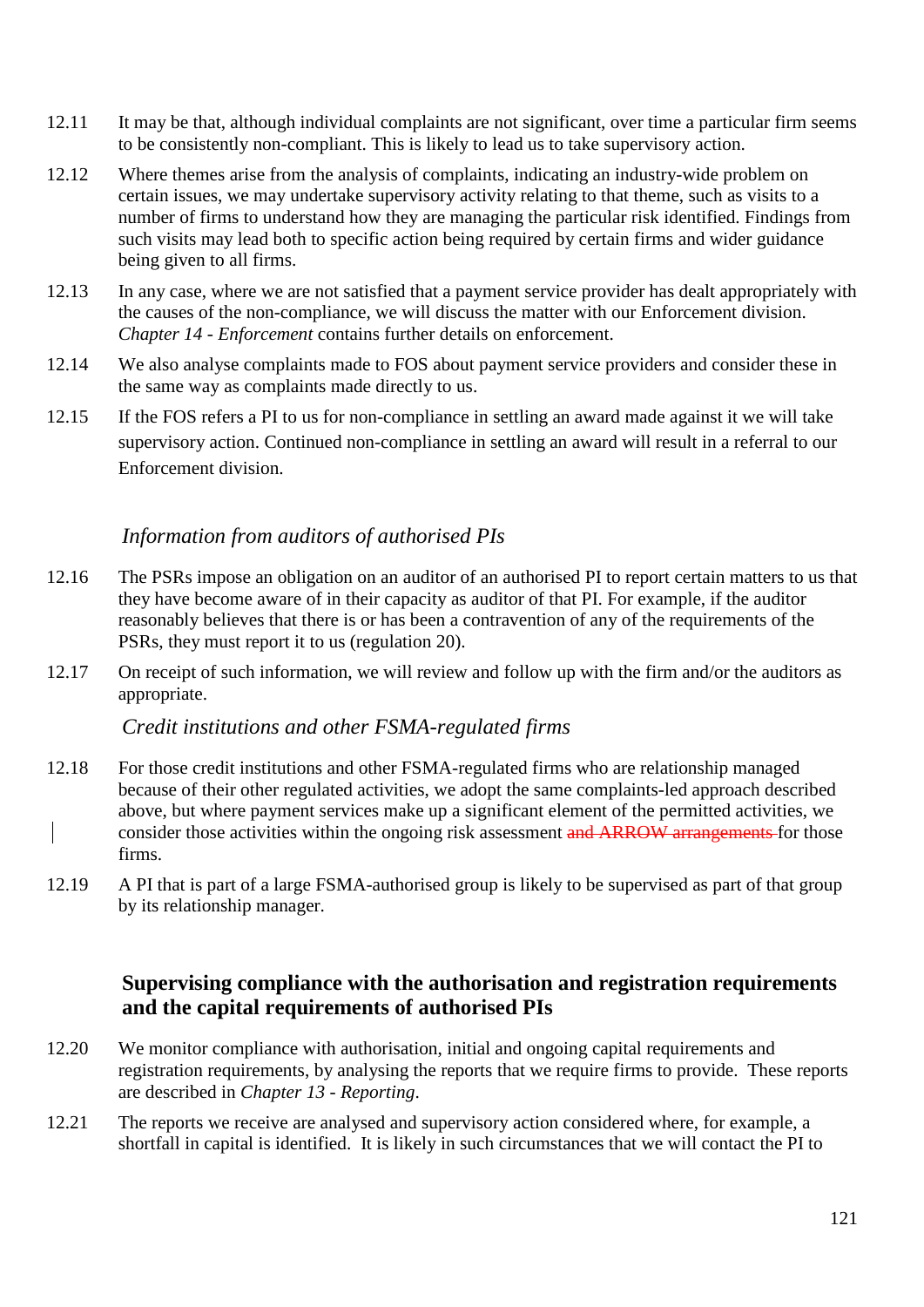hear its explanation of why it breached the requirement and agree remedial action. If we are not satisfied with the response, we will consider cancelling its authorisation or registration.

- 12.22 In addition to analysing reports made to us by PIs, we also consider compliance with authorisation requirements in our complaints-led supervisory activity. We consider that the complaints-led approach helps us to identify key risks in relation to ongoing compliance with the authorisation and registration requirements. Complaints about breaches of the conduct of business rules are an indicator of whether a firm is maintaining appropriate arrangements in relation to governance, systems and controls, and internal controls.
- 2.23 A few firms may be sufficiently active in the payment services market to suggest that they pose a greater risk than most and that the impact on the market of any shortcomings at those firms would be significant. In these cases, the firm will have a closer supervisory relationship with us, working through a relationship manager who carries out a cycle of risk assessments (every one to four years) and a risk mitigation programme proportionate to the risks identified. In these cases, the focus of the relationship will primarily be the capital and safeguarding arrangements, rather than the conduct of business rules.

#### *Changes in circumstances to authorisation or registration*

- We must be notified of changes of certain details since authorisation or registration. These are described in *Chapter 4* – *Changes in circumstances to authorisation and registration*.
- $12.2512.24$  Notifications must be made using the form provided on our website or, where a form is not provided, by written confirmation to the Customer Contact Centre.

#### **Powers to require information, appoint persons to carry out investigations and carry out skilled persons reports**

- 12.261 2.25 We prefer to discharge our functions under the PSRs by working in open and cooperative relationship with payment service providers. We will look to obtain information in the context of that relationship unless it appears that obtaining information in that way will not achieve the necessary results, in which case we will make use of our statutory powers. These include the following.
	- The power to require specified information in connection with our responsibilities under the PSRs.
	- The power to require a report from a skilled person, nominated or approved by us, on any matter that we require in connection with our responsibilities under the PSRs. Further information on our policy on the use of skilled persons and appointment and reporting process is contained in the supervision section of our Handbook (SUP), specifically at SUP 5.3 and 5.4.
	- If it appears that there is a good reason for doing so, we can appoint competent persons to conduct an investigation on our behalf.

#### **Supervision under the Money Laundering Regulations 2007 (MLR)**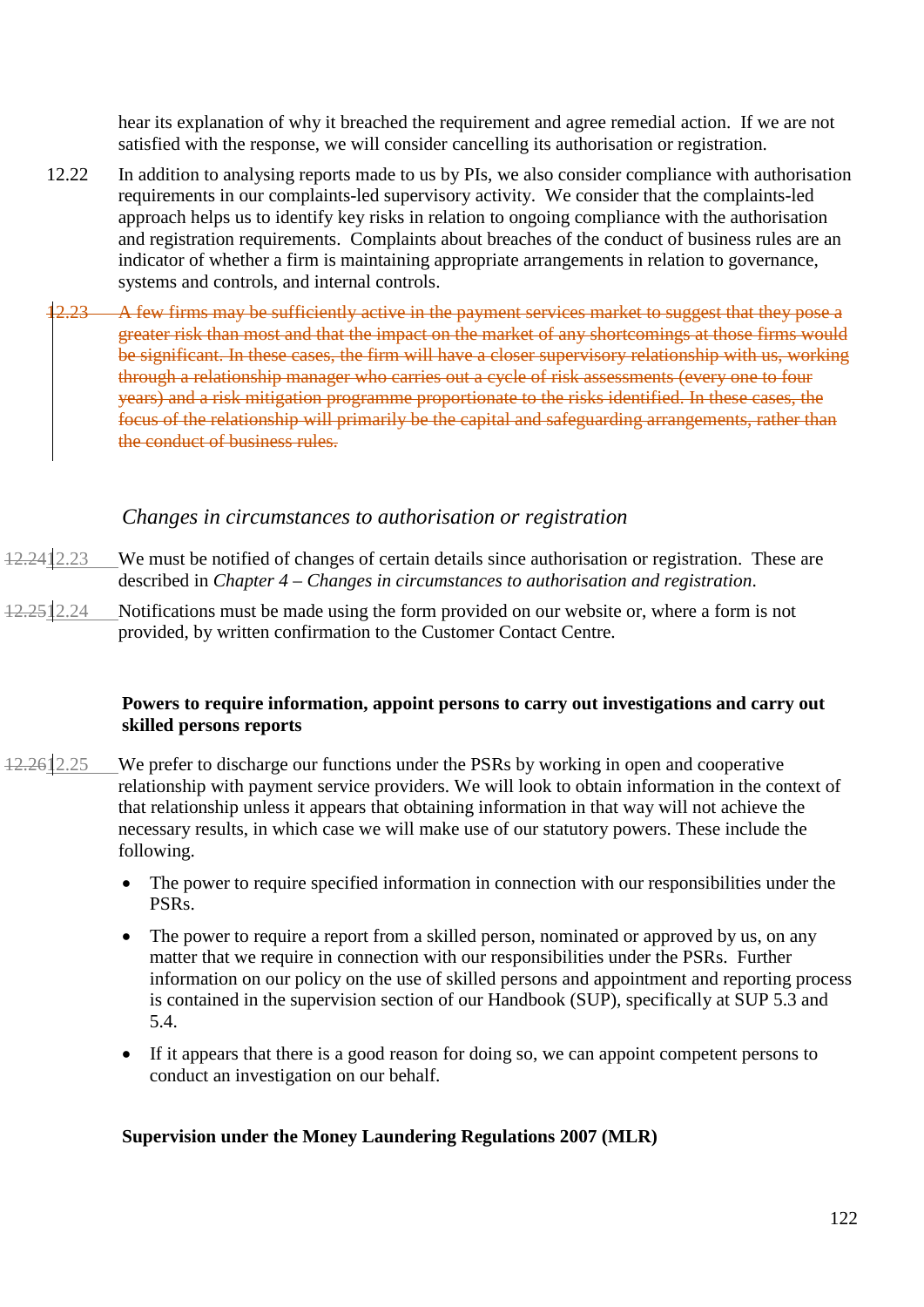- 12.27 The PSD brings all payment service providers under the MLR. The majority are money service businesses, which remain registered and supervised by HMRC for the purposes of the MLR. We are responsible for PIs which are merchant acquirers and credit card issuers, who need to register with us for MLR purposes, unless licensed by the OFT as consumer credit providers. We will supervise these businesses in accordance with the strategy outlined in the Approach Document for the MLR, available on our website.
- 12.28 Our supervision of PIs' compliance with other financial crime obligations will follow the approach set out in this chapter. We may also include them in thematic financial crime reviews.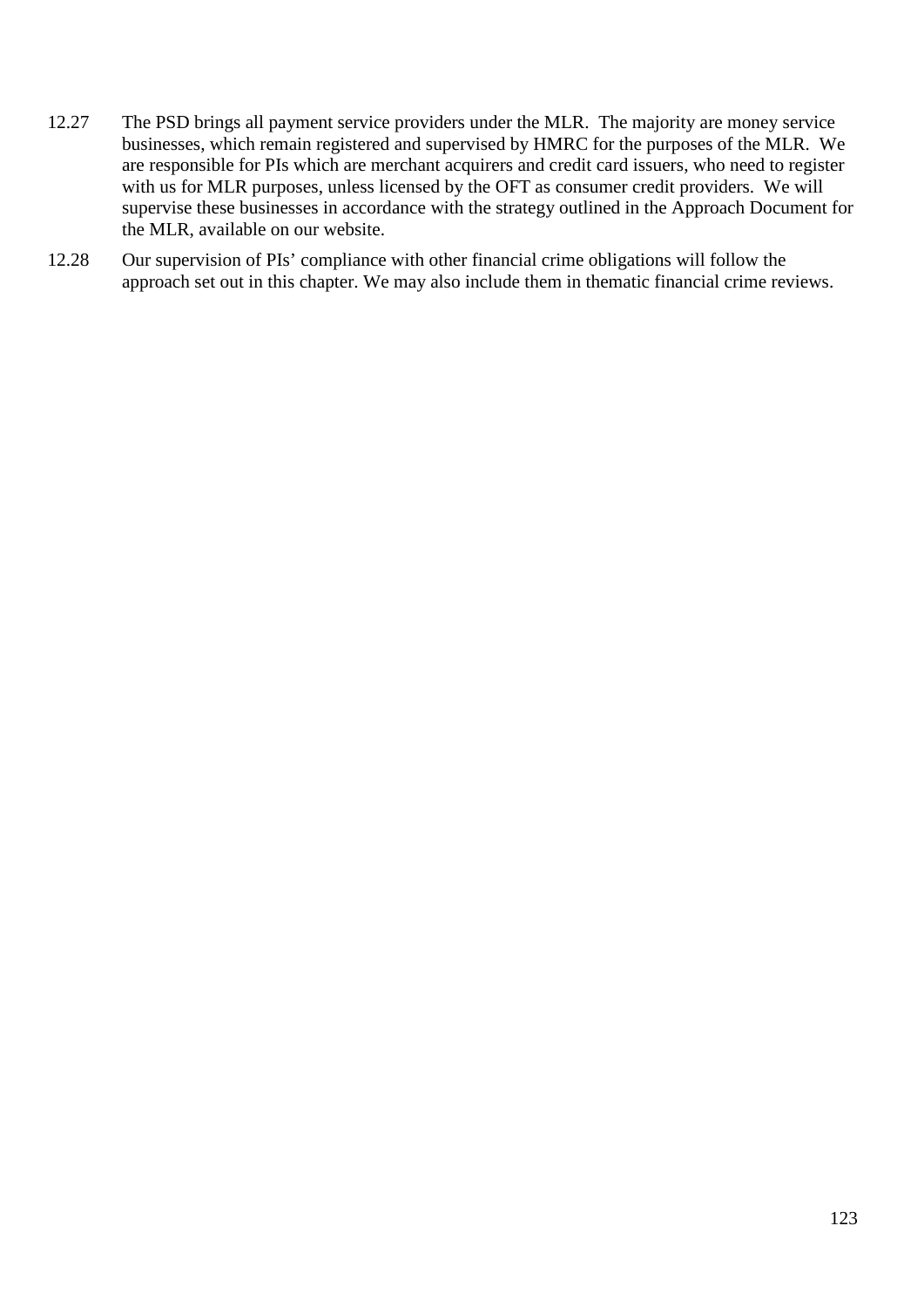# **13. Reporting**

13.1 We require PIs to provide us with annual reports to help us comply with our supervisory responsibilities under Regulation 81 (see *Chapter 12* – *Supervision*), the requirements for statutory accounting and audit information under regulation 20 and our own reporting requirements to the Commission. We also need data from each authorised PI to be able to calculate its periodic fee contributions.

### **Authorised PIs**

13.2 A summary of the reporting requirements for authorised PIs is shown in the two tables below.

**Report required – FSA056 (Authorised Payment Institution Capital Adequacy Return)**

**Frequency:** Annual.

**Submission date**: Within 30 business days of firm's Accounting Reference Date (ARD).

**Method of submission**: GABRIEL

| <b>Content</b>                                                                                                                                    | <b>Purpose</b>                                                                                                                                  |
|---------------------------------------------------------------------------------------------------------------------------------------------------|-------------------------------------------------------------------------------------------------------------------------------------------------|
| <b>Part One: Capital Requirement</b>                                                                                                              |                                                                                                                                                 |
| Calculation of the capital requirement showing:                                                                                                   | confirm<br>To<br>that<br>the<br>capital                                                                                                         |
| the method used, A, B or C (see Chapter 8) to calculate<br>the capital requirement (we confirm the method to use<br>when we grant authorisation); | requirement<br>appropriately<br>is<br>calculated.                                                                                               |
| financial<br>information<br>evidence<br>the<br>actual<br>to<br>requirement.                                                                       |                                                                                                                                                 |
| <b>Part Two: Total Capital Resources</b>                                                                                                          |                                                                                                                                                 |
| A breakdown of the authorised PI's total capital resources is<br>required.                                                                        | To demonstrate that the capital<br>requirement is being met or to show<br>whether there is a capital resource<br>deficit at the reporting date. |
| <b>Part Three: Supplementary Information</b>                                                                                                      |                                                                                                                                                 |
| <b>Audited Accounts</b>                                                                                                                           |                                                                                                                                                 |
| Confirmation required:                                                                                                                            |                                                                                                                                                 |
| whether, if incorporated, the authorised PI qualifies for                                                                                         | confirm<br>whether<br>To<br>statutory<br>accounts need to be audited and to                                                                     |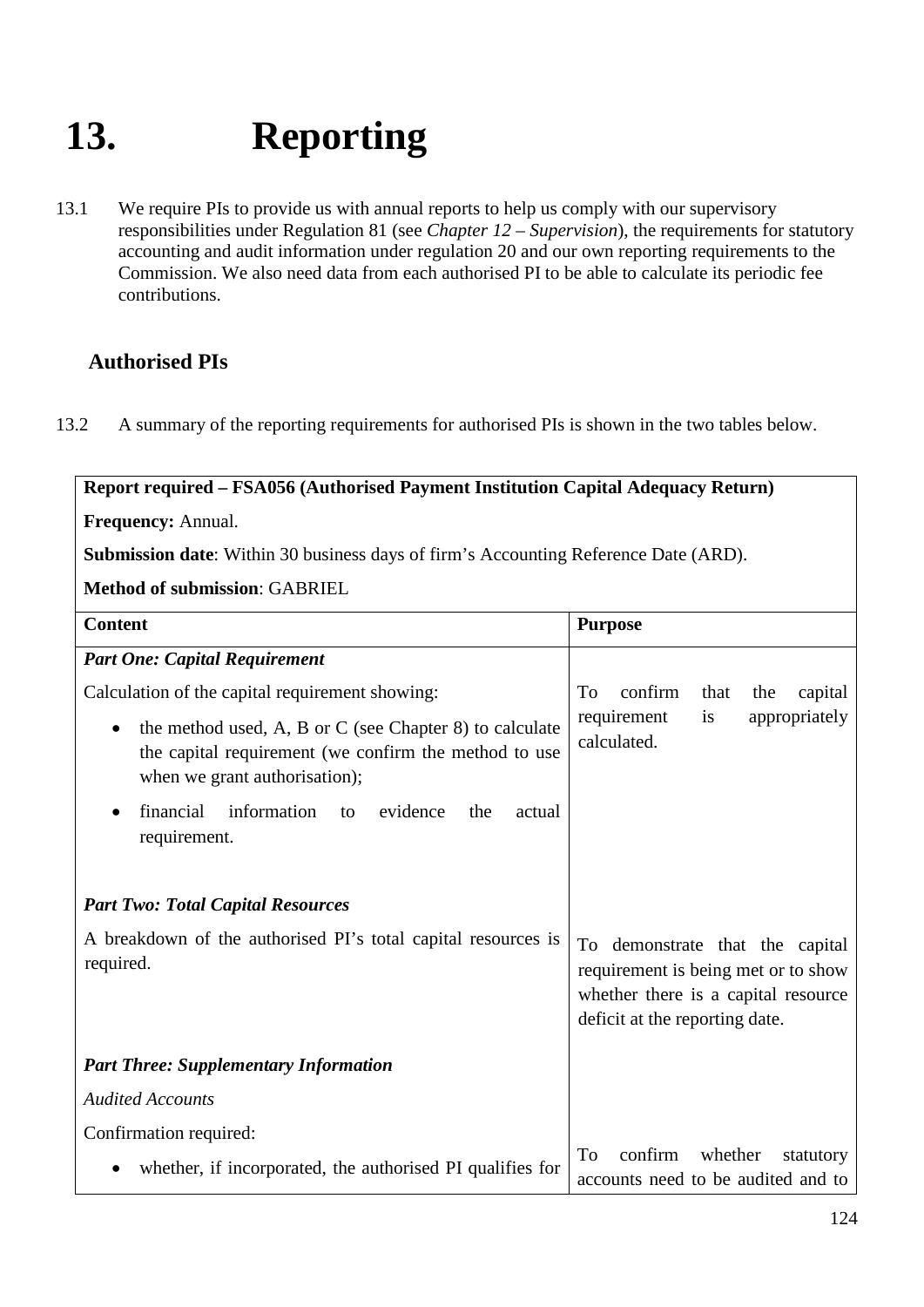| the Companies House small firms audit exemption                                                                                                                                              | indicate<br>when<br>the<br>separate                                                                                                                                                              |
|----------------------------------------------------------------------------------------------------------------------------------------------------------------------------------------------|--------------------------------------------------------------------------------------------------------------------------------------------------------------------------------------------------|
| of the date, if the authorised PI is required to submit<br>audited accounts, the firm's statutory accounts were<br>most recently audited;                                                    | accounting information<br>will be<br>available.                                                                                                                                                  |
| If the authorised firm is a 'hybrid firm' with an obligation to<br>submit separate accounts for PSD business only confirmation is<br>required of the date these were last sent to the FSAus. | regulation<br>20<br>To<br>ensure<br>(the<br>submission of payment service only<br>accounts by 'hybrid firms') is met –<br>see paragraphs 13.4 to 13.6.                                           |
| Safeguarding of client assets                                                                                                                                                                |                                                                                                                                                                                                  |
| Confirmation is required of how the authorised PI safeguards<br>its clients' funds. The following safeguarding options are<br>available:                                                     | confirm<br>To<br>that<br>appropriate<br>arrangements are in place. (See<br>Chapter 10 - Safeguarding for<br>further information)                                                                 |
| placed in a separate account with an authorised credit<br>institution;                                                                                                                       |                                                                                                                                                                                                  |
| invested in approved secure liquid assets held in a<br>separate account with an authorised custodian;                                                                                        |                                                                                                                                                                                                  |
| covered by an insurance policy with an authorised<br>insurer;                                                                                                                                |                                                                                                                                                                                                  |
| covered by a guarantee from an authorised insurer; or                                                                                                                                        |                                                                                                                                                                                                  |
| covered by a guarantee from an authorised credit<br>institution.                                                                                                                             |                                                                                                                                                                                                  |
| Number of agents                                                                                                                                                                             | enable<br>To<br>to verify<br>us<br>the                                                                                                                                                           |
| Confirmation is required of the number of agents the authorised<br>PI is responsible for and has registered at the reporting period<br>end.                                                  | information<br>recorded<br>on<br>our<br>register. If the number reported<br>does not match the number of<br>agents appearing on our register,<br>then we may ask the firm for an<br>explanation. |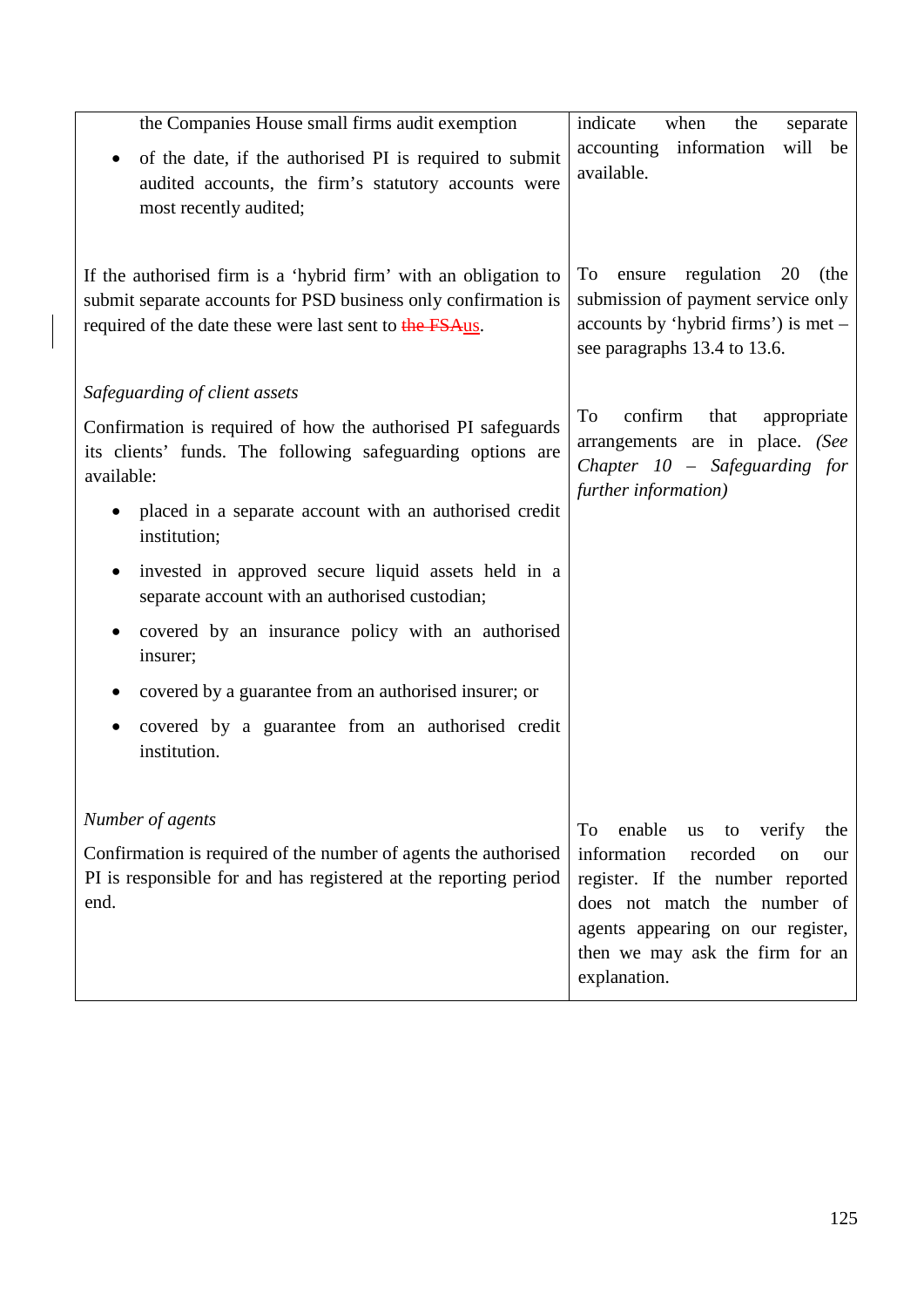#### **Separate 'Payment services business only' accounting information for authorised PIs that are 'hybrid firms'**

*(See paragraphs 13.4 to 13.6 below*)

**Frequency:** Annual.

**Submission date**:

- If the accounts are audited and filed with Companies House they should be sent to the FSAus at the same time.
- If, as small firms, they are not required to file audited accounts with Companies House we expect the 'payment services business only' accounts to be sent to us within 9 months of PI's Accounting Reference Date (ARD)

#### **Method of submission**: in paper form

| <b>Content</b>                                                                                                                                                                                   | <b>Purpose</b>                              |
|--------------------------------------------------------------------------------------------------------------------------------------------------------------------------------------------------|---------------------------------------------|
| For authorised PIs carrying on business other than the provision<br>of payment services separate accounting information must be<br>sent to us showing the payment services business element only | Requirement of the PSRs<br>(regulation 20). |

#### **Small PIs**

13.3 A summary of the reporting requirements for small PIs is shown in the table below.

#### **Report required – FSA057 Payment Services Directive Transactions**

**Frequency:** Annual report covering 1 January to 31 December.

**Submission date**: To be submitted by the end of the following January.

#### **Method of submission**: GABRIEL

| <b>Content</b>                                                                                         | <b>Purpose</b>                                                                                                                                                                   |
|--------------------------------------------------------------------------------------------------------|----------------------------------------------------------------------------------------------------------------------------------------------------------------------------------|
| Confirmation of the number and value of payment transactions<br>(all transactions, including one leg). | To enable the FSAus to provide the<br>Treasury with the necessary<br>information so that it can report the<br>total value of Small PI payment<br>transactions to the Commission. |
|                                                                                                        | To demonstrate that the PI is not<br>exceeding the Small PI condition of<br>registration that its monthly average                                                                |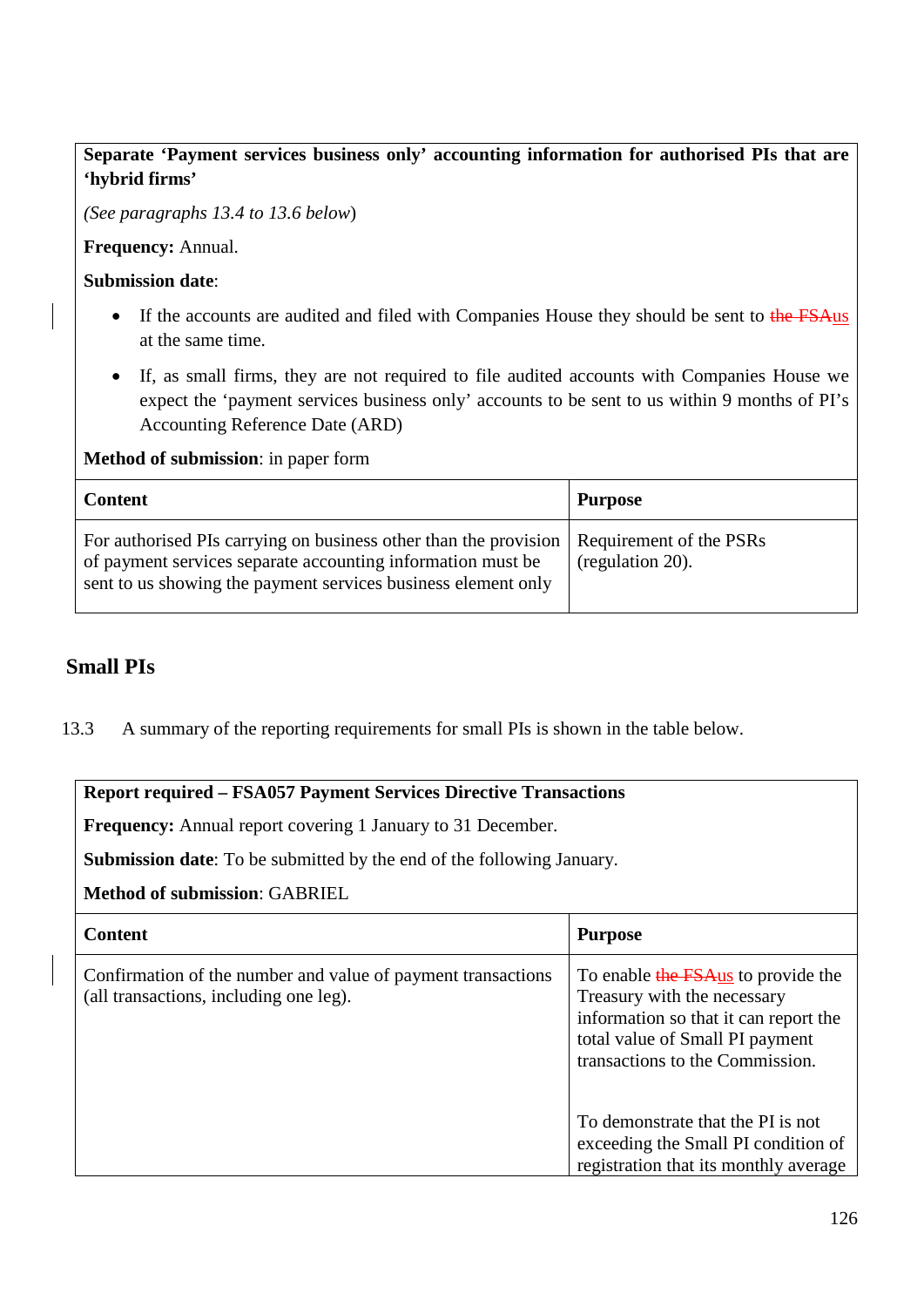|                                                                                                                                                                                                                                          | total amount of payment<br>transactions carried out over the                                                                                                                                                          |
|------------------------------------------------------------------------------------------------------------------------------------------------------------------------------------------------------------------------------------------|-----------------------------------------------------------------------------------------------------------------------------------------------------------------------------------------------------------------------|
|                                                                                                                                                                                                                                          | preceding 12 months must not                                                                                                                                                                                          |
|                                                                                                                                                                                                                                          | exceed $\bigoplus$ million                                                                                                                                                                                            |
|                                                                                                                                                                                                                                          |                                                                                                                                                                                                                       |
|                                                                                                                                                                                                                                          |                                                                                                                                                                                                                       |
| Safeguarding of client assets                                                                                                                                                                                                            |                                                                                                                                                                                                                       |
| Confirmation of whether the small PI has decided to voluntarily<br>safeguard its clients' funds is required. If it has chosen to do<br>this, further confirmation is required of which of the following<br>safeguarding methods is used: | To<br>confirm<br>that<br>appropriate<br>arrangements are in place if the<br>small PI has chosen to safeguard.<br>(See Chapter $10$ – Safeguarding for<br>further information)                                         |
| placed in a separate account with an authorised credit<br>institution;                                                                                                                                                                   |                                                                                                                                                                                                                       |
| invested in approved secure liquid assets held in a<br>separate account with an authorised custodian;                                                                                                                                    |                                                                                                                                                                                                                       |
| covered by an insurance policy with an authorised<br>insurer;                                                                                                                                                                            |                                                                                                                                                                                                                       |
| covered by a guarantee from an authorised insurer; or                                                                                                                                                                                    |                                                                                                                                                                                                                       |
| covered by a guarantee from an authorised credit<br>institution.                                                                                                                                                                         |                                                                                                                                                                                                                       |
|                                                                                                                                                                                                                                          |                                                                                                                                                                                                                       |
| Number of agents                                                                                                                                                                                                                         |                                                                                                                                                                                                                       |
| The authorised PI is required to confirm the number of agents it<br>has registered at the reporting period end                                                                                                                           | To enable us to verify the<br>information recorded on our<br>register. If the number reported<br>does not match the number of<br>agents appearing on our register,<br>then we may ask the firm for an<br>explanation. |

#### **Separate payment services accounting information for 'hybrid' firms**

13.4 Most authorised PIs need to have their annual accounts audited but there is no obligation for those accounts to be submitted to us. However, regulation 20 requires that where an authorised PI is a 'hybrid' firm, carrying out activities other than the provision of payment services, it must provide to us separate accounting information in respect of its provision of payment services. The requirements for this are summarised in the relevant table in 13.2 above.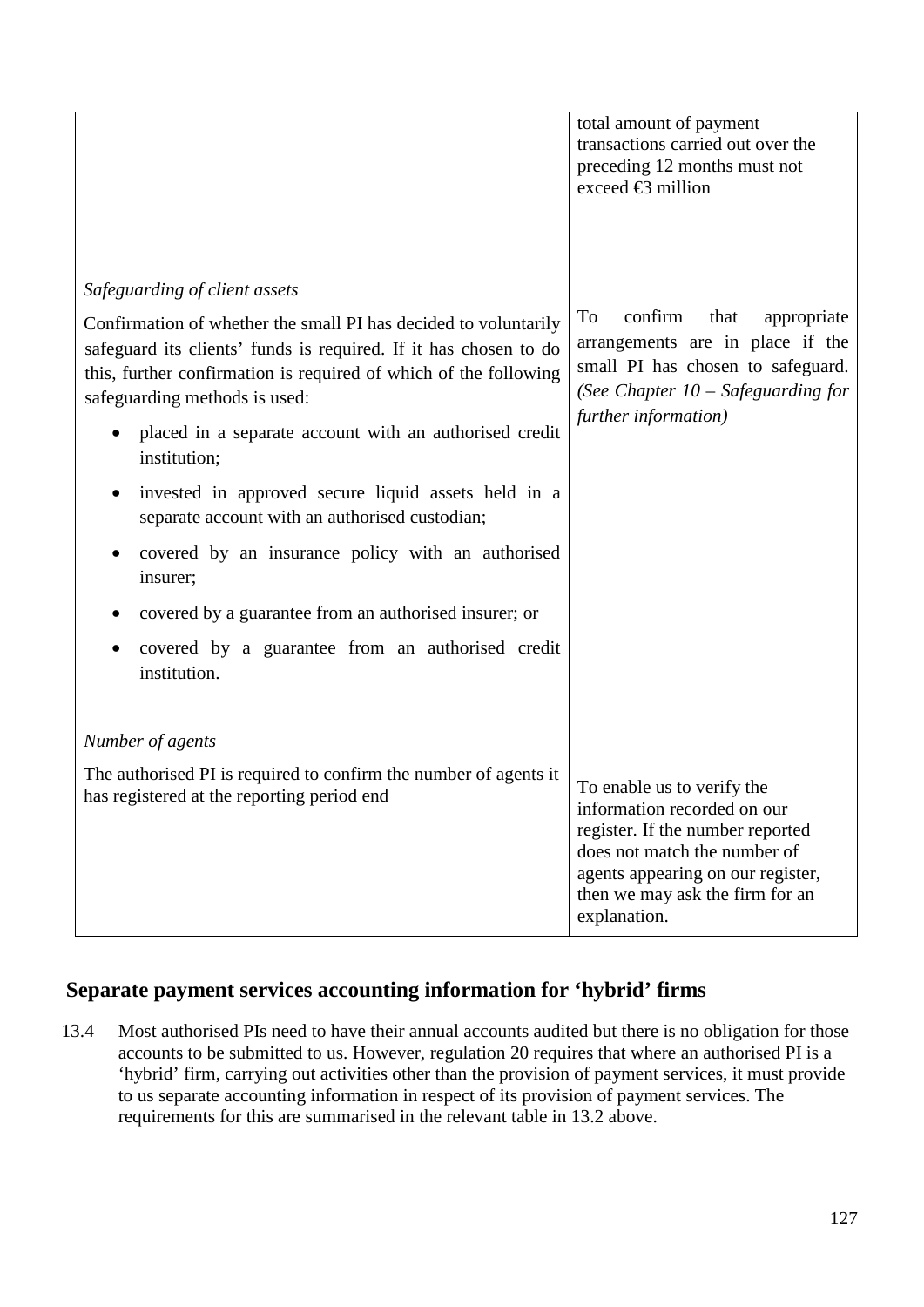- 13.5 If the authorised PI is already required to have a statutory audit of its annual accounts, this information must be subject to an auditor's report prepared by the institution's statutory auditors or by an audit firm.
- 13.6 Firms should be aware that the activities other than the provision of payment services that are subject to separate accounting information in regulation 20 include, where they are not part of the payment service, the operational and closely related ancillary services included in regulation 27(1). These include:
	- ensuring the execution of payment transactions;
	- foreign exchange services;
	- safekeeping activities; and
	- the storage and processing of the data.

#### **Reporting process & late submission of returns**

- 13.7 For both authorised and small PIs, our electronic reporting system (GABRIEL) will monitor when the FSA056 and FSA057 returns are due to be submitted to us and issue a reminder to each PI one month before that date. Firms should then follow the instructions on the GABRIEL system to submit their returns electronically.
- 13.8 Where a hybrid firm (that is, a PI that conducts both payment services and non-payment services business) has to submit separate accounting information about its payment services, this must be done manually and not via GABRIEL. In this case, no electronic reminder will be sent to the firm.

#### **Late submission of returns**

 $\overline{a}$ 

13.9 Firms must comply with the deadlines for sending regulatory data to us. Our normal data collection processes will apply<sup>[10](#page-127-0)</sup> so firms failing to meet the reporting deadlines will be reminded to do so and be subject to an administrative charge of £250. This is in common with reporting by all FCSA-authorised or registered firms, which is received and processed in the same way as returns from PIs will be.

## **The FCSA's Annual Report to the Treasury**

13.10 Every year the Treasury must inform the European Commission of the number of natural and legal persons that are registered with us as small PIs and, on an annual basis, of the total amount of payment transactions executed as of 31 December in each calendar year. This information is taken from the FSA057 return.

<span id="page-127-0"></span><sup>10</sup> http://www.fca.org.uk/firms/systems-reporting/gabriel/helphttp://www.fsa.gov.uk/Pages/Doing/Regulated/Returns/IRR/gabriel/faqs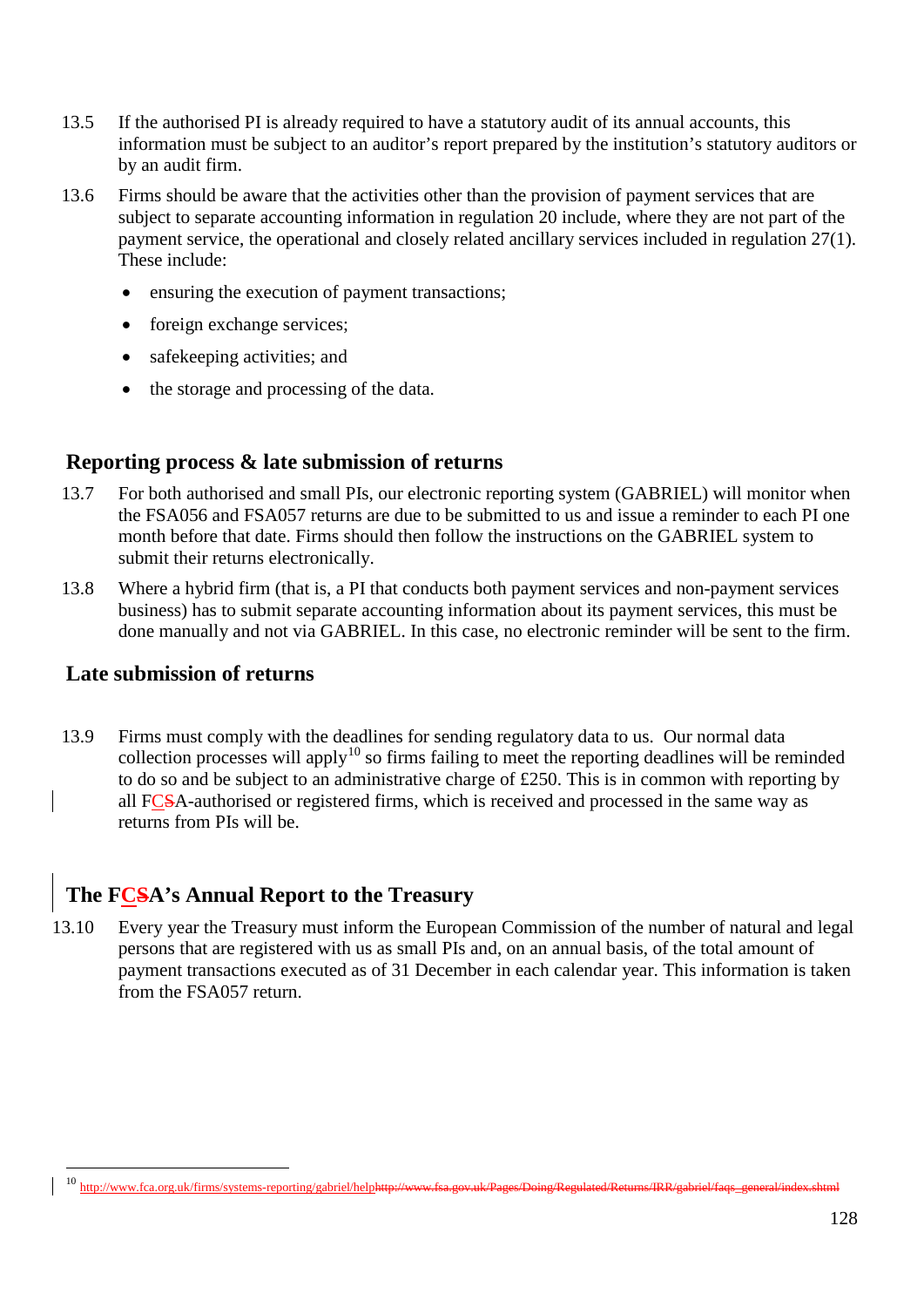# **14. Enforcement**

14.1 This chapter describes our enforcement approach. It is relevant to payment service providers who are subject to our enforcement action.

#### **Our enforcement approach**

- 14.2 Our approach to enforcing the PSRs mirrors our general approach to enforcement under the Financial Services and Markets Act 2000 (FSMA).<sup>11</sup> This approach is set out in Chapter 2 of the [Enforcement Guide](http://fsahandbook.info/FSA/extra/5086.pdf) (EG).
- 14.3 We seek to exercise our enforcement powers in a manner that is transparent, proportionate, responsive to the issue and consistent with our publicly stated policies. We also seek to ensure fair treatment when exercising our enforcement powers. Finally, we aim to change the behaviour of the person who is the subject of its action, to deter future non-compliance by others, to eliminate any financial gain or benefit from non-compliance and where appropriate, to remedy the harm caused by the non-compliance.

#### **How are cases referred to the Enforcement division?**

- 14.4 When we consider whether to refer a case (whether under FSMA or the PSRs) to the Enforcement division for investigation, we take a number of criteria into account. We have framed the criteria as a set of questions. They take into account our statutory objectives, business priorities and other issues such as the response of the firm or individual to the issues we are considering for referral.
- 14.5 Not all the criteria will be relevant to every case and there may be other considerations which are not listed below that are relevant to a particular case. Staff from the referring department, the Enforcement division and, in some cases, from other areas of the FCSA work together to decide whether to refer a case for investigation. The referral criteria include the following:
	- Is there actual or potential consumer loss/detriment?
	- Is there evidence of financial crime or risk of financial crime?
	- Are there issues that indicate a widespread problem or weakness at the firm?
	- Is there evidence that the firm/individual has profited from the action or potential breaches?
	- Has the firm failed to bring the actions or potential breaches to the our attention of the FSA?
	- What was the reaction of the firm/individual to the breach?
- 14.6 The criteria may change from time to time; more information can be found on [our website.](http://www.fsa.gov.uk/Pages/Doing/Regulated/Law/index.shtml)

<span id="page-128-0"></span> $\overline{a}$  $11$  Any breaches of DISP will be enforced using the normal FSMA procedures.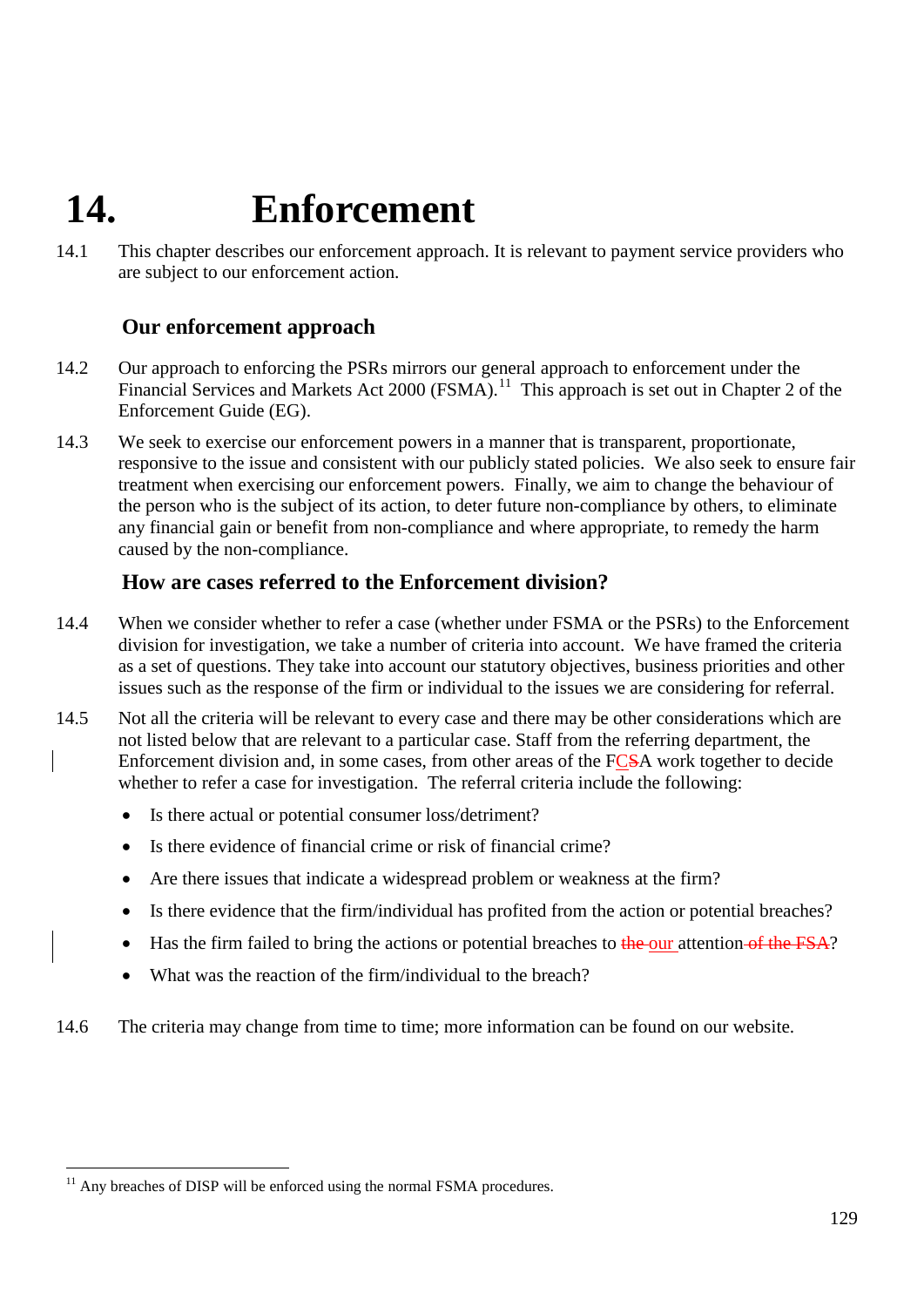#### **What tools will we use when investigating payment service providers?**

- 14.7 Those firms familiar with FSMA will note that the PSRs allow us to use many of the powers of investigation we have under FSMA. The regulatory powers which the PSRs provide to us include the following:
	- Information requirements: we may require information by serving written notice on a payment service provider or any person connected to a payment provider.
	- Interviews: we may require individuals working at or connected to a payment provider to attend an interview and answer questions.
	- Entry without a warrant: we may enter and inspect premises.
	- Search warrants: we may apply to the court for a search warrant to allow for the entry and searching of premises and the obtaining of documents.

#### **What sanctions can we use when a payment service provider breaches the PSRs?**

14.8 The PSRs allows us to impose penalties and censures for breaches of the PSRs and instigate criminal prosecutions against those who provide, or claim to provide, payment services but are not authorised to do so. We can also order firms to provide restitution to their customers. We can cancel or place requirements on a PI's authorisation or registration where certain criteria, outlined in the PSRs, are met. In addition to serious breaches of the PSRs, examples of the circumstances where we may cancel an authorisation include, but are not limited to, persistent non-payment of fees and levies owed to the FSAus, non-submission of an annual return and failing to provide us with current contact information to the FSA. Our policy in relation to how we impose penalties on firms which breach our rules can be found in DEPP 6. We have adopted a penalties policy; see here for more information: www.fsa.gov.uk/pages/Library/Policy/Policy/2010/10\_04.shtml

#### **What process will we follow when imposing penalties or censures?**

- 14.9 Before imposing a penalty, we will inform the person or firm that we intend to do so. We will also tell them the reasons for imposing a penalty or censure and, where relevant, its amount. They will have at least 28 days to make representations to us, should they wish to do so. After this, we will make our decision whether or not to take the proposed action. If we decide to proceed, and if the decision is contested, there is a right to refer the matter to the Financial Services and Markets TribunalUpper Tribunal (Financial Services), which is an independent judicial body. As with cases under FSMA, we may settle or mediate appropriate cases involving civil breaches of the PSRs. Both DEPP [6.7](http://fsahandbook.info/FSA/html/handbook/DEPP/6/7) and [EG 5](http://fsahandbook.info/FSA/extra/5086.pdf) contain further information on our settlement process and settlement discount scheme.
- 14.10 We may publish enforcement information about a firm on the register if we consider it appropriate to do so.

#### **Where can I find more information?**

14.11 EG 19 sets out more detail on the use of enforcement powers in relation to the PSRs and Annex 1 of Chapter 2 of DEPP sets out who will make the decisions to use our disciplinary powers. Our website also includes further details.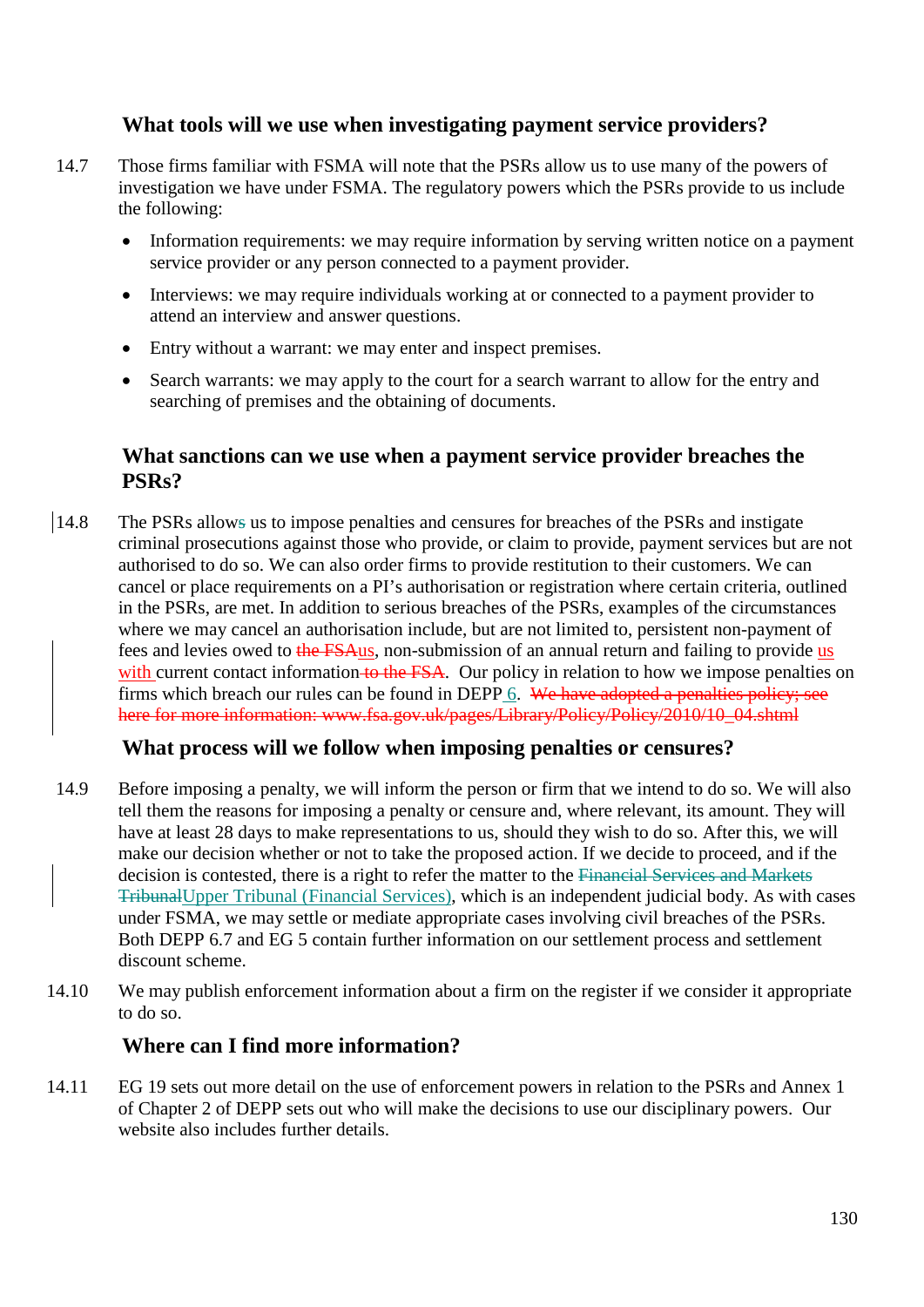# **15. Fees**

- 15.1 We are able to levy fees to recover <del>our costs of setting up the new payment services regime and for</del> our ongoingthe costs of meeting our regulatory responsibilities under the PSRs. This chapter summarises our fees structure for payment service providers.
- 15.2 The framework is described in greater detail in the consolidated policy statement on fees that we published in May 2012, PS12/11. Chapter 6 of the paper sets out the application fees, while Chapter 14 discusses periodic (annual) fees.
- 15.3 Each year wWe consult on FSA regulatory fees and levies each yearfor the FOS, Financial Services Compensation Scheme and Money Advice Service. In October or November each year, we publish policy proposals for regulatory fees and levies. This is followed in February or March with consultation on the rates to be charged for the following year, and these are finalised in a combined Policy Statement, which we issue in May June and includes an overview of the whole fees system. Firms are invoiced from JuneJuly. All of these publications are likely to contain proposals affecting PIs, who should look out for them on our website so they can send us their comments. The FSA's payment services fees rules have been incorporated into the FCA Handbook (see [CP12/28\)](http://www.fca.org.uk/your-fca/documents/consultation-papers/fsa-cp1228).
- 15.4 Our proposed fee rates for 2013/14 will beare set out in our consultation paper on regulatory fees and levies, that we expect to published in March April 2013, [CP13/1.](http://www.fca.org.uk/your-fca/documents/consultation-papers/cp13-01) We will provide feedback on the comments received and set the final rates in our consolidated policy statement in June 2013.

### **Fees for applications and variations of permission**

- 15.5 The application fee for small PIs is £500. It is £1,500 and £5,000 for authorised PIs, depending on the activities for which they are seeking authorisation.
- 15.6 Firms are authorised or registered to provide specific types of payment services. If a firm wants to apply for a variation of these services, it must apply to us. Our current fees for such applications are set out in PS11/0[7PS12/11.](http://www.fca.org.uk/your-fca/documents/policy-statements/fsa-ps1211)

#### **Notification of agents**

15.7 We make a charge of £3 per agent when firms apply (in addition to the appropriate application fee) and £3 per notification for any changes after authorisation. We charge the notification fee annually in arrears, but only if the total number of notifications in any one year is more than 100. We have the same structure of agent registration and notification fees for electronic money institutions.

#### **Periodic fees**

- 15.8 PS12/11 describes the tariff base for the periodic (annual) fees PIs pay in fee-blocks G.2 G.5 and sets out the current rates. Small PIs are liable to a flat fee of £400. Authorised PIs pay a variable periodic fee based on their payment services income, with a minimum annual rate of £400.
- 15.9 Firms already authorised under FSMA and paying fees in the A1 fee-block are allocated to feeblock G.2 for their payment services activities and subject to a periodic fee based on the existing A.1 fee-block tariff data they already submit.

### **Payment services fees proposal for the FOS**

15.10 Payment service providers are subject to the jurisdiction of the FOS. The Financial Ombudsman Service charges an annual levy to firms in its compulsory jurisdiction, which we collect on its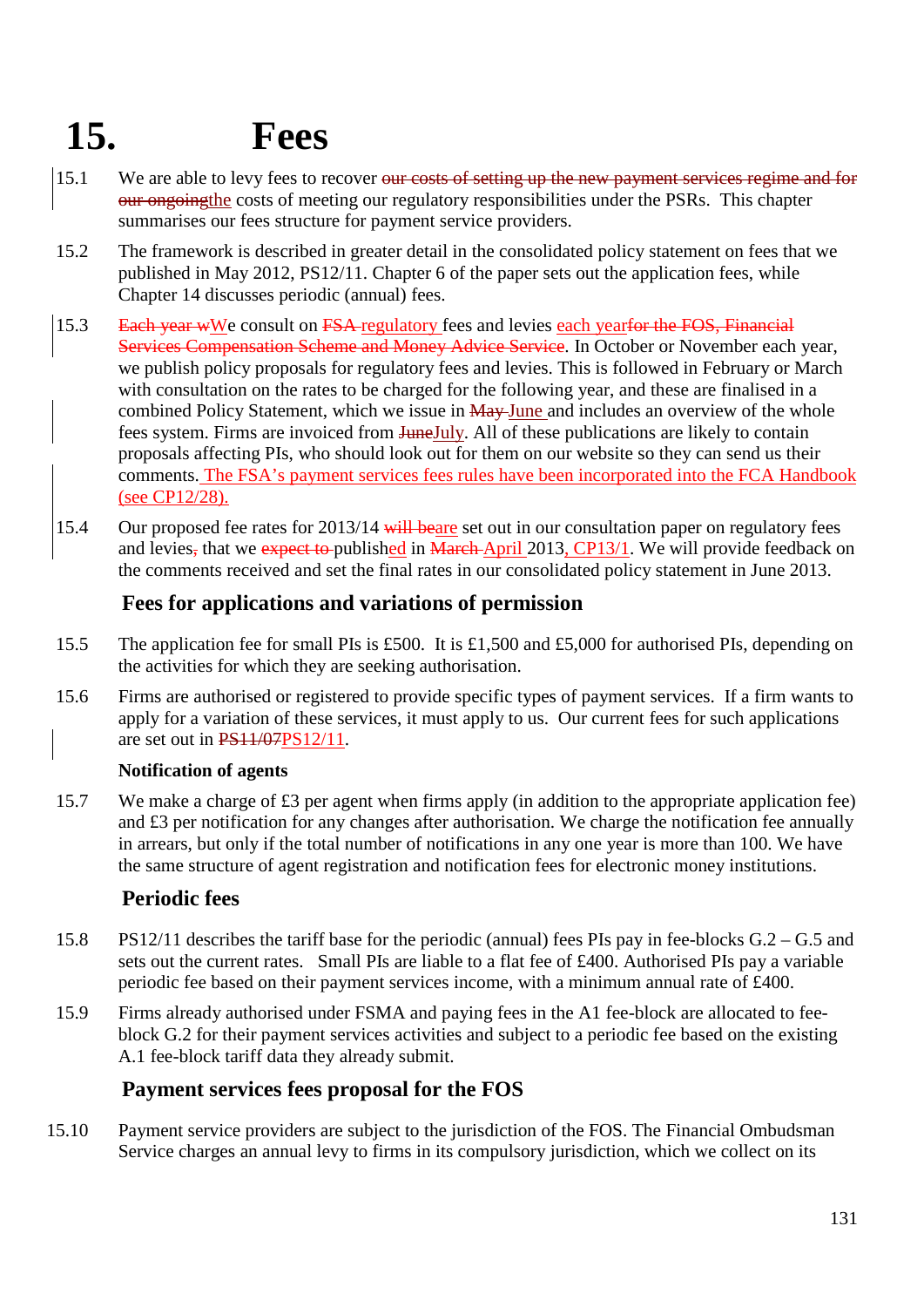behalf. The FOS also applies case fees for the fourth and subsequent cases referred to it each year. This is collected by the FOS once it has closed a chargeable case.

- 15.11 For the purposes of the general levy PIs sit in industry block 11. For authorised PIs, we are using income from payment services activities as a tariff base in line with the calculation for the FSA'sof our periodic fee tariff base. For small PIs and small e-money issuers, there is a flat fee of £75 a year.
- 15.12 Payment service providers already subject to the FOS will continue to contribute to the general levy through their existing industry fee blocks.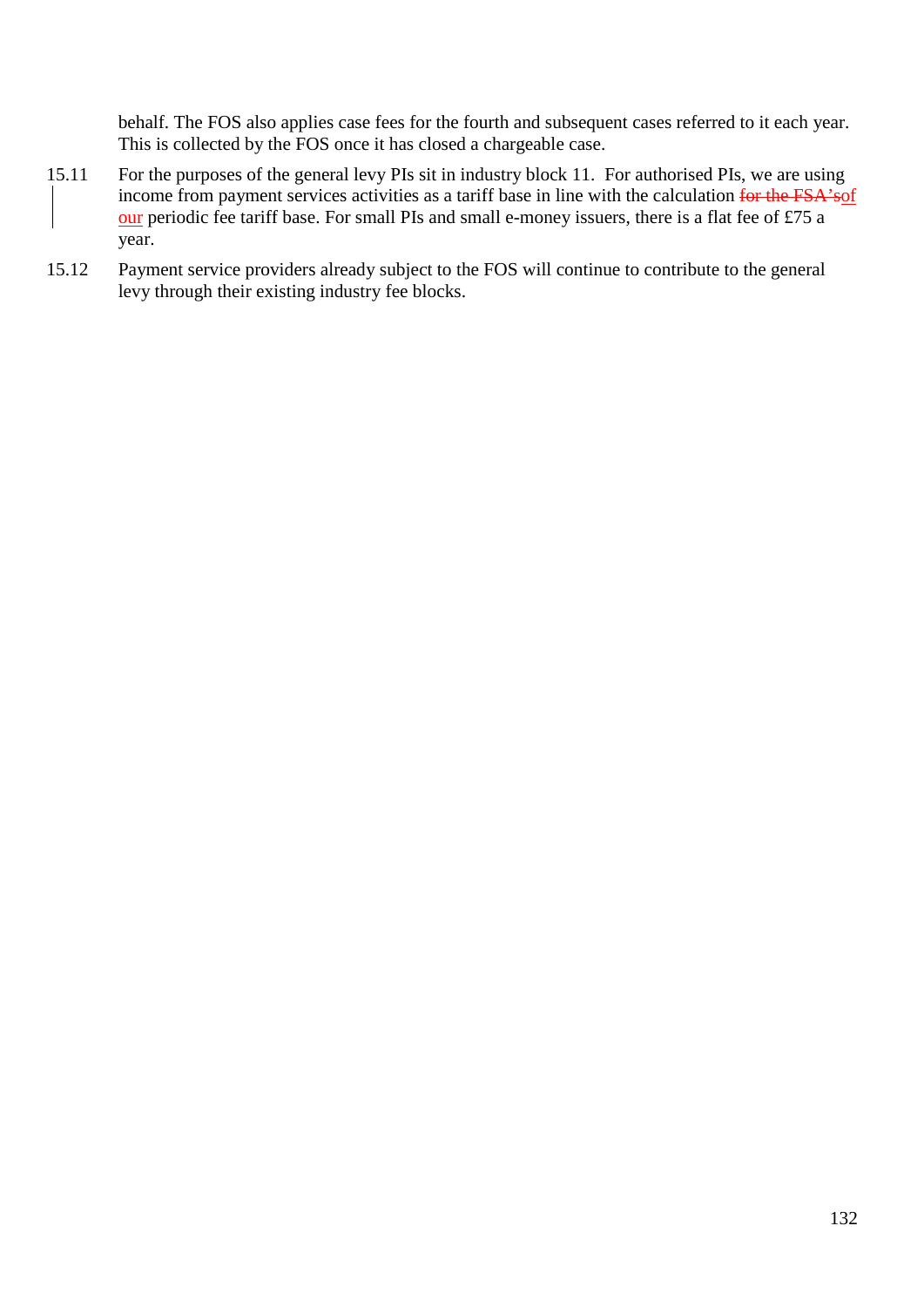# **16. Access to payment systems**

16.1 This chapter is relevant to all PIs who wish to access payment systems and to operators of payment systems. It has been written by the Office of Fair Trading, as the competent authority for Part 8 of the PSRs.

## **Part 8 and the Office of Fair Trading (OFT)**

- 16.2 Part 8 of the PSRs concerns access to payment systems in the UK. Its key aim is to ensure that authorised PIs and small PIs are allowed access to payment systems in the UK on an even playing field. Because access to payment systems is essential to the operation of many PIs, it is important that there are no unnecessary barriers to participation. Part 8 sets out the requirements for ensuring that any rules or conditions governing access are objective, proportionate and non-discriminatory, and that they do not restrict access more than is necessary to ensure the safety and stability of the system. It also prohibits certain types of rules or conditions that could:
	- restrict effective participation in other payment systems;
	- discriminate between different authorised PIs, or different small PIs, in relation to the rights, obligations or entitlements of participants in the payment system; or
	- impose any restrictions on the basis that a person is not of a particular institutional status.
- 16.3 As the UK's consumer and competition authority, the OFT aims to make markets work well for consumers. A key part of making markets work well is to ensure that firms can access markets without any unnecessary barriers. Therefore, the responsibility for enforcing Part 8 falls to the OFT.

#### **Access to payments systems**

- 16.4 Part 8 only applies to rules on access to a payment system by authorised PIs and small PIs. Rules that prevent, restrict or inhibit access are only allowed insofar as they are necessary to protect the system against specific risks, or to protect the financial and operational stability of the system and can be applied in a way that is objective, proportionate and non-discriminatory. Rules that discriminate against individual PIs, or groups of PIs, or that restrict participation in other payment systems, are not allowed.
- 16.5 Part 8 does not apply to payment systems that are designated as systemically important under the Financial Markets and Insolvency (Settlement Finality) Regulations 1999 – which includes CHAPS, Bacs and the Faster Payments system (which was designated as systemically important on 27 August 2010). Part 8 also does not apply to so-called proprietary three party payment systems, which are not membership-based systems or to payment systems that serve one group of companies where one company enjoys control over others in the group (such as a group of banks). There are currently a number of payment systems in the UK that must comply with Part 8 including the UK's ATM system LINK; and the Visa and MasterCard credit and debit card systems.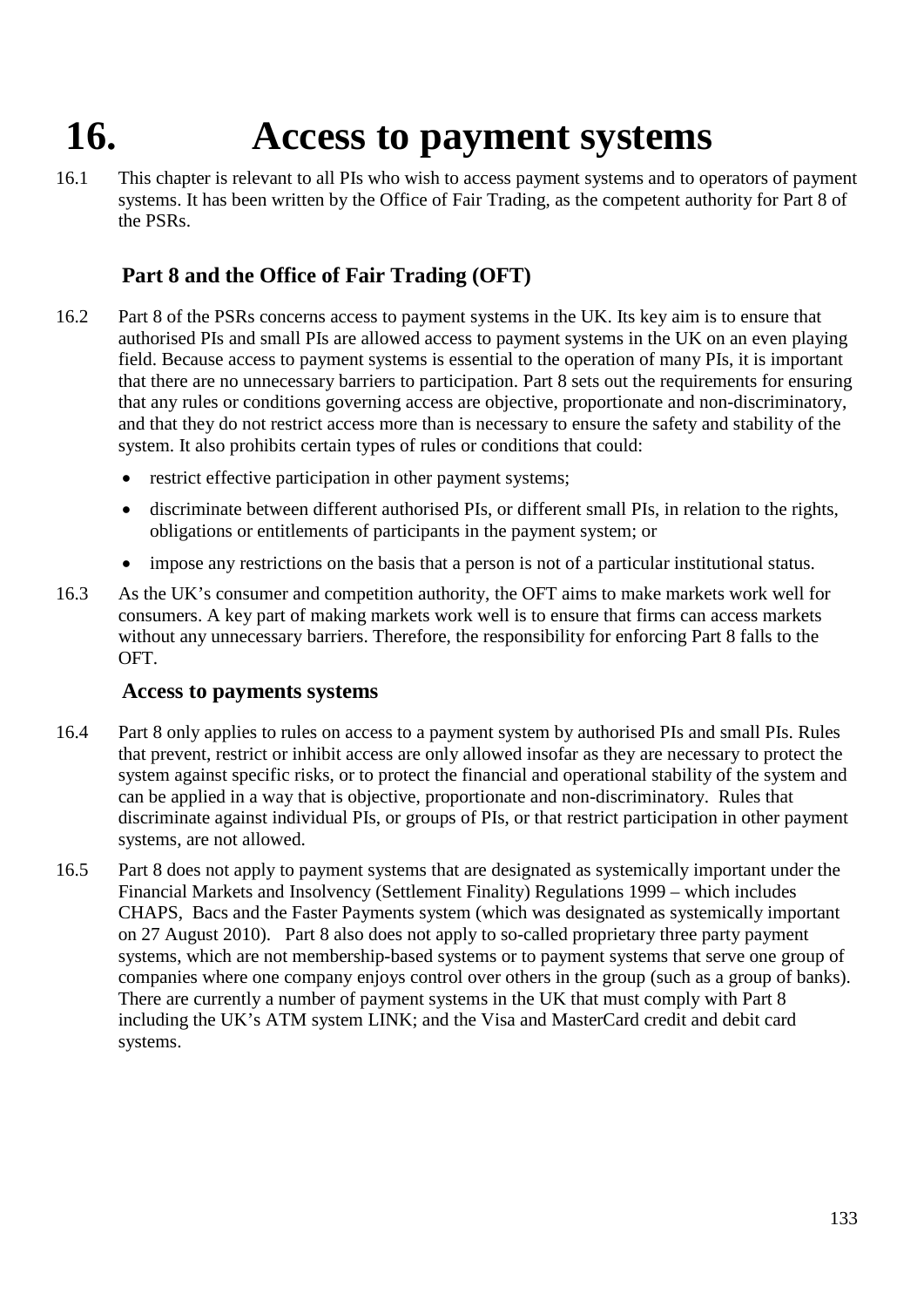### **Powers of the OFT**

- 16.6 If the OFT suspects that a rule breaches the Part 8 access requirements, it can carry out an investigation, including requiring documents and information to be provided to it. Refusing to provide the information that the OFT requests can lead to a court order requiring the information to be provided. If the OFT finds that a rule breaches the Part 8 access requirements, it can impose a fine of an amount it considers appropriate on such person (or persons) as it considers appropriate. It may also give such directions as it considers appropriate to such person or persons as it considers appropriate. The directions can:
	- require the person to change any rule or condition so that it no longer contravenes the law; and
	- relate to the conduct of a person in implementing any rule or condition.
- 16.7 Anyone who thinks that a payment system which must comply with Part 8 has a rule that prevents, restricts or inhibits access beyond what is necessary to safeguard against specific risks or to protect the financial and operational stability of the payment system, or grants access on terms that are not objective, proportionate and non-discriminatory (or otherwise breaches the access requirements in Part 8) can contact the OFT at the address given at the end of this chapter.

#### *Appeals*

16.8 Appeals by 'relevant persons' against directions made by the OFT, or the levels of fines will be heard by the Competition Appeals Tribunal.

#### **Approach of the OFT**

- 16.9 The OFT will pay close attention to the context of any potentially restrictive rules on access. Before making a decision that a rule falls foul of the access requirements in Part 8, the OFT will conduct an investigation and if the rule could have an effect on the financial and operational stability of the system, they will consult with the Bank of England and the FSCA. The OFT will normally also consider liaising with the Payments Council, the body with responsibility for setting the strategy for the UK payments industry for schemes that come under its umbrella. Part of the Payments Council's responsibility is to ensure that access to payment systems within its membership is open. Payment systems that come under the umbrella of the Payments Council include LINK and Faster Payments. Before taking any decision that rules fall foul of the Part 8 access requirements, the OFT will give notice of its concerns to the person (or persons) it considers are responsible for the contravention.
- 16.10 There are a number of ways that access to a payment system can be restricted in a way that might fall foul of the Part 8 access requirements. Some non-exhaustive examples are below.
- 16.11 It is likely that the OFT would find a rule unnecessarily restrictive if that rule does not play an important part in the stable and secure operation of a system. For instance, a rule that had the effect of denying access to PIs who aggressively marketed themselves at the expense of other members of the system could be considered unnecessarily restrictive if it did not contribute to the stability and security of the system. A rule that prevented one organisation from processing payments for another would have to be necessary to the stability or security of the system in order for it to be acceptable.
- 16.12 The OFT might find a rule disproportionate if it did not take into account the relevant differences between members of a system. For instance, a rule that said that all members of a system would have to pay the same fees, regardless of usage of the system, could be disproportionate. A system that made allowance for different levels of usage, perhaps by having a sliding scale of fees for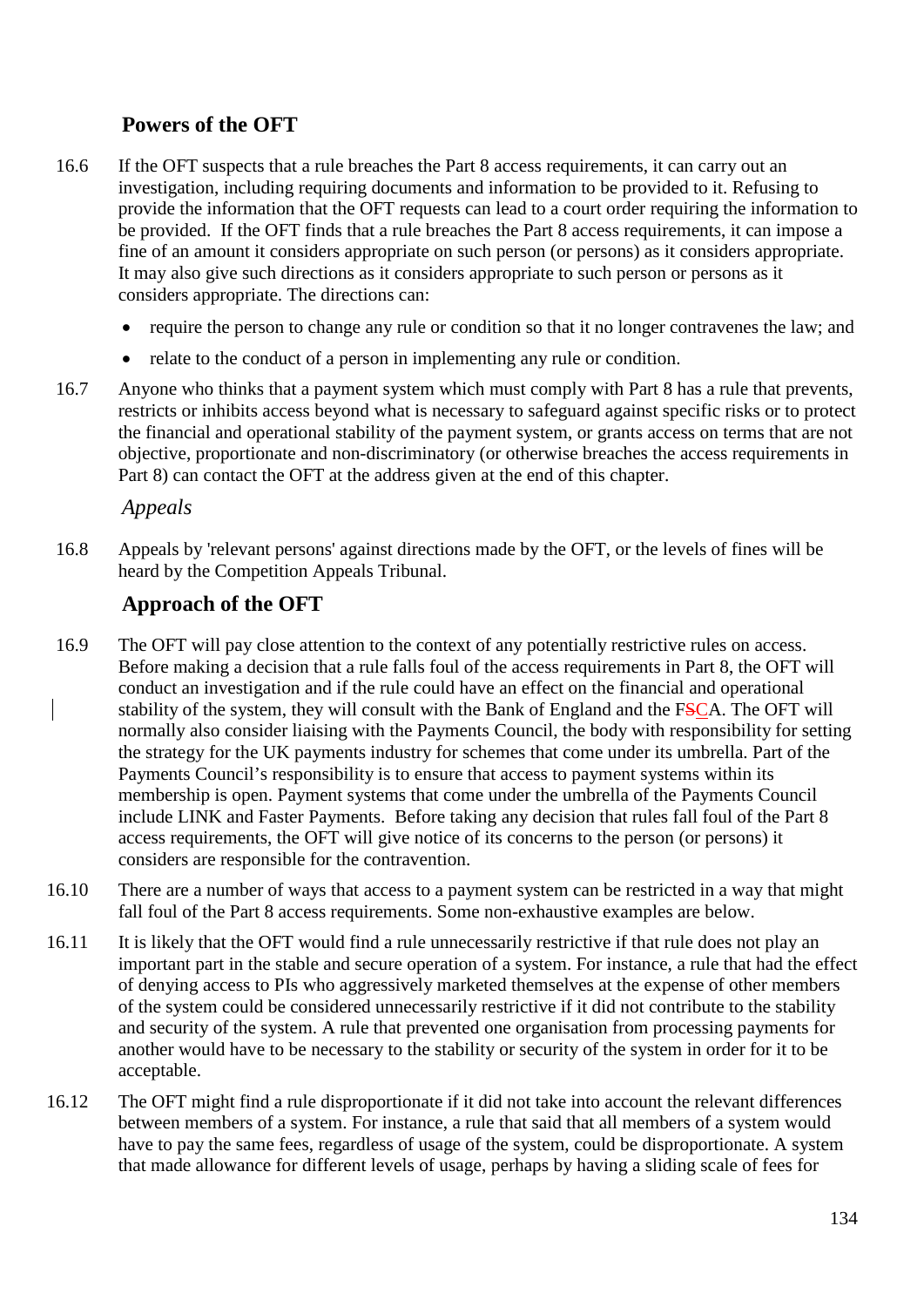membership might be more proportionate. This wouldn't necessarily prevent a system from having a fixed element to its pricing.

16.13 Rules insisting that users of the system use one particular supplier of services could be restrictive. Instead, a rule that says that suppliers of a service must meet certain criteria, based on their ability to supply a safe, secure service, is more likely to be acceptable. This makes it more likely that users of a service will have a choice of suppliers for, for instance, processing payments.

#### *Guidance*

16.14 The OFT has published a Question and Answer document on its website: [www.oft.gov.uk.](http://www.oft.gov.uk/) If you have any specific queries you can contact the OFT:

Tel: 0207 211 8000 Post: Payment Systems Team Office of Fair Trading Fleetbank House 2-6 Salisbury Square London EC4Y 8JX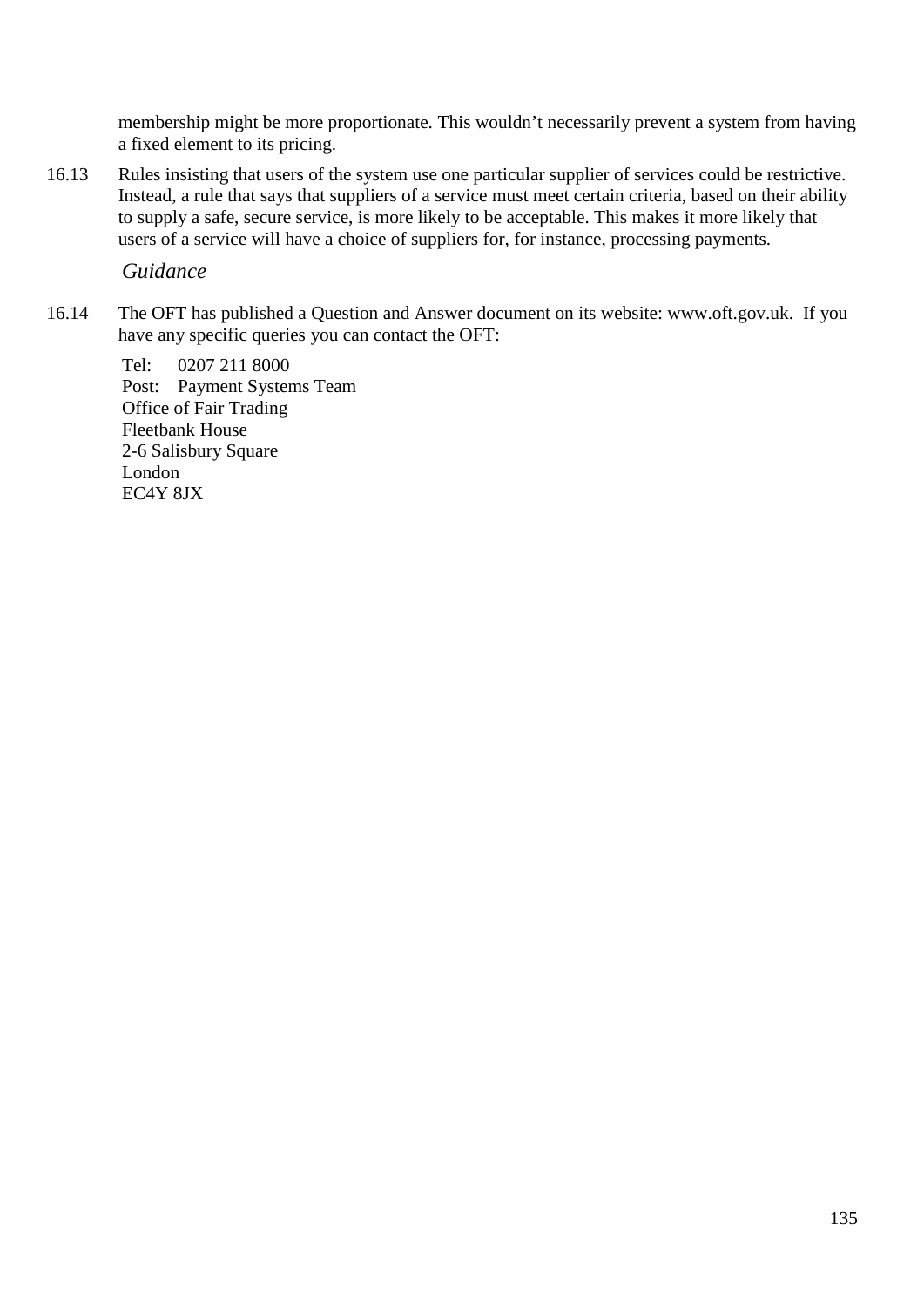# **Annex 1 Useful links**

Web links are provided below to useful information resources.

## **Legislation**

[Payment Services Directive](http://eur-lex.europa.eu/LexUriServ/LexUriServ.do?uri=OJ:L:2007:319:0001:01:EN:HTML)

[Payment Services Regulations 2009](http://www.hm-treasury.gov.uk/d/si_payment_services_regulations100209.pdf)

[Payment Services \(Amendments\) Regulations 2009](http://www.opsi.gov.uk/si/si2009/uksi_20092475_en_1)

[Payment Services Regulations 2012](http://www.legislation.gov.uk/uksi/2012/1791/contents/made)

[Electronic Money Regulations 2011](http://www.legislation.gov.uk/uksi/2011/99/contents/made)

## **FSCA Handbook**

Our Handbook is an extensive document that sets out the FSA's rules and guidance for financial services. There are a few areas of the Handbook that contain rules applicable to payment services. These are as follows:

• [Glossary](http://fshandbook.info/FS/html/handbook/Glossary) 

Provides definitions of terms used elsewhere in the Handbook. Clicking on an italicised term in the Handbook will open up the Glossary definition.

• [General Provisions](http://fshandbook.info/FS/html/handbook/GEN/2) (GEN) – GEN  $5-2$ 

Contains provisions on interpreting the Handbooks.

Includes an explanation of the terms of license which allows authorised PIs to use our logo in certain circumstances.

• [Fees manual](http://fshandbook.info/FS/html/handbook/FEES) (FEES)

Contains fees provisions for funding the FSA and the FOS relevant to payment service providers.

• [Banking: Conduct of Business sourcebook](http://fshandbook.info/FS/html/handbook/BCOBS) (BCOBS)

From 1 November 2009, banks and building societies are also be required to comply with the conduct of business rules for retail banking in this new module of the our Handbook.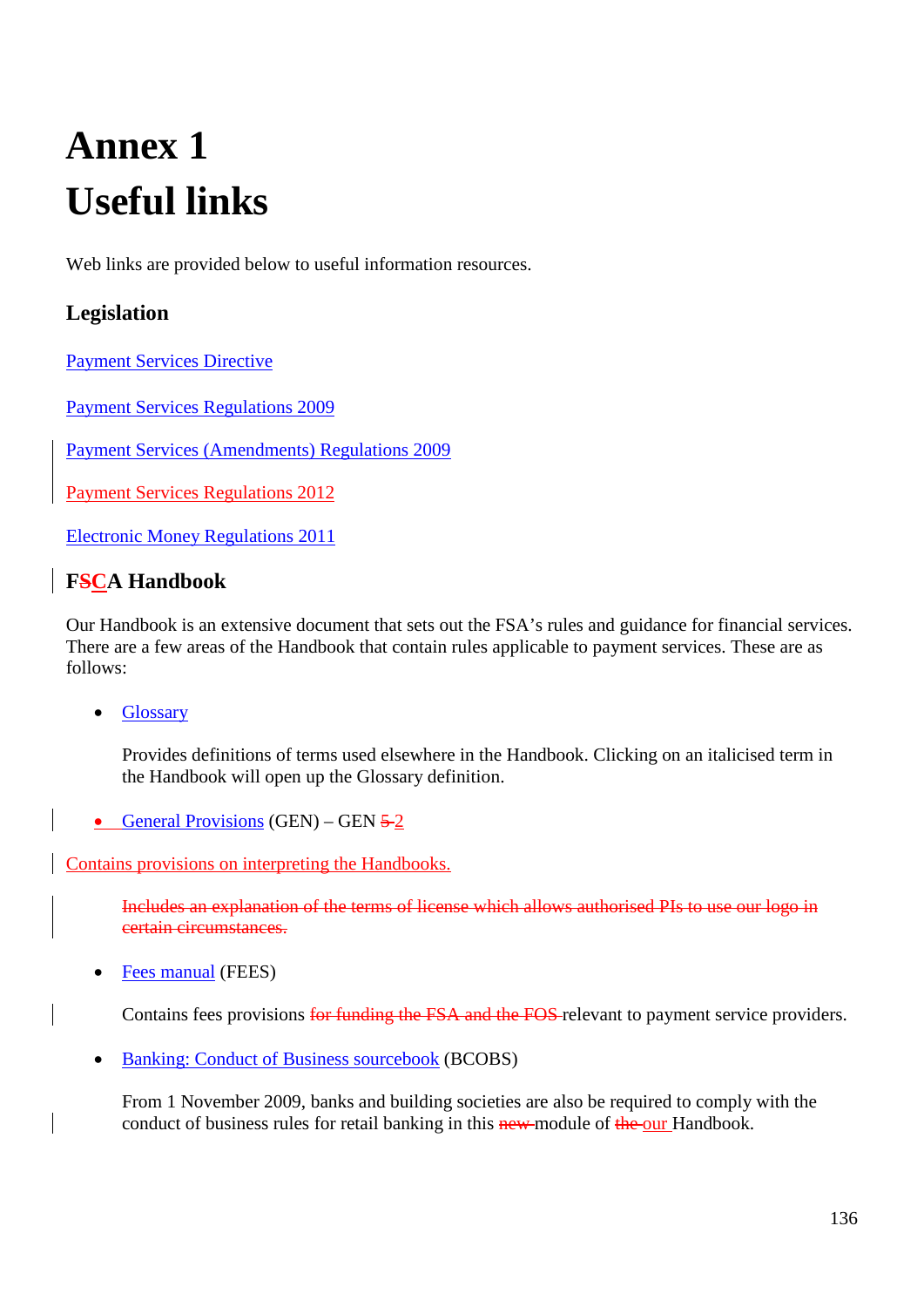• [Supervision manual](http://fshandbook.info/FS/html/handbook/SUP/9) (GENSUP) – SUP 9

Describes how people can seek individual guidance on regulatory requirements and the reliance they can place on guidance received.

• [Decision Procedure and Penalties Manual](http://fshandbook.info/FS/html/handbook/DEPP) (DEPP)

Contains the procedures we must follow for taking decisions in relation to enforcement action and setting penalties.

• [Dispute Resolution: Complaints sourcebook](http://fshandbook.info/FS/html/handbook/DISP) (DISP)

Contains the obligations on payment institutions for their own complaint handling procedures. It also sets out the rules concerning customers' rights to complain to the FOS. Banks, building societies and authorised e-money issuers already have to comply with our complaints handling requirements.

The Handbook website also contains the following regulatory guides that are relevant to payment service providers:

• [Enforcement Guide](http://fshandbook.info/FS/html/handbook/EG/link) (EG)

Describes our approach to exercising the main enforcement powers given to us under FSMA and the PSRs.

• [Financial Crime: a guide for firms](http://fshandbook.info/FS/html/handbook/FC)

This contains guidance on steps firms can take to reduce their financial crime risk.

• [Perimeter Guidance manual](http://fshandbook.info/FS/html/handbook/PERG) (PERG) – PERG 15

Contains guidance aimed at helping businesses consider whether they need to be separately authorised or registered for the purposes of providing payment services in the UK.

• [Unfair Contract Terms Regulatory Guide](http://fshandbook.info/FS/html/handbook/UNFCOG) (UNFCOG)

Explains our powers under the Unfair Terms in Consumer Contracts Regulations 1999 and our approach to exercising them.

#### **Complaint handling**

- [Dispute Resolution: Complaints sourcebook](http://fshandbook.info/FS/html/handbook/DISP) (DISP)
- [Frequently asked questions](http://www.fsa.gov.uk/smallfirms/resources/faqs/complaints_sourcebook.shtml) about complaints handling.
- [Information](http://www.financial-ombudsman.org.uk/faq/businesses/index.htm) about the FOS's processes for handling complaints.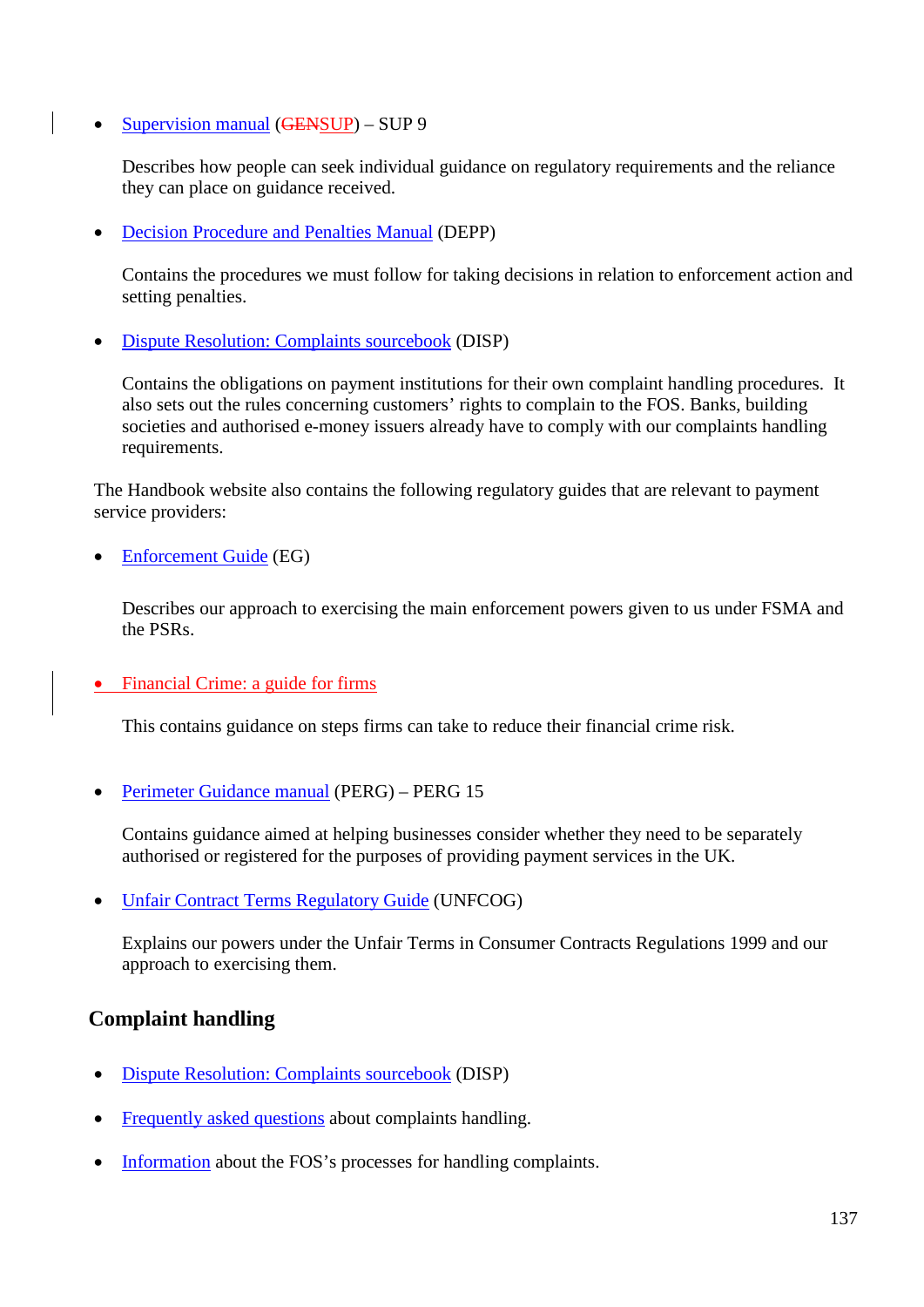• [Information](http://www.financial-ombudsman.org.uk/faq/smaller_businesses.html) from FOS specifically for smaller businesses.

# **FCSA reporting system for firms**

 $\begin{array}{c} \hline \end{array}$ 

• [GABRIEL](http://www.fca.org.uk/firms/systems-reporting/gabriel) is our regulatory reporting system for the collection, validation and storage of regulatory data.

## **Money Laundering Regulations 2007 (MLR)**

[Information](http://www.hmrc.gov.uk/mlr/) from HMRC about compliance with the MLR.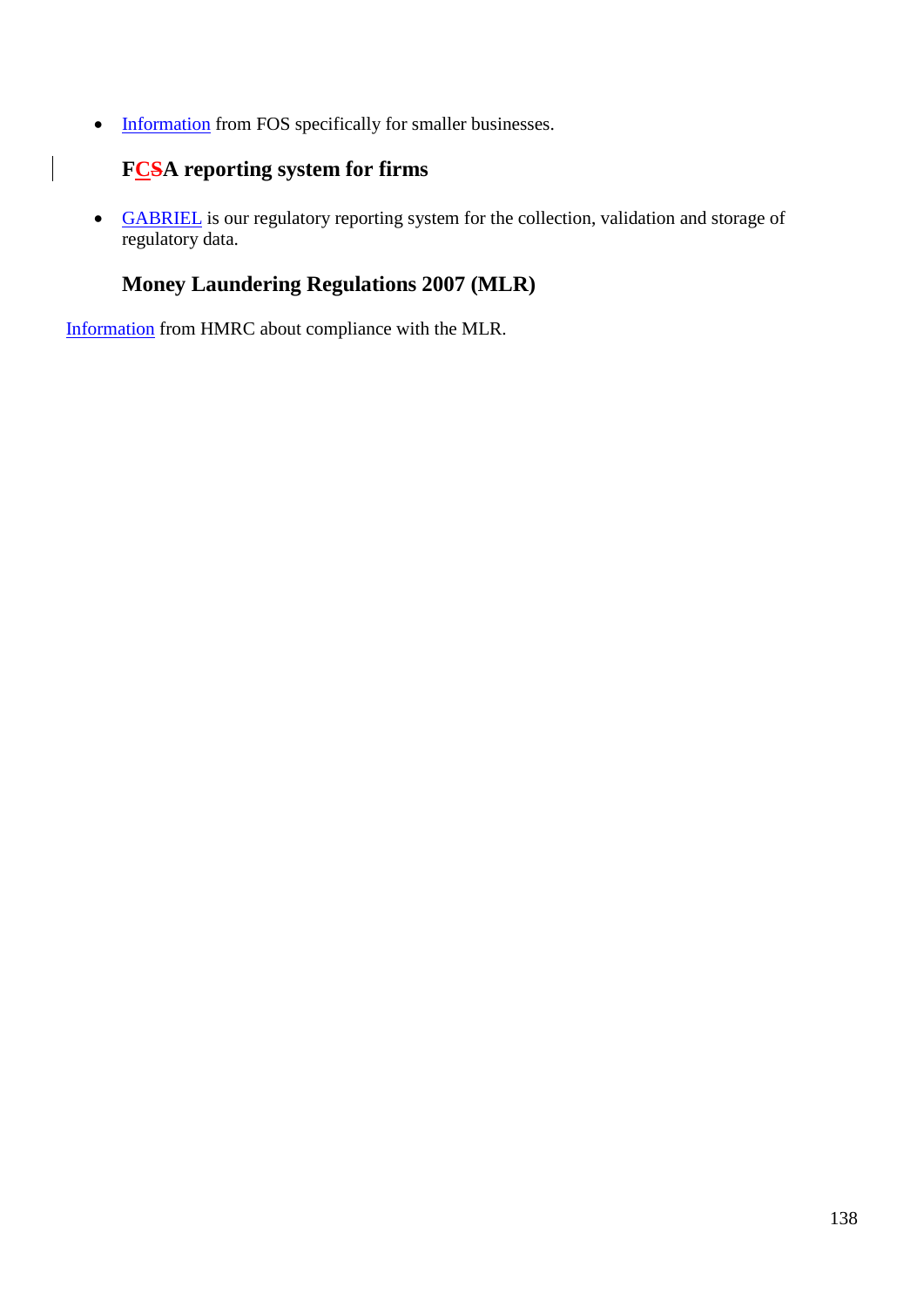# **Useful contact details**

#### **Financial Services Conduct Authority (FCSA)**

25 The North Colonnade Canary Wharf London, E14 5HS

Contact Centre 0845 606 9966

Consumer Helpline 0845 606 1234

#### **Financial Ombudsman Service**

South Quay Plaza 183 Marsh Wall London, E14 9SR

0845 080 1800 or 020 7964 0500

#### **Her Majesty's Revenue and Customs (HMRC)**

National Advice Service Written Enquiries Section Alexander House Victoria Avenue Southend Essex, SS99 1BD

0845 010 9000

The Office of Fair Trading (OFT)

Payment Systems team Office of Fair Trading Fleetbank House 2-6 Salisbury Square London, EC4Y 8JX

0207 211 8000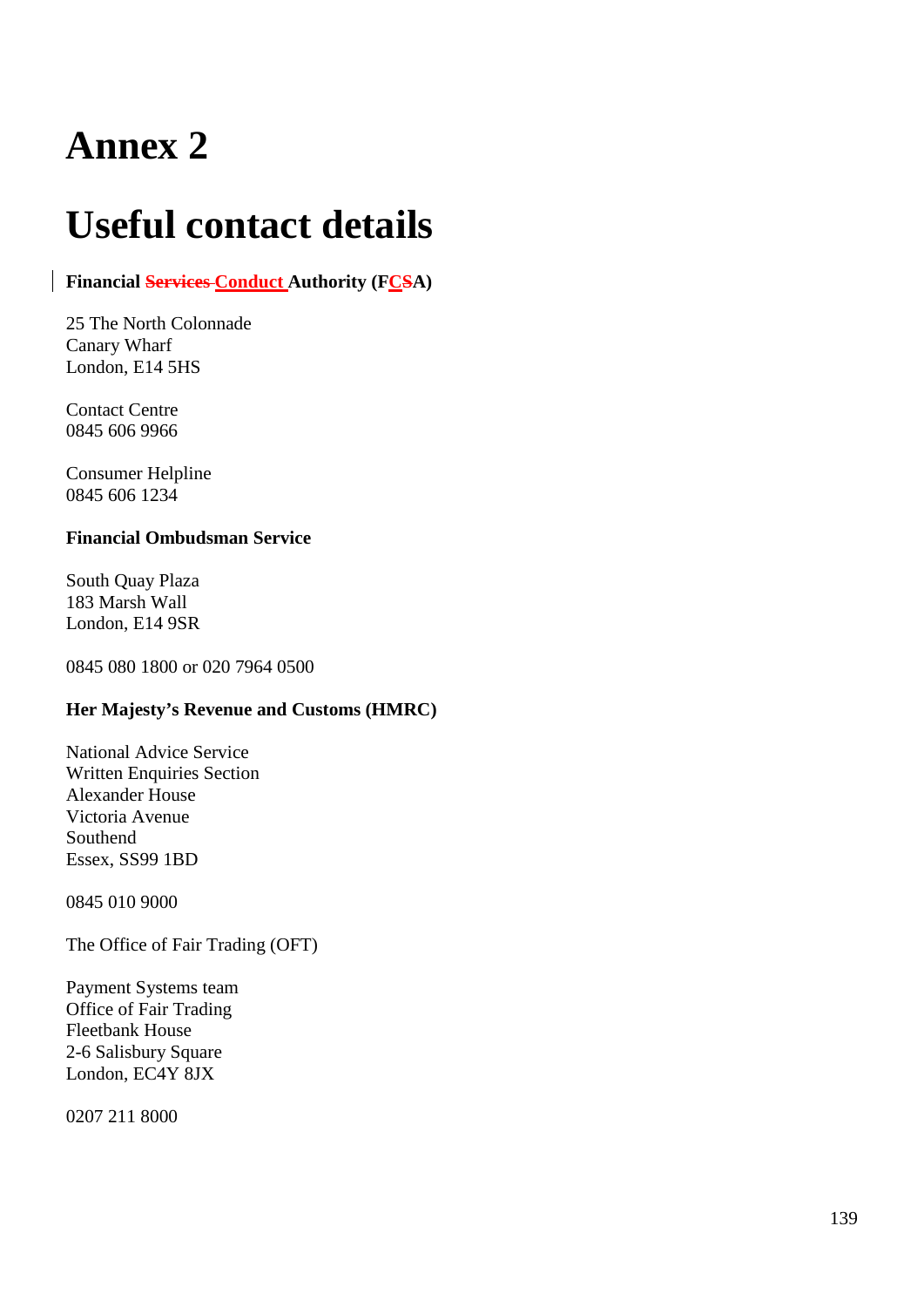#### **Status disclosure sample statements**

The following are suggested statements for payment service providers to include in their contracts and correspondence with customers. It is not mandatory to use these exact statements, but it is important that customers are made aware of the payment service provider's authorisation status.

Note that regulation 40 requires, with respect to framework contracts, that the customer is provided with the information specified in Schedule 4. This includes 'details of the payment service provider's regulators, including any reference or registration number of the payment service provider'.

There is also a requirement with respect to individual payment service contracts in regulation 36 (2) (e) that the payment service provider provides such information specified in Schedule 5 'as is relevant to the single payment service contract in question'. We consider that details of the regulator will be relevant information and would expect firms to make reference to their regulated status.

Firms which require authorisation under both FSMA and the PSRs should make a reference to both authorisations.

#### *Authorised PIs*

[Name] is authorised by the Financial Services Conduct Authority under the Payment Service Regulations 2009 [register reference] for the provision of payment services.

#### *Small PIs*

[Name] is registered with the Financial Services Conduct Authority under the Payment Service Regulations 2009 [register reference] for the provision of payment services.

#### *EEA Authorised PIs*

Authorised by [name of Home State regulator] and regulated by the Financial Services Conduct Authority for the conduct of payment services business in the UK.

#### *Small E-money Issuers*

[Name] has been issued with a small e-money issuer's certificate and is regulated for the provision of payment services by the Financial Services Authority.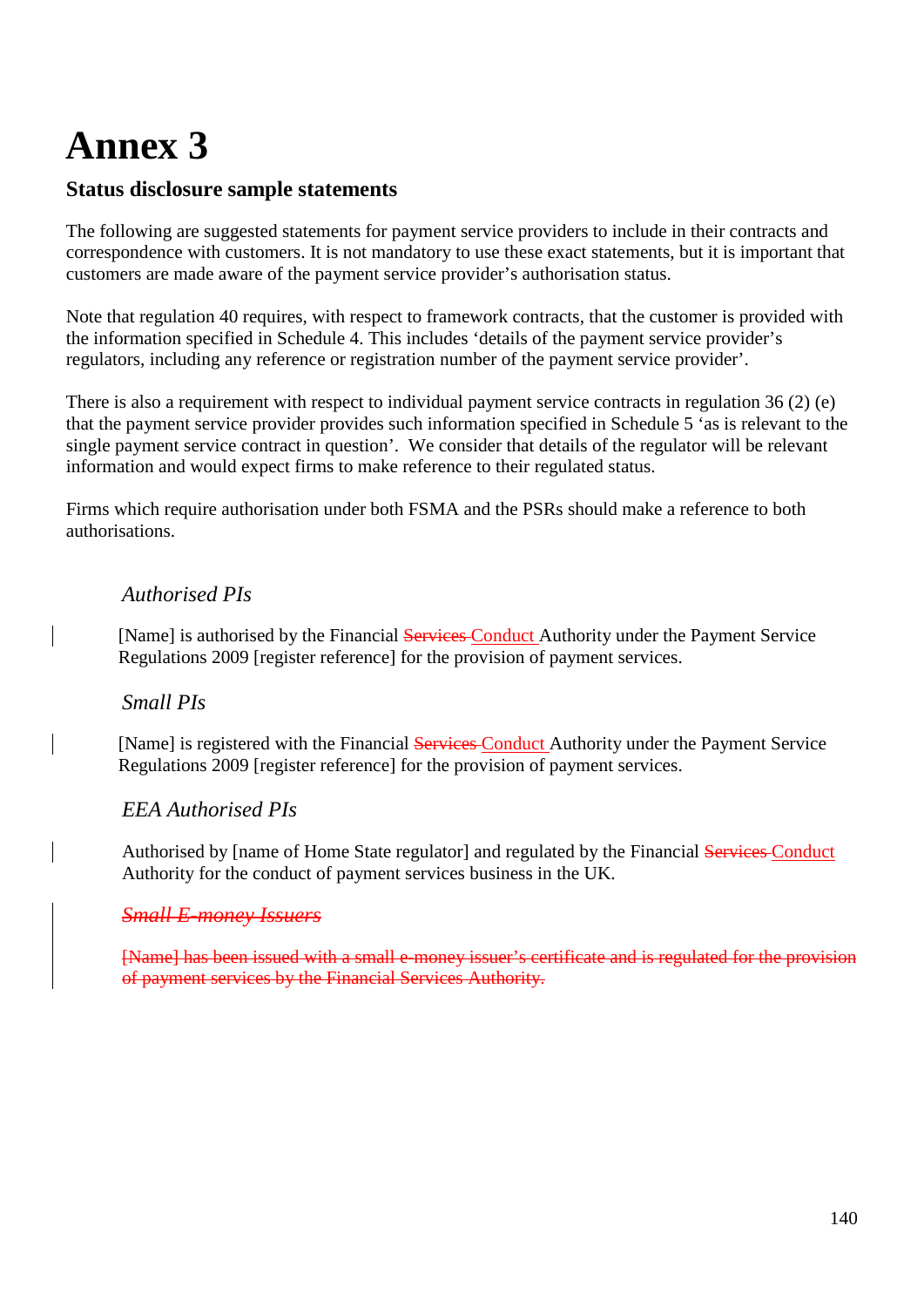# **Members of PSD Stakeholder Liaison Group**

American Express Association of Foreign Exchange and Payment Companies British Bankers Association (BBA) Building Societies Association (BSA) Citibank Electronic Money Association (EMA) HM Revenue and Customs International Association of Money Transfer Networks (IAMTN) **Mastercard** Mobile Broadband Group Money Gram Payments Council Post Office Ltd Royal Bank of Scotland UK Money Transmitters Association (UKMTA) Visa Europe Western Union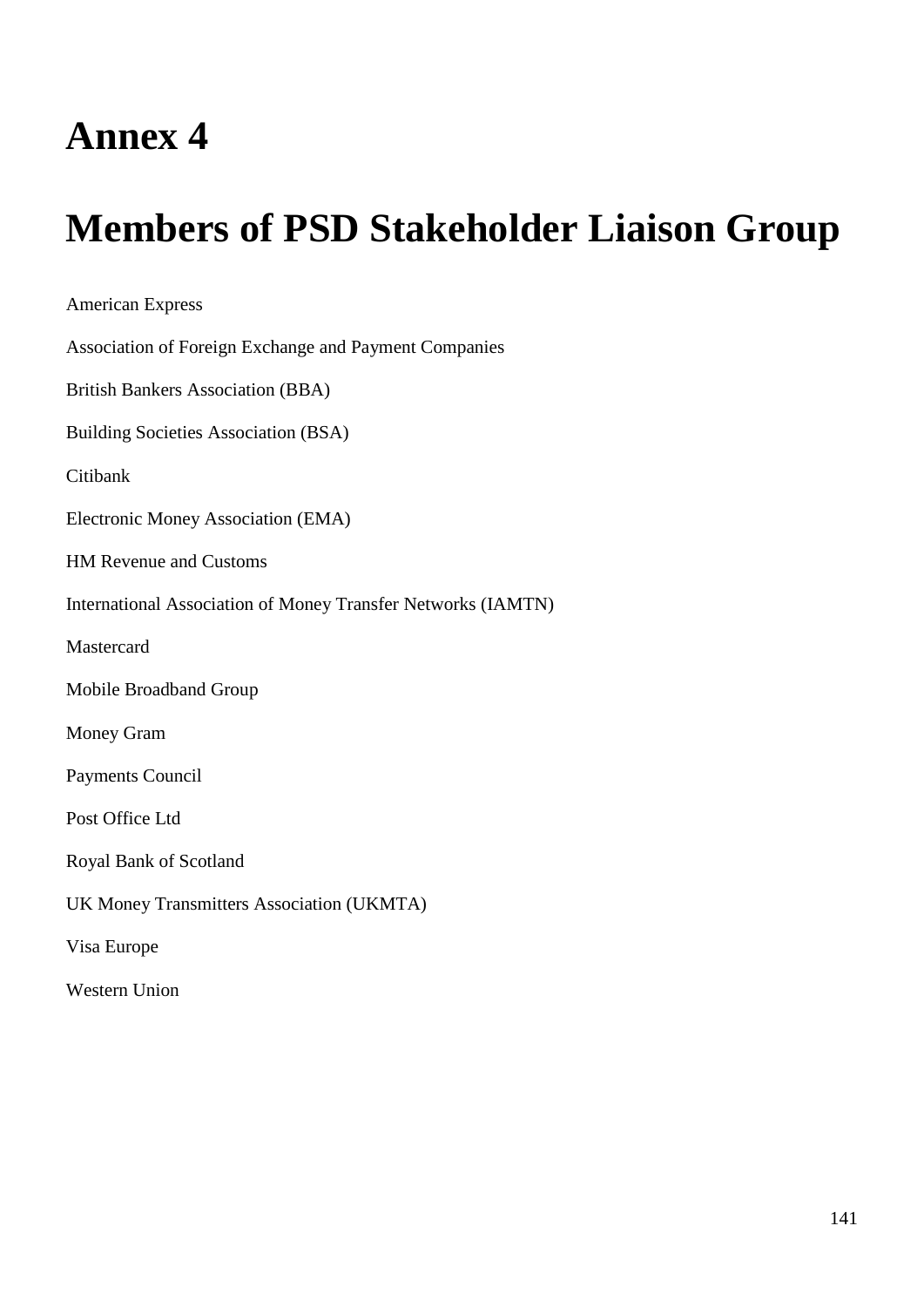# **Merchant acquiring**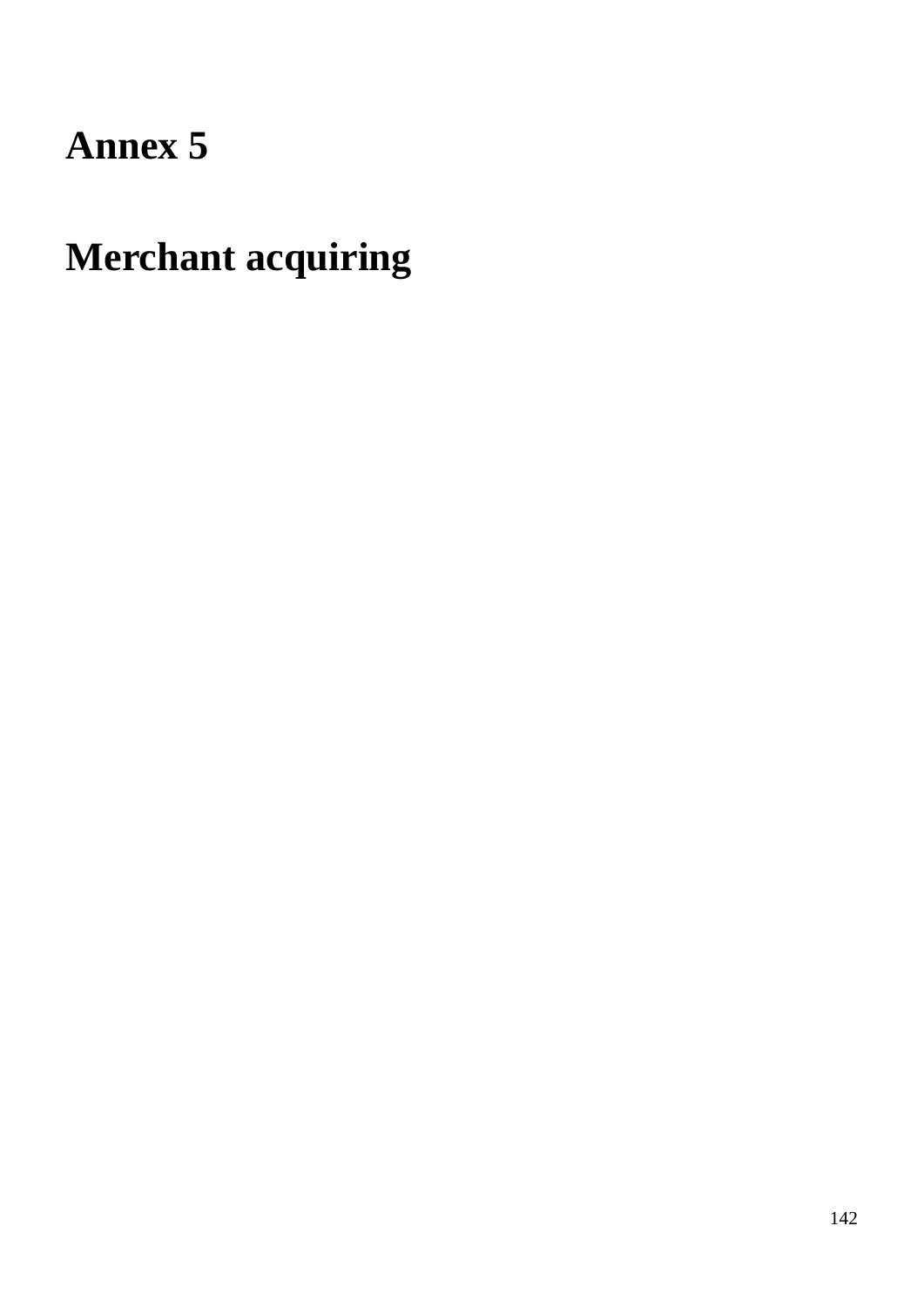

**1) Customer offers card for payment.**

- **2) Merchant seeks authorisation from issuing bank (where required).**
- **3) Issuing bank authorises payment (where required)**
- **4) Merchant provides goods or services to customer**
- **5) Merchant requests Acquirer to transmit payment order (Art 69(3) 'within time limits agreed between the payee and his PSP') – Acquirer requests settlement on behalf of Merchant through card scheme**
- **6) Issuing bank makes payment to Merchant Acquirer through card scheme (funds held by Merchant Acquirer (in payment account in name of Merchant))**
- **7) Merchant requests payment from Acquirer to his main account (may be standing instruction –at agreed frequency)**
- **8) Transfer from Merchant Acquirer to Merchant's main account in accordance with contractual agreement**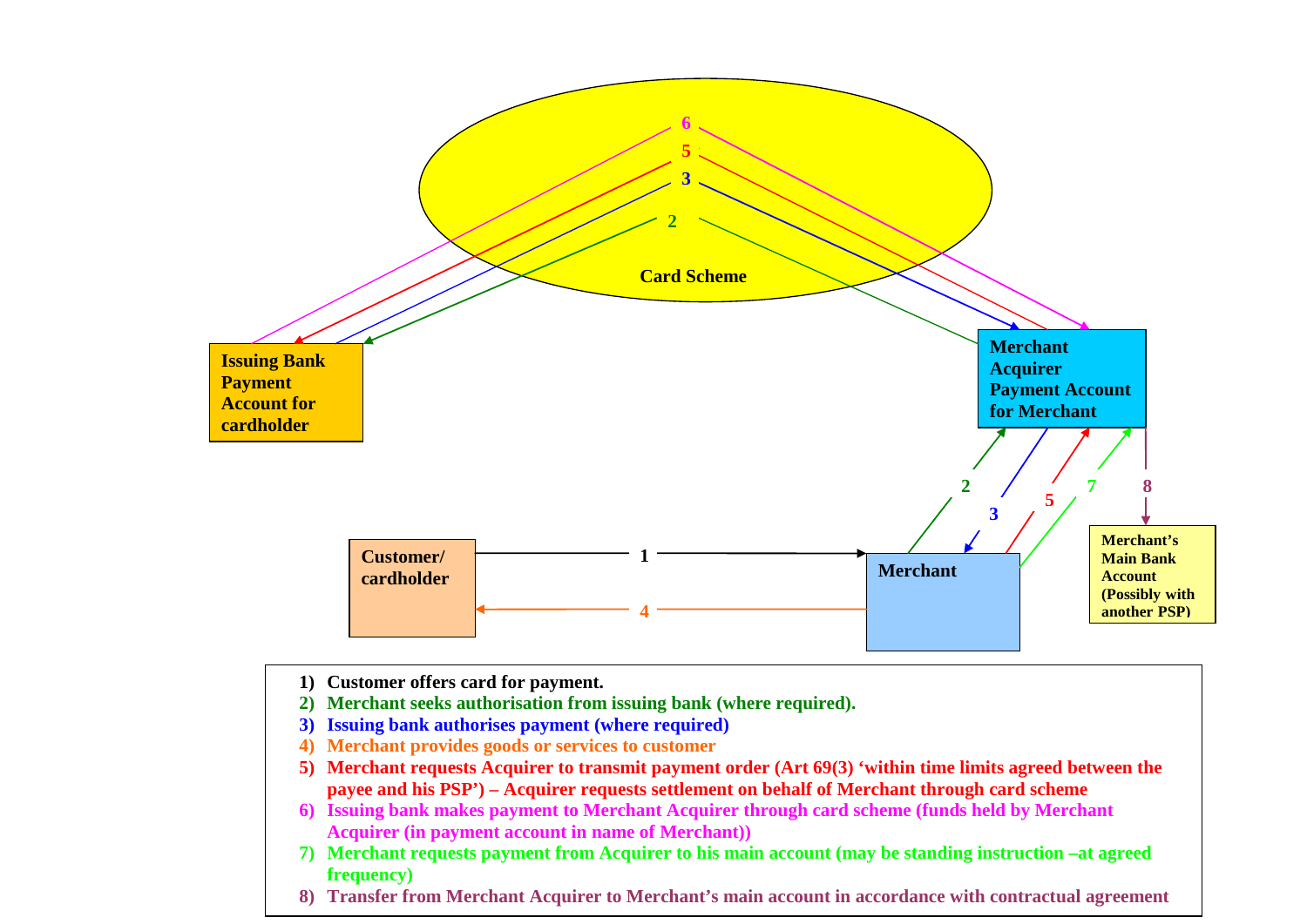#### **Four-party card scheme**

- 1. The above diagram sets out our understanding of the elements involved in a card transaction with a Merchant accessing the relevant card scheme through a Merchant acquirer. It shows how the Merchant acquirer operating a payment account in the name of the Merchant can hold funds due to a Merchant for a period to allow for chargebacks under the card scheme, before they are remitted to the Merchant's main operational bank account. This annex illustrates that the existing model can continue while still complying with the requirements of the Payment Services Directive in respect of execution time.
- 2. Under this model, the card issuer authorising the payment is not the beginning of the transaction. Rather, the first payment transaction begins when the Merchant acquirer, as the payee's (Merchant's) PSP, transmits the payment order to the payer's PSP (the card issuer). Under Article 69(3) this must be 'within the time limits *agreed* between the payee and his payment service provider.' So this allows them to agree how frequently such claims are made.
- 3. The point when the payer's PSP receives this payment order for the purposes of the execution time provisions in the PSRs will be the point at which the card issuer receives the claim. That card issuer is then responsible under regulation 70(1) to get the funds to the Merchant acquirer's account by the end of the following business day  $(D+1)$ .
- 4. Regulations 70(5) and 73(1) then require the Merchant acquirer, as the payee's (Merchant's) PSP, to value date and make available the funds to the payee's payment account immediately. Under the model set out above, this will be the payment account it operates in its books for the Merchant. This is shown in points 5 and 6 in the diagram above. Our understanding is that Merchant acquirers already effectively run such accounts for the Merchants for whom they operate, although they are not currently labelled as payment accounts, in that they will have details of all the Merchant's transactions, and transfers to the Merchant's main operational bank account on its books.
- 5. In general terms there is nothing in the PSD which prevents firms from operating accounts which have some restrictions, such as minimum balances, or notice periods. In addition, given that there will be a standing instruction to transfer the funds to the Merchant's main bank account, this may be taken as a future dated instruction to transfer the funds '*on a specific day, or at the end of a certain period or on the day on which the payer has set funds at his payment service provider's disposal'* (regulation 65(4)). In this way, the funds are already the subject of a payment order, thus fulfilling the requirement that the funds are 'at the payee's disposal'.
- 6. So the transfer of the funds from the Merchant's payment account with the Merchant acquirer to the Merchant's main operational bank account will be a separate payment transaction. This is shown in points 7 and 8 above.
- 7. The funding of the cardholder's payment account is completely separate from the above process, so we have not included it.
- 8. We are aware that there a number of bureaux or aggregators providing merchant acquiring services in the UK whose position is not reflected in the model described above. We are currently in discussions with the card schemes and the UK industry bodies to clarify where responsibilities lie in the event of a breach by such a provider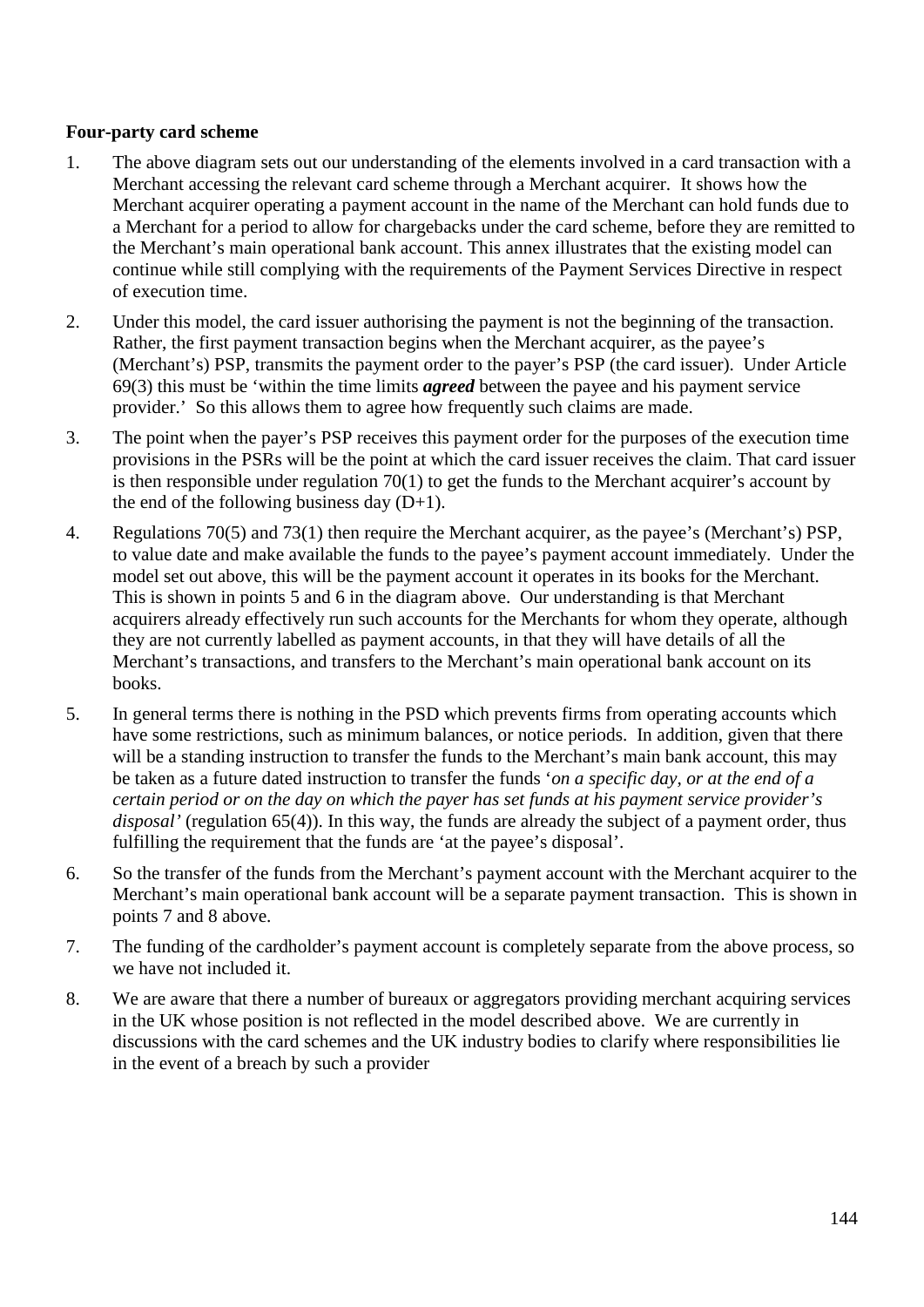#### **Merchant Acquiring in Three-Party Schemes**

- 9. A three-party card scheme is a card scheme offered by the card issuer, where both the card holder and the merchant are customers of the card issuer. Examples of such schemes are those offered by American Express and Diners Club. These schemes differ from the four-party schemes such as Visa and Master Card in that there is no need for interbank settlement, because both customers (cardholder and Merchant) hold accounts with the card issuer.
- 10. Transactions under a three-party card scheme are payment transactions under the PSRs, being the act of transferring funds from the payer to the payee.
- 11. Our understanding is that there are a number of possible organisational structures which a three-party card scheme can take, which may impact upon the particular requirements of the PSRs. Payment service providers operating three-party card schemes are therefore encouraged to contact us at an early stage to discuss their particular circumstances.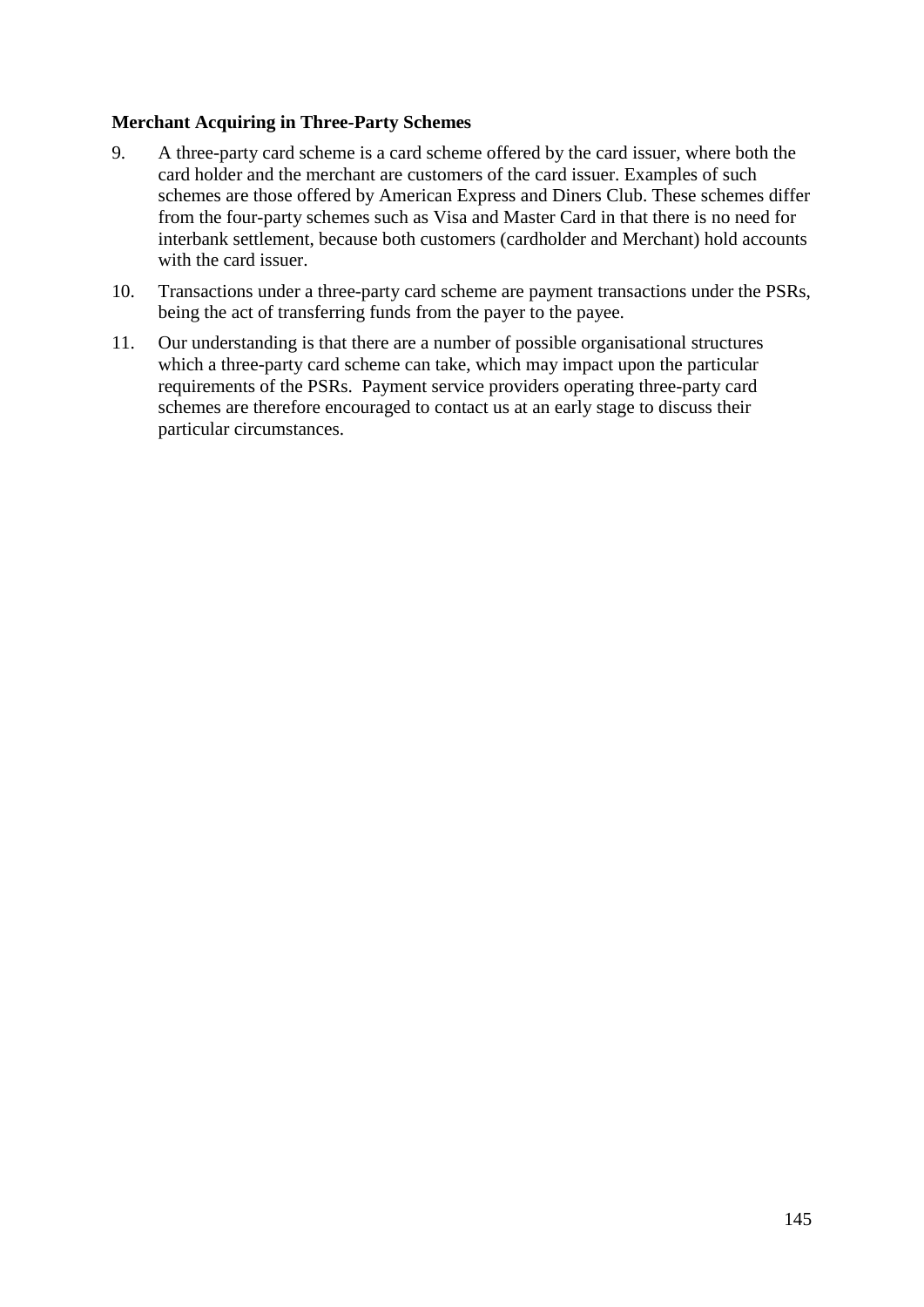Annex 6

The Payment Process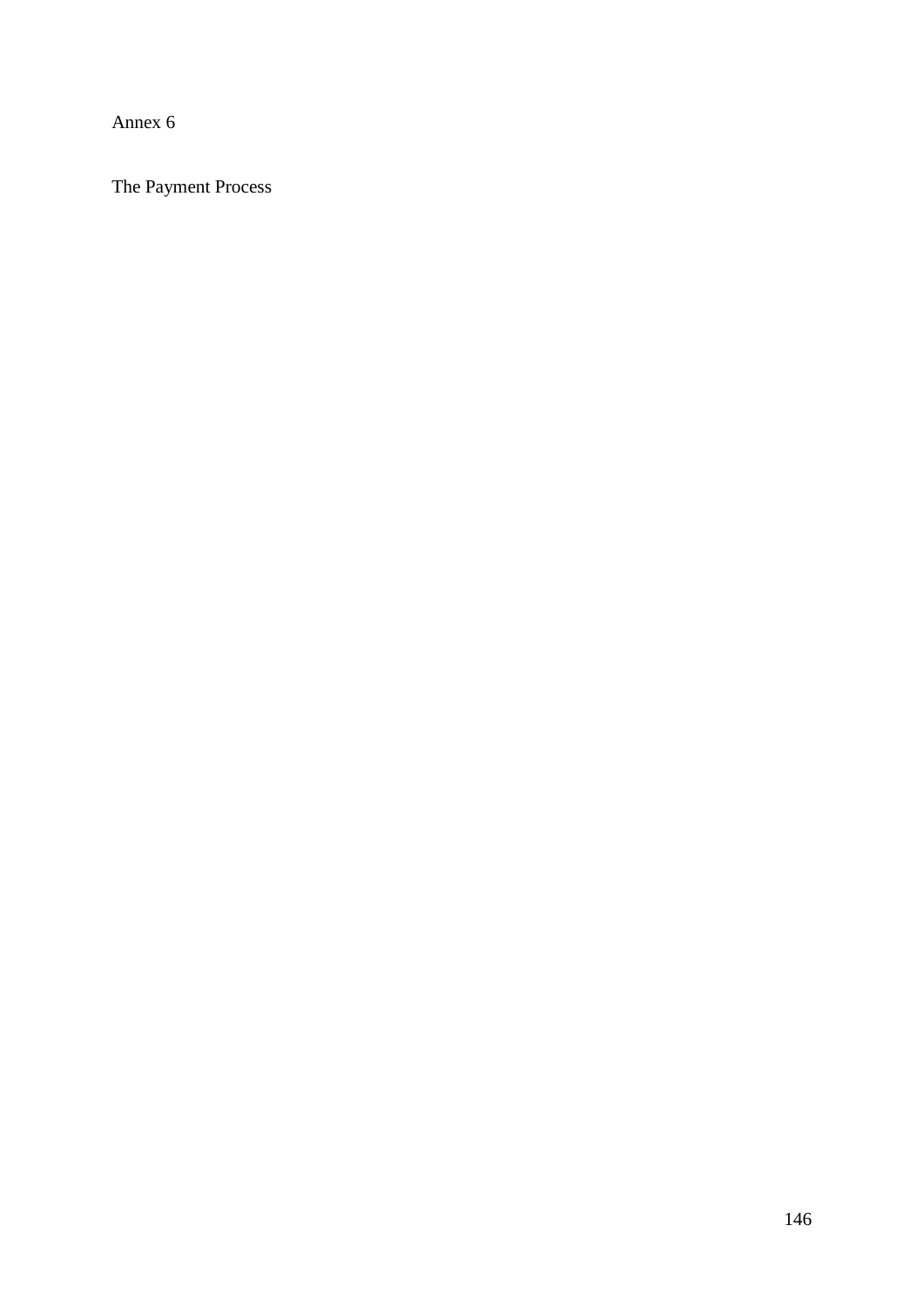# PAYMENT PROCESS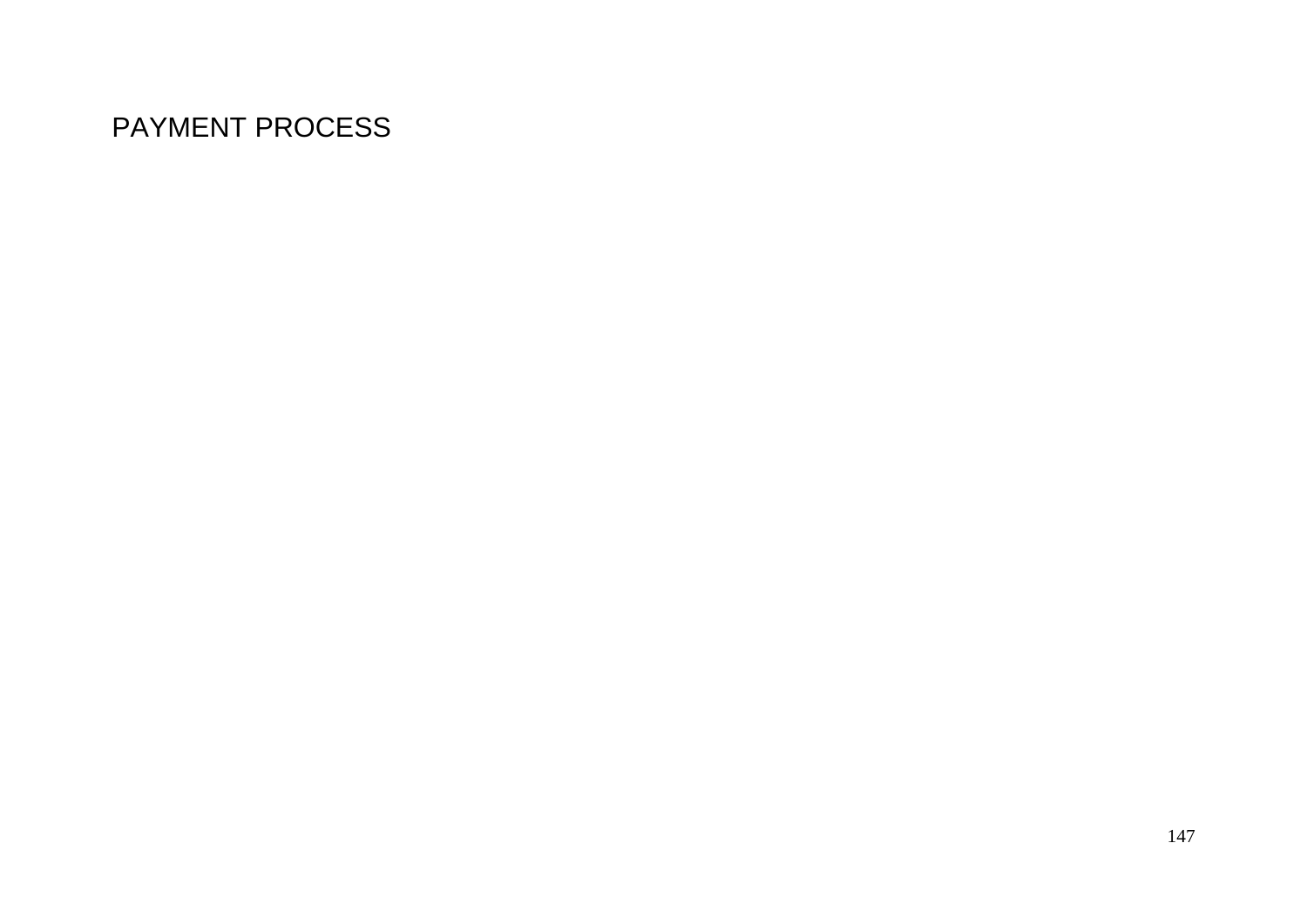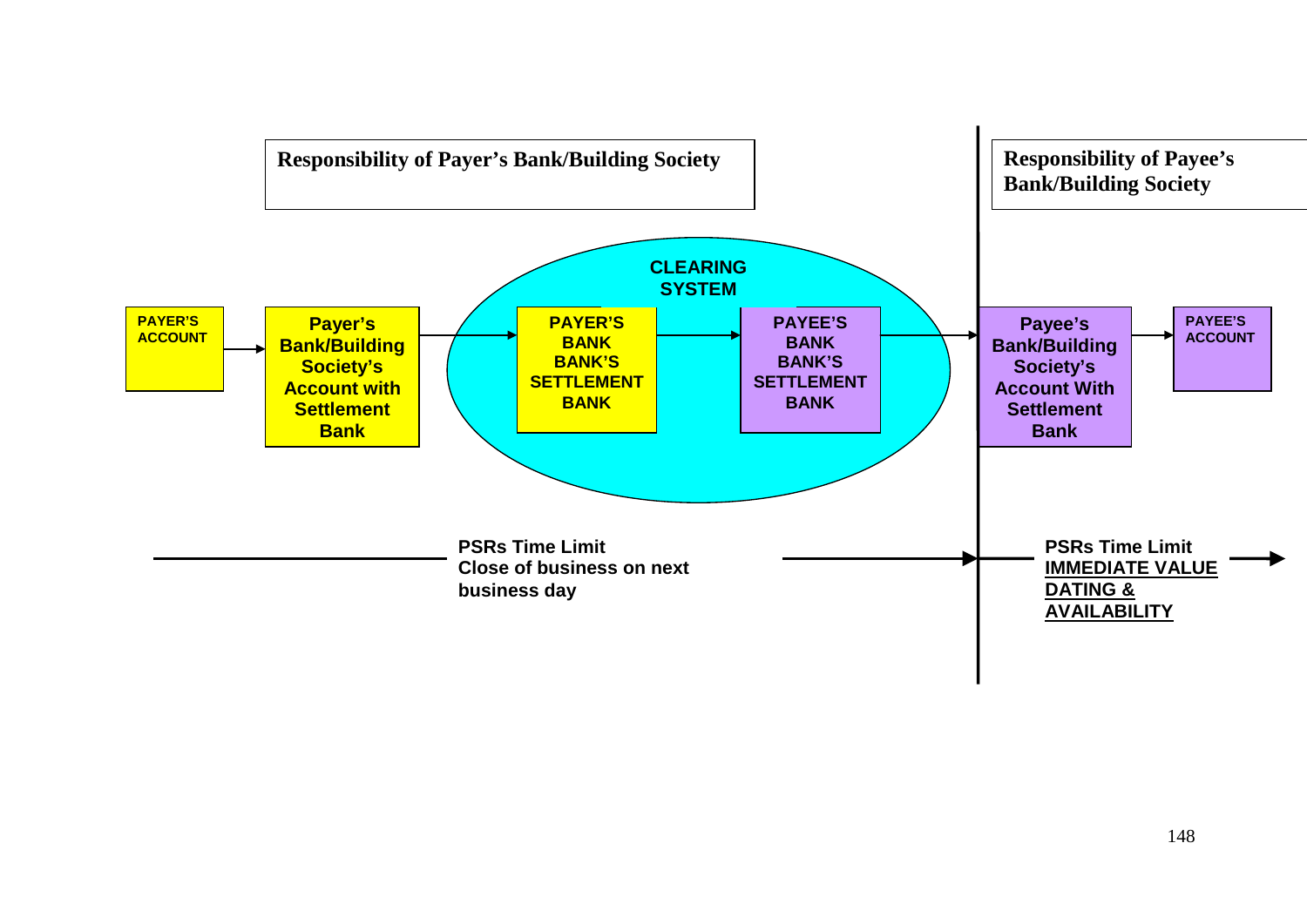# **Glossary of Terms**

Many of the terms used in this document are defined in regulation 2 of the PSRs and are not repeated here. The following information is to understand this document more easily.

#### *Financial Services and Markets Act 2000*

This is the legislation that gives the FSA-FCA its statutory powers.

#### *Small charity*

For the purposes of this document, a small charity is one with an annual income of less than £1 million. Such small charities are treated in the same way as consumers under the PSRs. This is the definition used in the PSRs, but note that the term 'charity' is used there instead.

#### *Micro-enterprise*

This is an enterprise whose annual turnover and/or balance sheet total does not exceed  $\triangle$  million (or sterling equivalent) and employs fewer than 10 people.

'Enterprise' means any person engaged in an economic activity, irrespective of legal form and includes, in particular, self-employed persons and family businesses engaged in craft or other activities, and partnerships or associations regularly engaged in an economic activity.

In determining whether an enterprise meets the tests for being a micro-enterprise, account should be taken of the enterprise's 'partner enterprises' or 'linked enterprises' (as those terms are defined in the European Commission's Micro*-*enterprise Recommendation (2003/361/EC)). An enterprise includes, in particular, a sole trader and family businesses, and partnerships or associations regularly engaged in an economic activity. For example, where one firm holds a majority shareholding in a second firm, if the first firm does not meet the tests for being a micro-enterprise then nor will the second.

#### *One leg transactions*

Payment transactions where either the payer or the payee's payment service provider is located outside the EEA.

#### *E-money issuers*

In this document, references to e-money issuers are, unless otherwise stated, references to non-bank e-money issuers, including e-money institutions that are authorised or registered by the FSCA.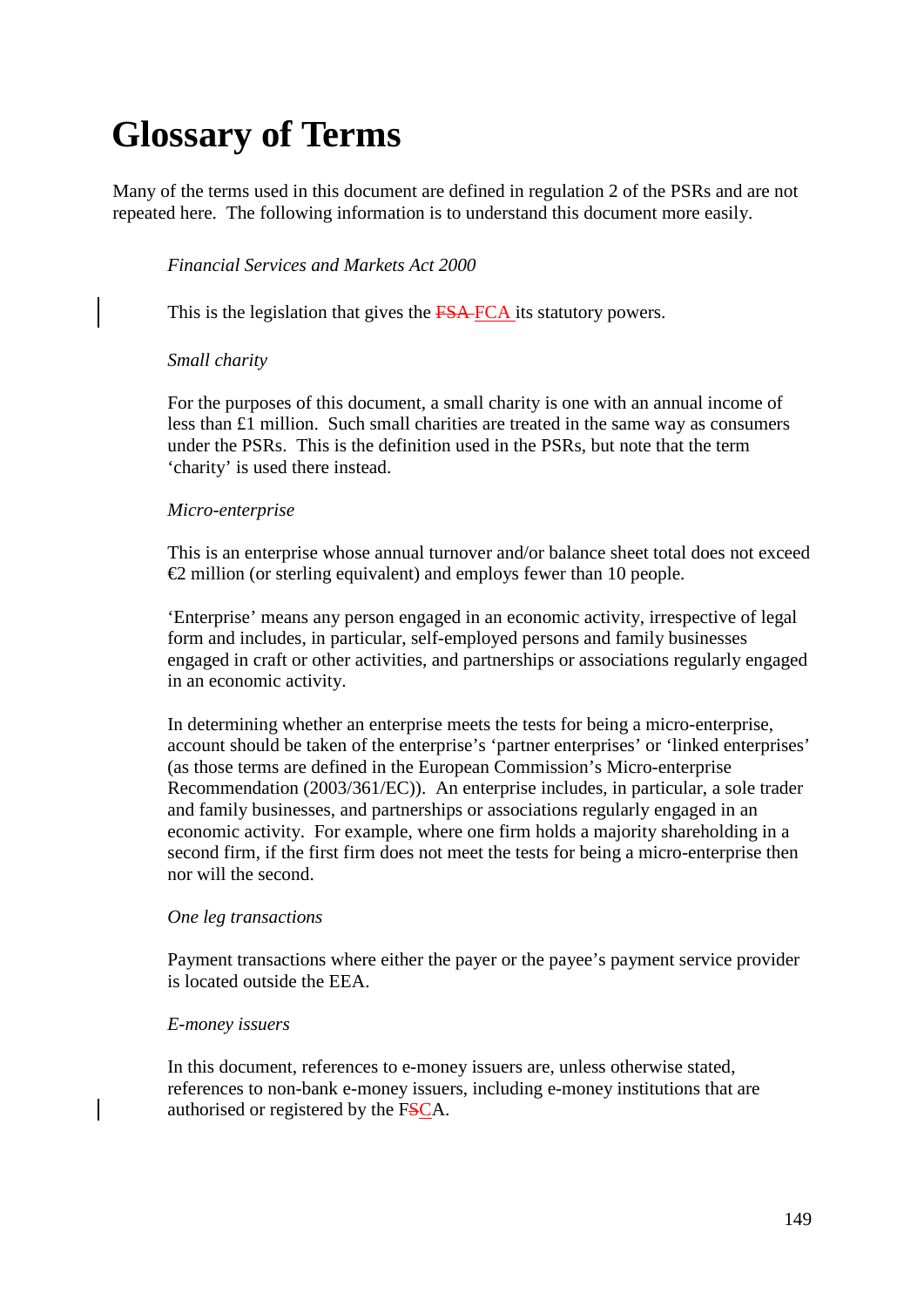#### Upper Tribunal (Financial Services)*Financial Services and Markets Tribunal*

The Upper Tribunal (Financial Services)Financial Services and Markets Tribunal is an independent judicial body established under section 132 of the Financial Services and Markets Act 2000 (FSMA). It hears references arising from decision notices (for example, where the FSCA decides to reject authorisation applications) and supervisory notices (for example, where the FCSA decides to impose a requirement on a payment institution's authorisation or registration) issued by the FSCA.

#### *Corporate opt-out*

Payment service providers may agree with business customers (that is, payment service users who are not consumers, small charities or micro-enterprises) to vary the information they provide from that specified in the PSRs, and, in certain cases, agree different terms in relation to rights and obligations. This is referred to as the 'corporate opt-out'.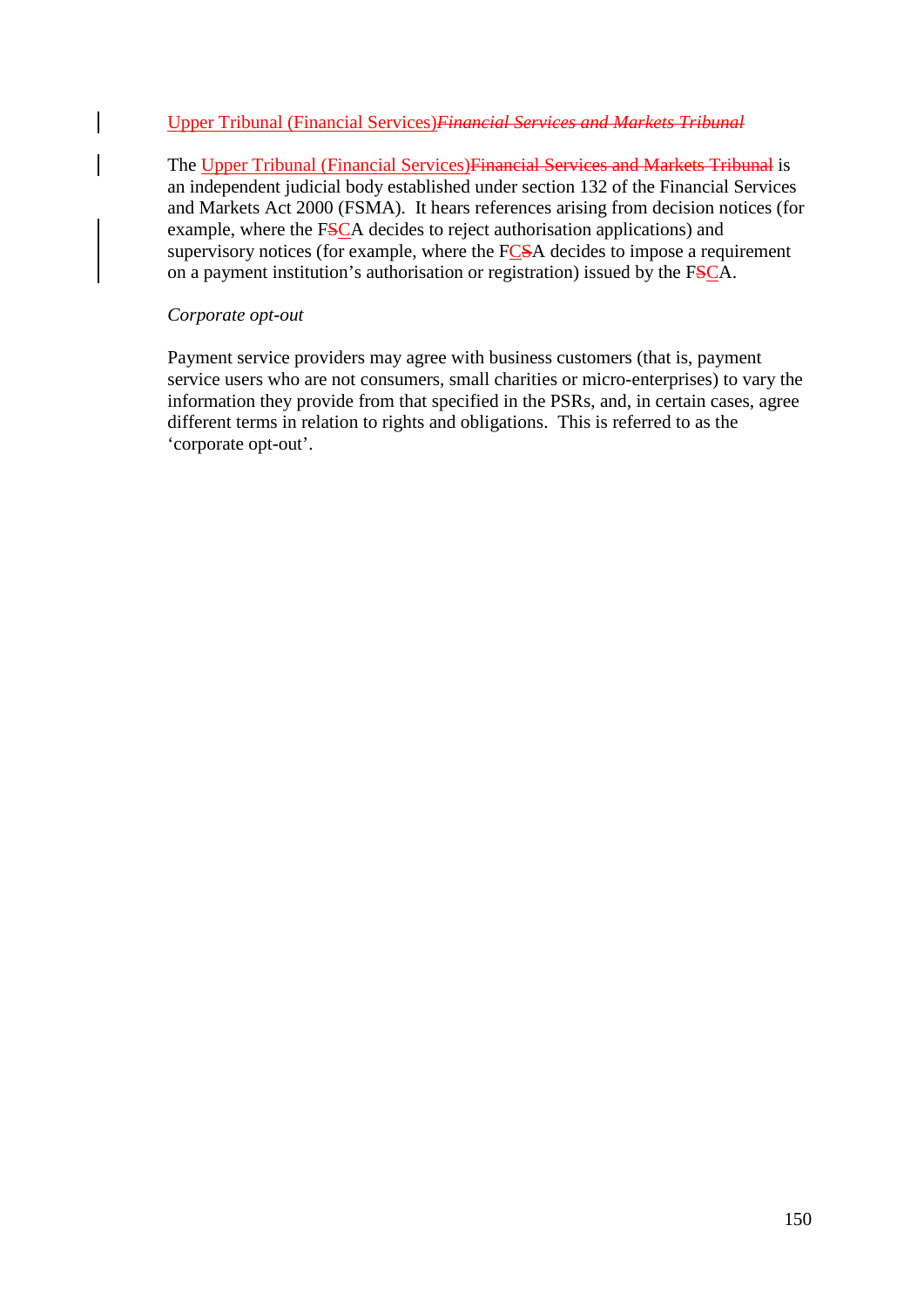# **Abbreviations and Acronyms**

# **BCOBS**

The Banking: Conduct of Business sourcebook of the FSA's Handbook

#### **Commission**

European Commission

# **Contact Centre**

The FSCA's Customer Contact Centre (see *Annex 2 – Useful links*)

# **DISP**

The Dispute resolution: complaints sourcebook of the FSA's Handbook

# **EEA**

European Economic Area, comprising the Member States of the European Union, plus Iceland, Liechtenstein and Norway

# **E-Money Regulations**

The Electronic Money Regulations 2011

# **FCA**

Financial Conduct Authority (the UK's competent authority for most aspects of the regulation of payment services from April 2013)

# **FSA**

Financial Services Authority (the UK's competent authority for most aspects of the regulation of payment services from November 2009 until April 2013)

# **FOS**

The Financial Ombudsman Service

# **Handbook**

The FSA's FCA Handbook of Rules and Guidance, available at <http://fsahandbook.info/>

# **HMRC**

HM Revenue and Customs